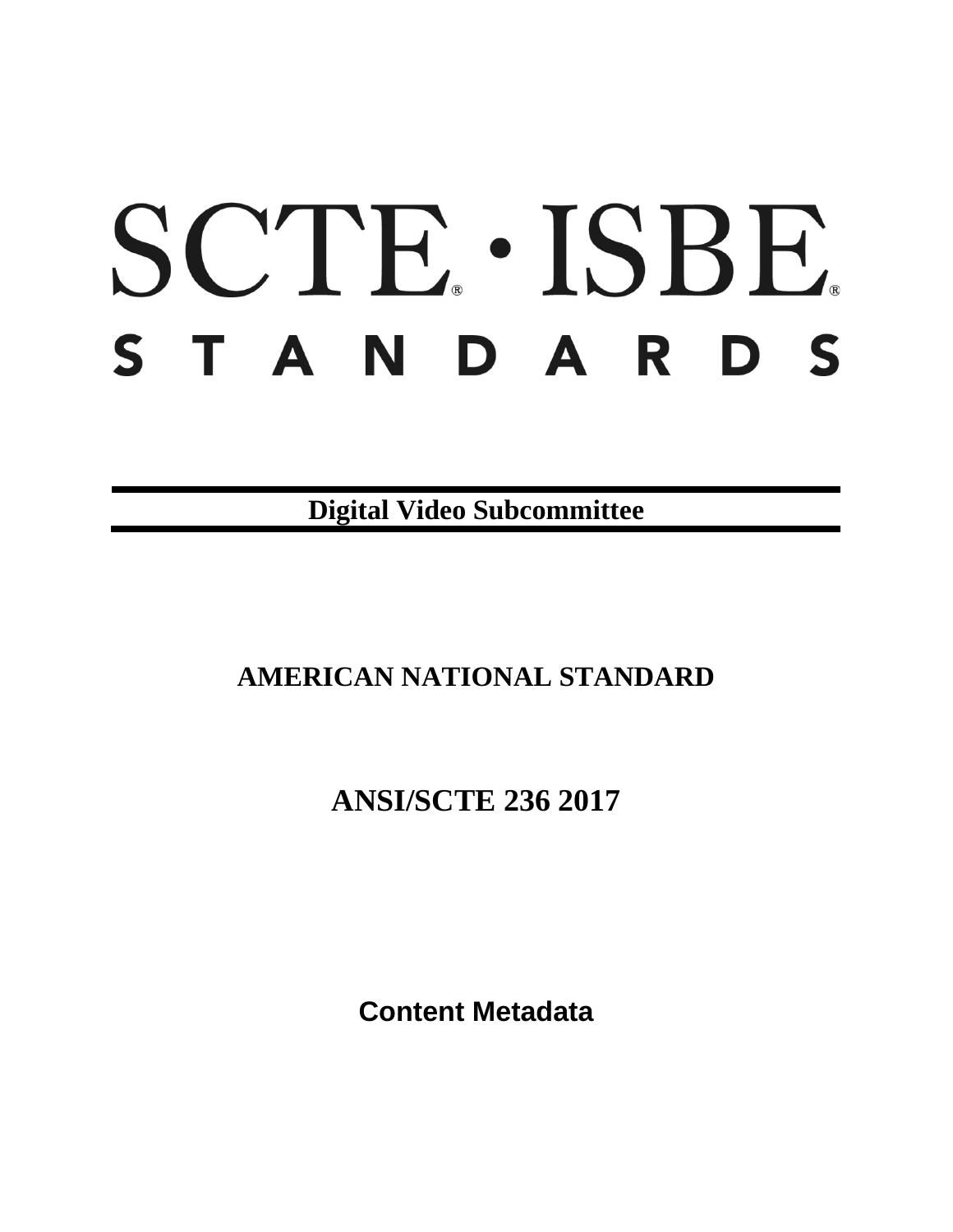# **NOTICE**

The Society of Cable Telecommunications Engineers (SCTE) / International Society of Broadband Experts (ISBE) Standards and Operational Practices (hereafter called "documents") are intended to serve the public interest by providing specifications, test methods and procedures that promote uniformity of product, interchangeability, best practices and ultimately the long-term reliability of broadband communications facilities. These documents shall not in any way preclude any member or non-member of SCTE•ISBE from manufacturing or selling products not conforming to such documents, nor shall the existence of such standards preclude their voluntary use by those other than SCTE•ISBE members.

SCTE•ISBE assumes no obligations or liability whatsoever to any party who may adopt the documents. Such adopting party assumes all risks associated with adoption of these documents, and accepts full responsibility for any damage and/or claims arising from the adoption of such documents.

Attention is called to the possibility that implementation of this document may require the use of subject matter covered by patent rights. By publication of this document, no position is taken with respect to the existence or validity of any patent rights in connection therewith. SCTE•ISBE shall not be responsible for identifying patents for which a license may be required or for conducting inquiries into the legal validity or scope of those patents that are brought to its attention.

Patent holders who believe that they hold patents which are essential to the implementation of this document have been requested to provide information about those patents and any related licensing terms and conditions. Any such declarations made before or after publication of this document are available on the SCTE•ISBE web site at [http://www.scte.org.](http://www.scte.org/)

All Rights Reserved

© Society of Cable Telecommunications Engineers, Inc. 2017 140 Philips Road Exton, PA 19341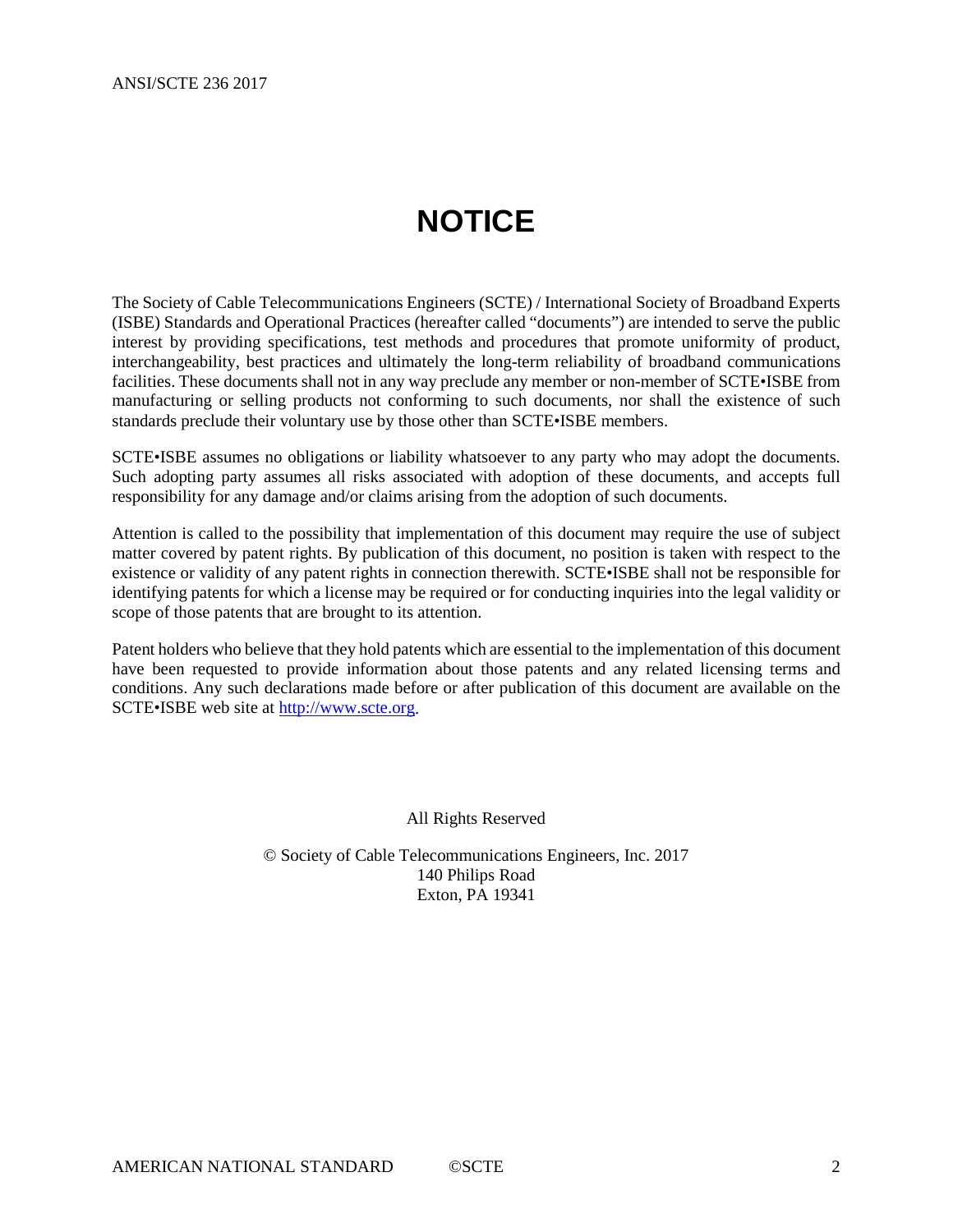# **Table of Contents**

<span id="page-2-0"></span>

| <b>Title</b>   |       |                                                                                                                                         | <b>Page Number</b>           |
|----------------|-------|-----------------------------------------------------------------------------------------------------------------------------------------|------------------------------|
|                |       |                                                                                                                                         | Error! Bookmark not defined. |
|                |       |                                                                                                                                         |                              |
| 1.             |       | Introduction                                                                                                                            |                              |
|                | 1.1.  |                                                                                                                                         |                              |
|                | 1.2.  | Scope                                                                                                                                   |                              |
|                | 1.3.  | Intended Audience <b>Exercise Serverse</b>                                                                                              |                              |
|                | 1.4.  |                                                                                                                                         |                              |
| 2.             |       |                                                                                                                                         |                              |
|                | 2.1.  |                                                                                                                                         |                              |
|                | 2.2.  |                                                                                                                                         |                              |
|                | 2.3.  |                                                                                                                                         |                              |
| 3.             |       |                                                                                                                                         | 6                            |
|                | 3.1.  |                                                                                                                                         | 6                            |
|                | 3.2.  |                                                                                                                                         |                              |
|                | 3.3.  |                                                                                                                                         |                              |
| 4.             |       |                                                                                                                                         | $\overline{7}$               |
| 5.             |       |                                                                                                                                         | $\overline{7}$               |
|                | 5.1.  |                                                                                                                                         |                              |
|                | 5.2.  |                                                                                                                                         |                              |
| 6.             |       | 8 <sup>1</sup><br>Overview ________                                                                                                     |                              |
|                | 6.1.  |                                                                                                                                         |                              |
|                |       | 6.1.1.                                                                                                                                  | 9                            |
|                |       | 6.1.2.                                                                                                                                  | 10                           |
|                |       | 6.1.3.                                                                                                                                  |                              |
|                |       | 6.1.4.                                                                                                                                  |                              |
|                |       | 6.1.5.<br>Title                                                                                                                         | -10                          |
|                |       | 6.1.6.                                                                                                                                  | - 10                         |
|                |       | 6.1.7.                                                                                                                                  | 11                           |
|                |       | 6.1.8.                                                                                                                                  | 11                           |
|                |       | 6.1.9.                                                                                                                                  |                              |
|                | 6.2.  |                                                                                                                                         | $-11$                        |
| 7 <sub>1</sub> |       |                                                                                                                                         | $-11$                        |
|                | 7.1.  |                                                                                                                                         | - 12                         |
|                | 7.2.  | XML Namespaces _                                                                                                                        | 12                           |
|                | 7.3.  | Unknown/Unrecognized/Unsupported XML Elements and Attributes ___________________ 12                                                     |                              |
|                | 7.4.  |                                                                                                                                         | 12                           |
|                | 7.5.  |                                                                                                                                         | $-13$                        |
|                | 7.6.  |                                                                                                                                         | 13                           |
|                | 7.7.  |                                                                                                                                         |                              |
|                | 7.8.  | Extensibility _<br><u> 1989 - Johann John Stein, marwolaeth a brenin a brenin a brenin a brenin a brenin a brenin a brenin a brenin</u> | 13                           |
|                | 7.9.  |                                                                                                                                         | 14                           |
|                | 7.10. |                                                                                                                                         | 14                           |
|                | 7.11. |                                                                                                                                         | -14                          |
|                |       | 7.11.1.                                                                                                                                 | -14                          |
|                |       | 7.11.2.                                                                                                                                 | - 14                         |
|                | 7.12. |                                                                                                                                         | 15                           |
|                | 7.13. | ProviderId Bucket Identifier [1988] [1989] [1989] [1989] [1989] [1989] [1989] [1989] [1989] [1989] [1989] [198                          | 15                           |
| 8.             |       | Relation to VOD 1.1                                                                                                                     | 15                           |
|                | 8.1.  |                                                                                                                                         | 17                           |

8.2. Converting SCTE 236 to ADI 1.1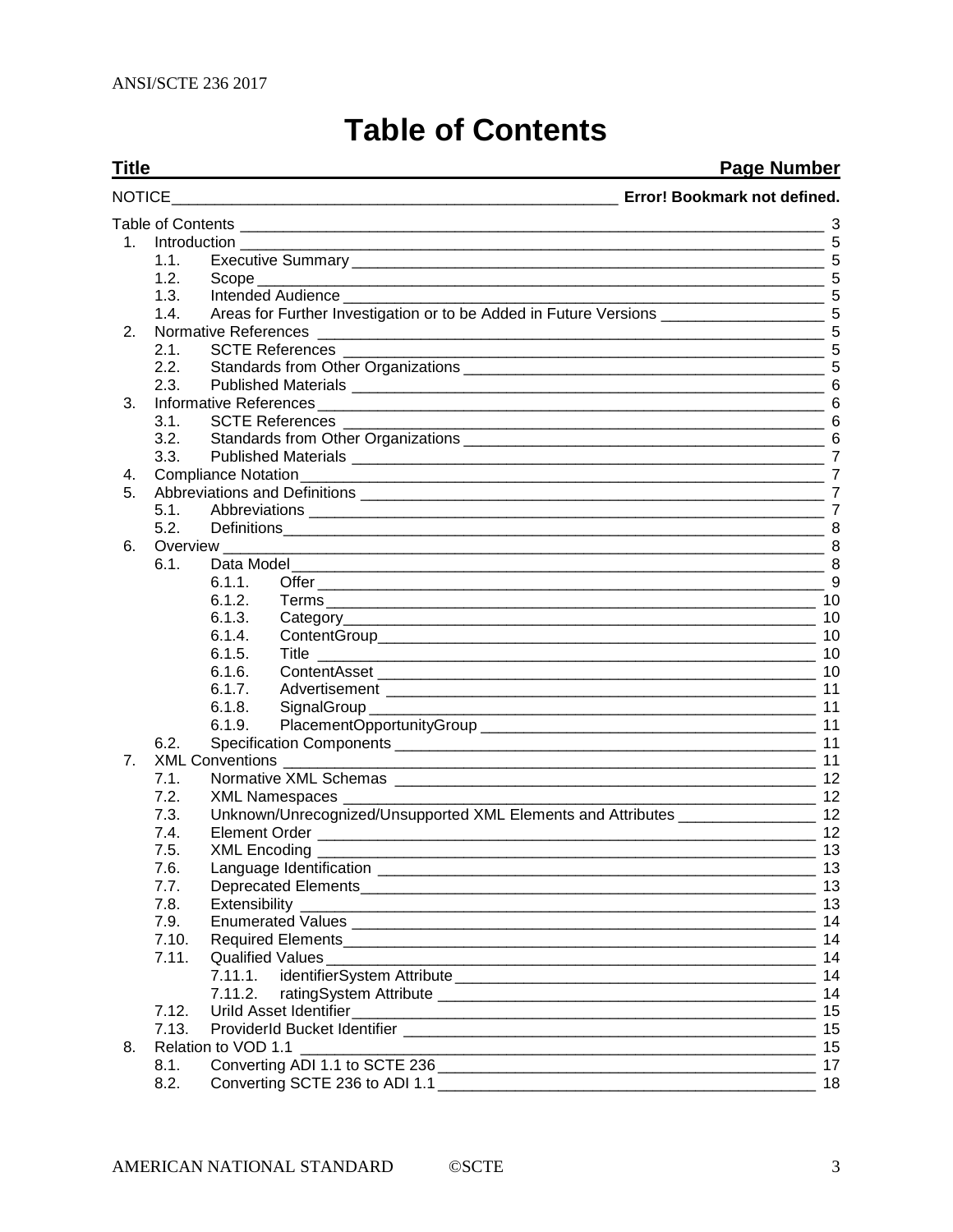# **List of Figures**

| <b>Title</b>                                                 | Page Number |
|--------------------------------------------------------------|-------------|
| Figure 1 - Asset Relationships                               |             |
| Figure 2 - High level 1.1 $\leftrightarrow$ SCTE 236 Mapping |             |

# **List of Tables**

| <b>Title</b>                                             | <b>Page Number</b> |
|----------------------------------------------------------|--------------------|
| Table 1 - Normative Schema Files                         | 11                 |
| Table 2 - XML Namespace Declarations                     | 12                 |
| Table 3 - Comparison of Metadata 3.0, VOD1.1 Assets      | 16                 |
| Table 4 - Valid TV Rating and Content Label Combinations | 38                 |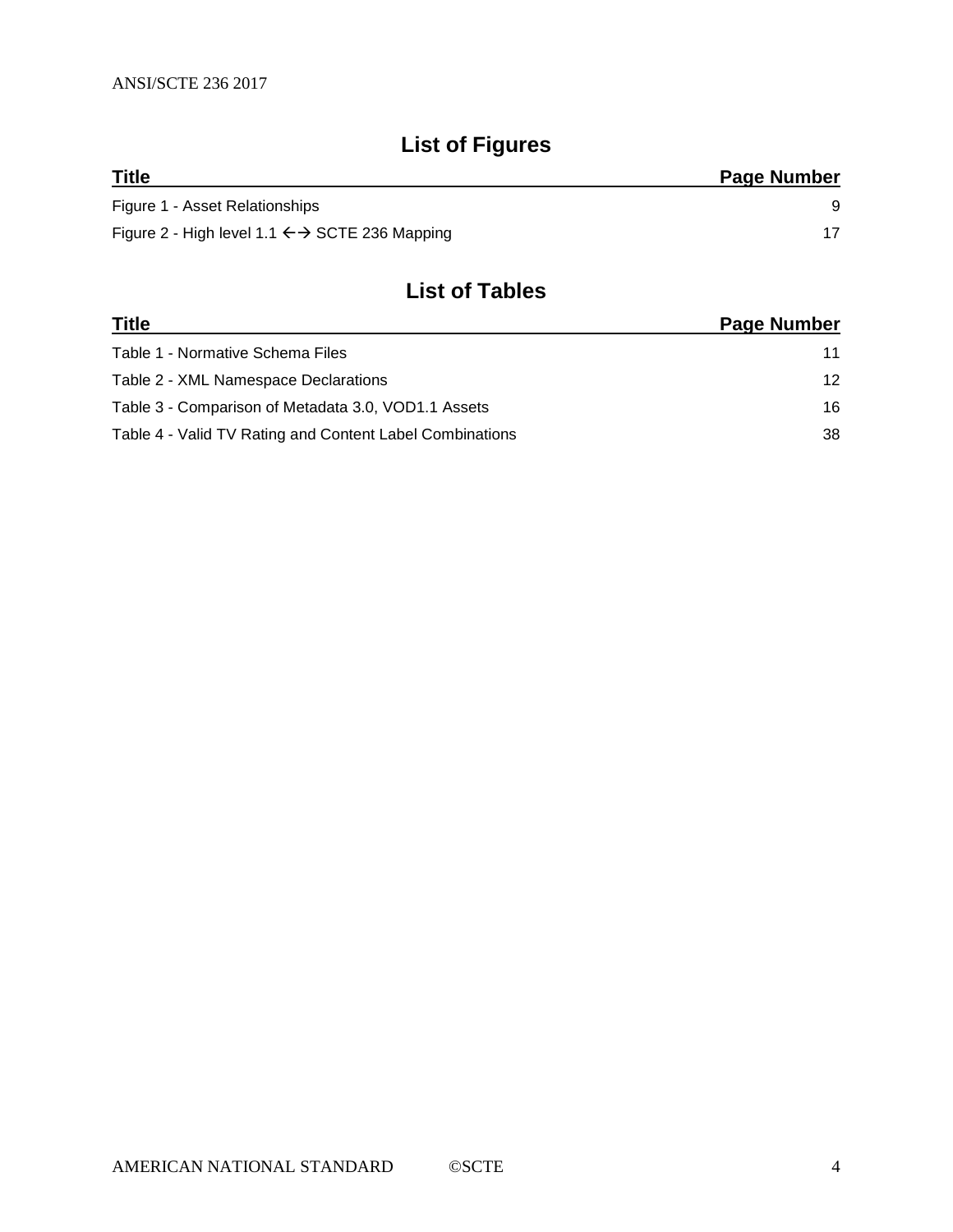# <span id="page-4-0"></span>**1. Introduction**

## <span id="page-4-1"></span>**1.1. Executive Summary**

This standard defines the metadata typically required when a provider delivers on demand content to a distributor.

# <span id="page-4-2"></span>**1.2. Scope**

This standard describes the grammar needed to represent information pertinent to the distribution, presentation and consumption of multimedia content. In a normal use case, the metadata originates from a provider and is distributed to operators.

A set of files referenced in this document contains the XML Schema definition that *may* be used to validate XML documents purported to conform to this specification. This specification and accompanying XML Schema documents are the Point of Authority for compliance.

## <span id="page-4-3"></span>**1.3. Intended Audience**

This standard is written for providers and consumers of content and metadata. It can be used to acquire Live to On Demand content or file based On Demand content. It can also be used for guide data information.

# <span id="page-4-4"></span>**1.4. Areas for Further Investigation or to be Added in Future Versions**

It may be useful in the future to look at other metadata standards and attempt to unify key names and definitions. Some examples include EIDR, Schema.org and Movielabs metadata standards and specifications.

# <span id="page-4-5"></span>**2. Normative References**

The following documents contain provisions, which, through reference in this text, constitute provisions of this document. At the time of Subcommittee approval, the editions indicated were valid. All documents are subject to revision; and while parties to any agreement based on this document are encouraged to investigate the possibility of applying the most recent editions of the documents listed below, they are reminded that newer editions of those documents might not be compatible with the referenced version.

## <span id="page-4-6"></span>**2.1. SCTE References**

[SCTE 35] SCTE 35 2016, Digital Program Insertion Cueing Message for Cable, Society of Cable Telecommunications Engineers (SCTE), 2016. (Also standardized as ITU-T Recommendation J.181).

# <span id="page-4-7"></span>**2.2. Standards from Other Organizations**

<span id="page-4-8"></span>

| [IETF BCP 47] | IETF BCP 47, Tags for Identifying Languages, 2009, Internet Engineering Task Force.                                                                                   |
|---------------|-----------------------------------------------------------------------------------------------------------------------------------------------------------------------|
| [ISO 3166]    | International Organization for Standardization, ISO 3166-1:2006. Code for the<br>representation of names of countries and their subdivisions – Part 1: Country codes. |
| [ISO 4217]    | International Organization for Standardization, ISO 4217:2008. Codes for the<br>representation of currencies and funds.                                               |
| [RFC 1034]    | IETF RFC 1034, Domain names - concepts and facilities. P.V. Mockapetris. November<br>1987.                                                                            |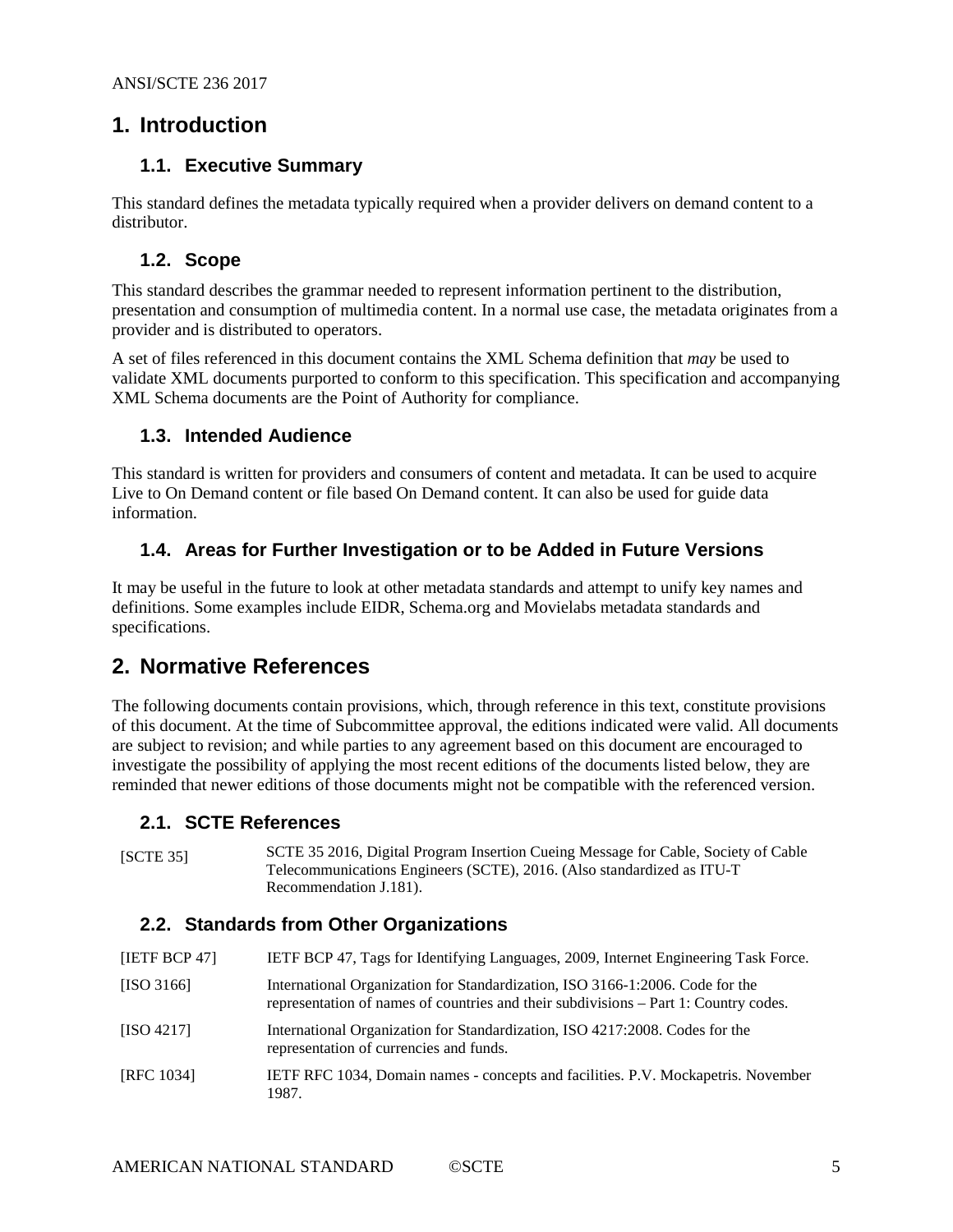<span id="page-5-16"></span><span id="page-5-6"></span><span id="page-5-4"></span>

| [RFC 3986]       | IETF RFC 3986, Uniform Resource Identifier (URI): Generic Syntax. T. Berners-Lee, R.<br>Fielding, L. Masinter. January 2005.                            |
|------------------|---------------------------------------------------------------------------------------------------------------------------------------------------------|
| [XML InfoSet]    | W3C Recommendation, "XML InfoSet (Second Edition)", John Cowan, Richard Tobin, 4<br>February 2004, http://www.w3.org/TR/2004/REC-xml-infoset-20040204/. |
| [XML Namespaces] | W3C Recommendation, "Namespaces In XML (Second Edition)", Tim Bray, et al, 16<br>August 2006, http://www.w3.org/TR/2006/REC-xml-names-20060816/.        |
| [XML SchemaP1]   | W3C Recommendation, "XML Schema Part 1: Structures (Second Edition)", H.<br>Thompson, et al, 28 October 2004, http://www.w3.org/TR/xmlschema-1/.        |
| [XML SchemaP2]   | W3C Recommendation, "XML Schema Part 2: Datatypes (Second Edition)", P. Biron, et<br>al, 28 October 2004, http://www.w3c.org/TR/xmlschema-2/.           |
| [XML]            | W3C REC: eXtensible Markup Language (XML) 1.1, February 4, 2004.                                                                                        |

## <span id="page-5-7"></span><span id="page-5-5"></span><span id="page-5-0"></span>**2.3. Published Materials**

• No normative references are applicable.

# <span id="page-5-1"></span>**3. Informative References**

The following documents might provide valuable information to the reader but are not required when complying with this document.

## <span id="page-5-2"></span>**3.1. SCTE References**

• No informative references are applicable.

# <span id="page-5-3"></span>**3.2. Standards from Other Organizations**

<span id="page-5-15"></span><span id="page-5-14"></span><span id="page-5-13"></span><span id="page-5-12"></span><span id="page-5-11"></span><span id="page-5-10"></span><span id="page-5-9"></span><span id="page-5-8"></span>

| [ADI1.1]      | CableLabs Asset Distribution Interface Specification Version 1.1, MD-SP-ADI1.1-C01-<br>120803, August 3, 2012, Cable Television Laboratories, Inc.     |
|---------------|--------------------------------------------------------------------------------------------------------------------------------------------------------|
| $[Ad-ID]$     | Ad-ID Structure, https://www.ad-id.org/help/structure.cfm                                                                                              |
| [Content1.1]  | CableLabs Video-on-Demand Content Specification Version 1.1, MD-SP-VOD-<br>CONTENT1.1-C01-120803, August 3, 2012, Cable Television Laboratories, Inc.  |
| [EIDR]        | EIDR ID Format can be found at: http://www.eidr.org                                                                                                    |
| [GENRES]      | Genres list can be found at: https://www.ctam.com/Media/Glossary/On-Demand-Genre-<br><u>and-Show-Type-Requirements.pdf</u>                             |
| [IEC 13818-6] | ISO/IEC 13818-6: 1998(E) Information Technology-generic Coding of Moving Pictures<br>and Associated Audio Information – Part 6: Extensions for DSM-CC. |
| [ISAN]        | ISAN User Guide, http://www.isan.org/docs/isan_user_guide.pdf                                                                                          |
| [ISRC]        | International Standard Recording Code (ISRC) FAQ:<br>http://www.riaa.com/issues/audio/isrc_faq.asp                                                     |
| [MPAA]        | Motion Picture Association of America Ratings, http://www.mpaa.org/ratings                                                                             |
| [TV]          | TV Parental Guidelines, http://www.tvguidelines.org/ratings.htm                                                                                        |
| [CEP3.0]      | Content Encoding Profiles 3.0 Specification, OC-SP-CEP3.0-105-151104, November 4,<br>2015, Cable Television Laboratories, Inc.                         |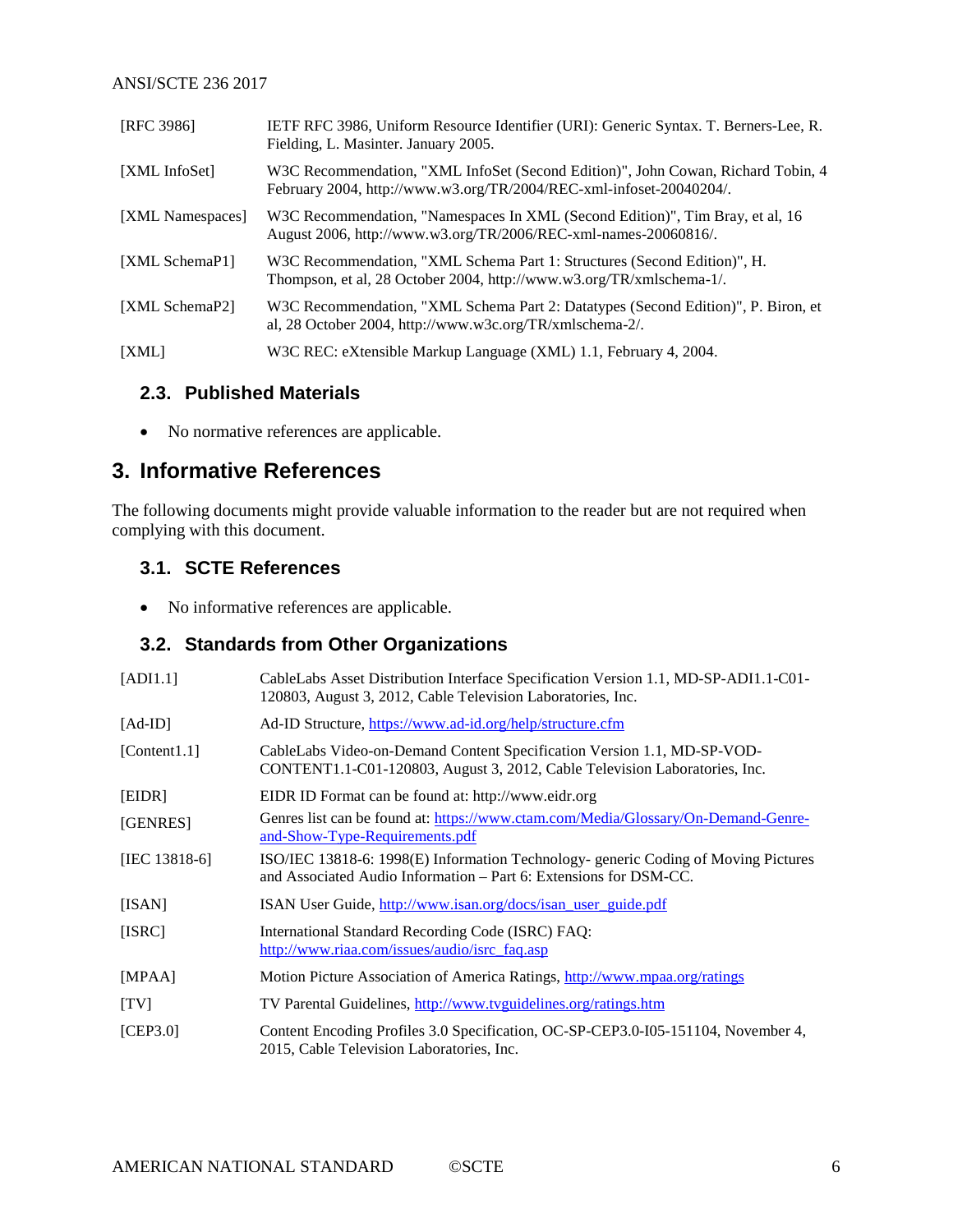# <span id="page-6-0"></span>**3.3. Published Materials**

• No informative references are applicable.

# <span id="page-6-1"></span>**4. Compliance Notation**

| This word or the adjective "required" means that the item is an<br>shall<br>absolute requirement of this document.                                                                                                                                                                    |                                                                                                                                                                                                                                                                                            |
|---------------------------------------------------------------------------------------------------------------------------------------------------------------------------------------------------------------------------------------------------------------------------------------|--------------------------------------------------------------------------------------------------------------------------------------------------------------------------------------------------------------------------------------------------------------------------------------------|
| shall not                                                                                                                                                                                                                                                                             | This phrase means that the item is an absolute prohibition of this<br>document.                                                                                                                                                                                                            |
| <i>forbidden</i><br>This word means the value specified shall never be used.                                                                                                                                                                                                          |                                                                                                                                                                                                                                                                                            |
| should                                                                                                                                                                                                                                                                                | This word or the adjective "recommended" means that there may exist<br>valid reasons in particular circumstances to ignore this item, but the<br>full implications should be understood and the case carefully weighted<br>before choosing a different course.                             |
| should not                                                                                                                                                                                                                                                                            | This phrase means that there may exist valid reasons in particular<br>circumstances when the listed behavior is acceptable or even useful,<br>but the full implications should be understood and the case carefully<br>weighed before implementing any behavior described with this label. |
| This word or the adjective " <i>optional</i> " means that this item is truly<br>optional. One vendor may choose to include the item because a<br>may<br>particular marketplace requires it or because it enhances the product,<br>for example; another vendor may omit the same item. |                                                                                                                                                                                                                                                                                            |
| deprecated                                                                                                                                                                                                                                                                            | Use is permissible for legacy purposes only. Deprecated features may<br>be removed from future versions of this document. Implementations<br>should avoid use of deprecated features.                                                                                                      |

# <span id="page-6-2"></span>**5. Abbreviations and Definitions**

## <span id="page-6-3"></span>**5.1. Abbreviations**

| <b>AMS</b>  | <b>Asset Management System</b>             |
|-------------|--------------------------------------------|
| <b>APS</b>  | <b>Analog Protection System</b>            |
| CA          | <b>Content Asset</b>                       |
| CGMS A      | Copy Generation Management System - Analog |
| <b>CIT</b>  | <b>Constrained Image Trigger</b>           |
| <b>EMI</b>  | <b>Encryption Mode Indicator</b>           |
| <b>EPG</b>  | Electronic Program Guide                   |
| HD          | <b>High Definition</b>                     |
| ID          | Identifier                                 |
| <b>MPAA</b> | Motion Picture Association of America      |
| <b>MSO</b>  | <b>Multiple System Operator</b>            |
| <b>NPT</b>  | Normal Playback Time                       |
| PO          | <b>Placement Opportunity</b>               |
| <b>SD</b>   | <b>Standard Definition</b>                 |
| <b>STB</b>  | Set-Top Box                                |
| <b>SVOD</b> | Subscription Video-on-Demand               |
| <b>TBD</b>  | To Be Determined                           |
| TV          | Television                                 |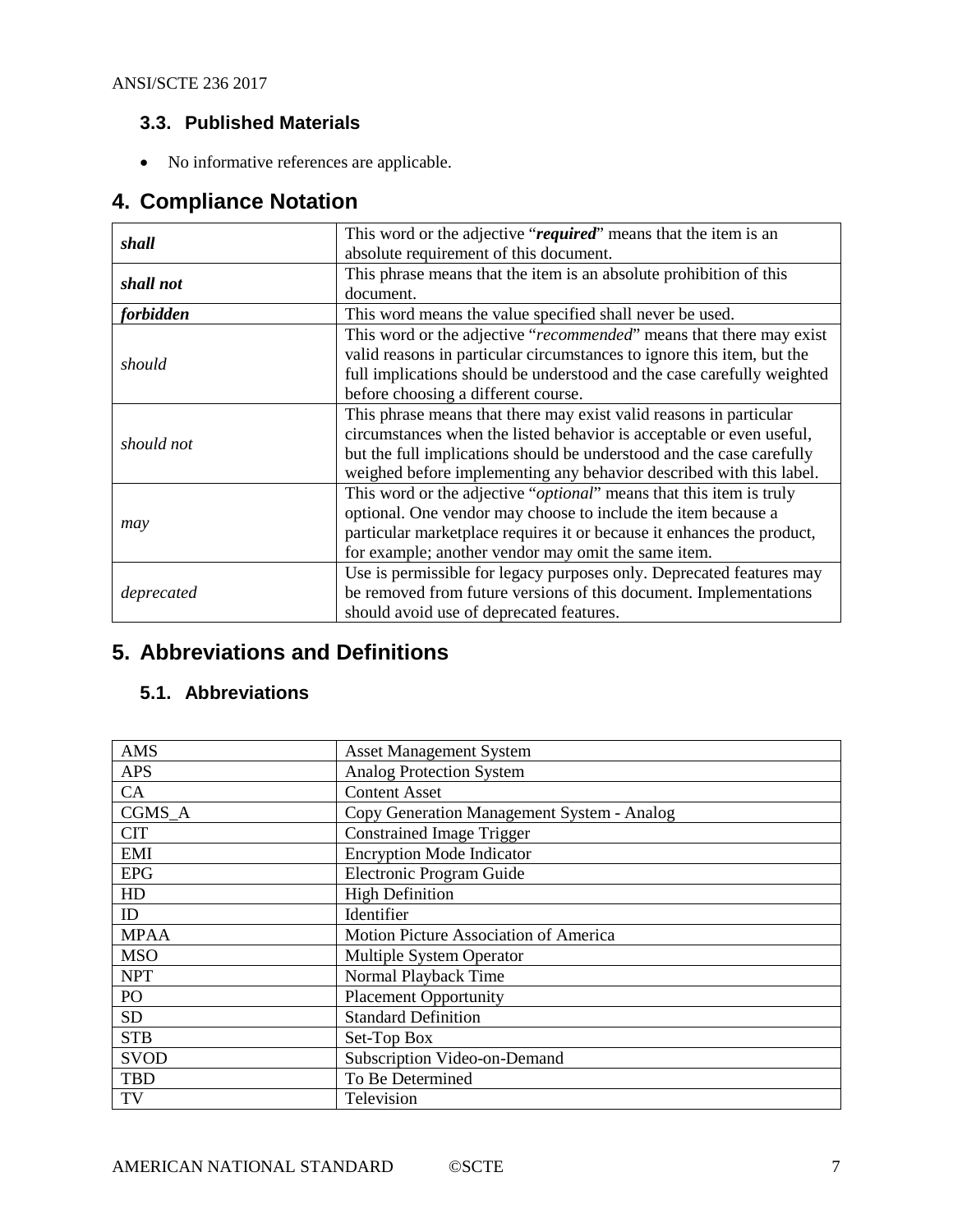|            | User Interface              |
|------------|-----------------------------|
| <b>URI</b> | Uniform Resource Identifier |
| <b>URL</b> | Uniform Resource Locator    |
| <b>VOD</b> | Video-on-Demand             |
| <b>XML</b> | Extensible Markup Language  |

# <span id="page-7-0"></span>**5.2. Definitions**

| Asset                               | A combination of content and associated metadata, except for a          |
|-------------------------------------|-------------------------------------------------------------------------|
|                                     | Content Asset, which includes only metadata, and that directly or       |
|                                     | indirectly refers to content. An Asset may be an abstract container of  |
|                                     | references to other Assets with metadata that applies to all of the     |
|                                     | referenced Assets.                                                      |
| <b>Asset Distribution Interface</b> | The means by which assets (content as well as metadata describing       |
|                                     | that content) are transported from a provider to an Asset Management    |
|                                     | System. In addition, it provides a mechanism by which 'block' updates   |
|                                     | may be made to previously distributed assets. These block updates       |
|                                     | include metadata replacement, adding a new child asset to a previously  |
|                                     | received asset and deleting an asset.                                   |
| <b>Asset Distribution System</b>    | Provides transportation of Assets from the premises of the Assets'      |
|                                     | provider to the premises of the MSO. It interfaces to the Asset         |
|                                     | Management System using the Asset Distribution Interface (ADI).         |
| <b>Asset Management System</b>      | An entity that stores and manages the lifecycle of Assets.              |
| Content                             | Audio, video, or still picture creative materials used to form a movie, |
|                                     | preview, poster art, etc. file (e.g., MPEG-encoded movie).              |
| <b>Content Asset</b>                | A specific type of Asset which is only metadata and which includes a    |
|                                     | reference to content.                                                   |
| Metadata                            | Descriptive data included in an Asset or Content Asset It may vary in   |
|                                     | depth from merely identifying the asset or information to populate an   |
|                                     | EPG to providing a complex index of different scenes in a movie or      |
|                                     | providing business rules detailing how the content may be displayed,    |
|                                     | copied or sold. Separate uses for metadata have originated from the     |
|                                     | studios, distribution networks (Cable, Satellite), down to the CPE      |
|                                     | (STBs, PVRs).                                                           |
| Provider                            | A Party responsible for allocating asset identifiers.                   |
|                                     |                                                                         |

# <span id="page-7-1"></span>**6. Overview**

This specification defines the metadata content assets that are used to distribute a content metadata from a Provider to a number of cable operators.

# <span id="page-7-2"></span>**6.1. Data Model**

The essential conceptual object in the Metadata 3.0 data model is an Asset. An asset represents the basic amount of information that all other metadata types *should* contain.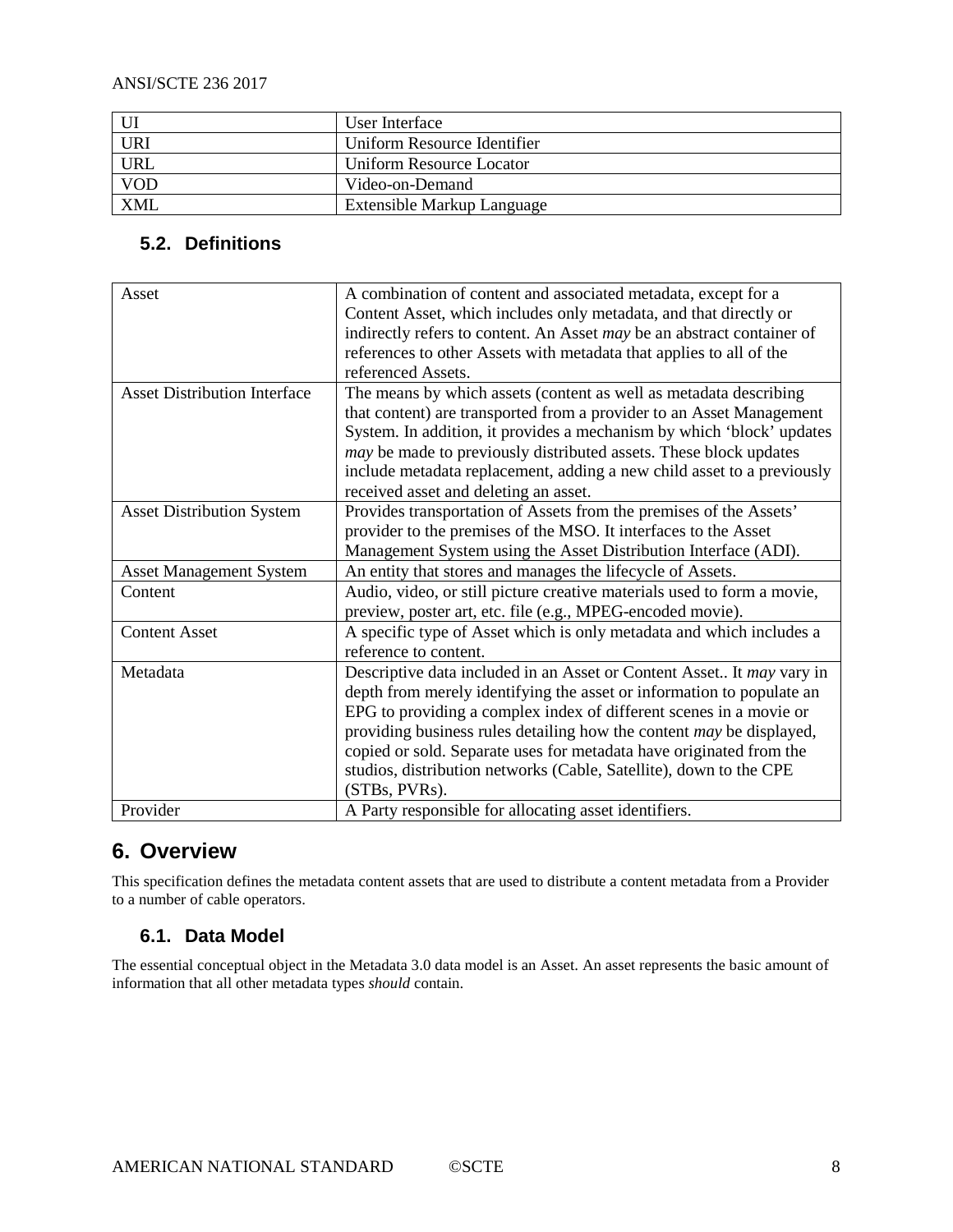

**Figure 1 - Asset Relationships**

## <span id="page-8-1"></span>*6.1.1. Offer*

<span id="page-8-0"></span>An Offer is the structure used to assemble related content, title information, and terms for presentation to a customer. It will include all of the necessary information to sell content to a customer. This *may* include a single movie, a grouping of television programs, trilogies, or combinations of any sort. This model *may* be extended in the future to define offerings of mixed media.

An offer will include one or more content groups plus a single promotional content group. The promotional content group refers to content (title, previews, images, etc.) that *may* be used to present and sell the offer to a customer. Sometimes the promotional content for a combination (e.g., movie trilogy, TV season) will be different than for any single movie or program content group. In a simple case, the promotional content and included content will reference the same content group.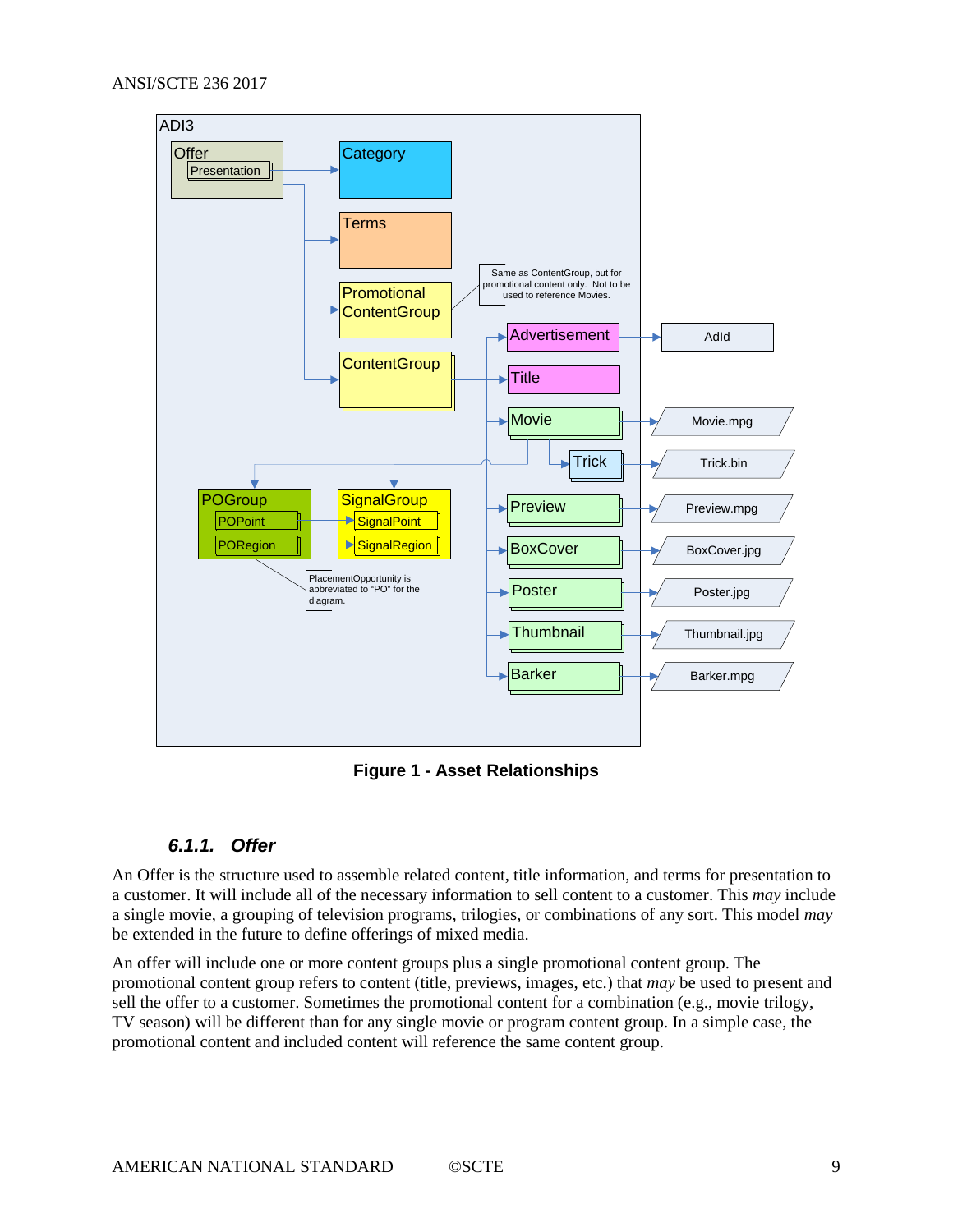## *6.1.2. Terms*

<span id="page-9-0"></span>Pricing, content restrictions, and royalty information are bundled together to create a set of Terms. These terms represent the business agreements that accompany an offer and *may* be reused in more than one offer. The terms apply to all of the content included with the offer.

## *6.1.3. Category*

<span id="page-9-2"></span><span id="page-9-1"></span>A Category defines a set of category paths that are used for presentation in a VOD menu system.

## *6.1.4. ContentGroup*

A ContentGroup is a combination of all of the related content (movies, previews, images, etc.) with its Title metadata. A Title is presumed to always be included and at least one form of content. Groupings of content *may* be reused by combining them with terms to create different offers.

A ContentGroup *may* contain multiple types of content or multiple versions of the same content. For example, a content group could contain metadata for both the standard and HD version of the same movie, if the two are interchangeable and can be represented by the same set of terms in the referencing offer.

## *6.1.5. Title*

<span id="page-9-3"></span>The Title defines the descriptive metadata for a movie or set of movies (or programs). This *may* be information that is used for actual display on the user's screen (e.g., Name of the movie, Actors), or *may*  be used in the VOD system for classification or display constraints (e.g., Rating). Titles *may* be shared between different content groups, but only one title will be associated with a given content group.

## *6.1.6. ContentAsset*

<span id="page-9-4"></span>ContentAsset is the metadata asset that represents the actual content files distributed to the end system.

## *6.1.6.1. AudioVideo ContentAsset*

This category of ContentAsset includes Movies, Previews, and Barkers. A Movie is the actual audio video content that's being offered to the user and is subject to the terms referenced in the offer. A Preview is an audio video promotion for the same movie, but is assumed to not be subject to the price expressed in the terms unless otherwise agreed. Note that a Movie can actually be any type of audio video content where the terms apply (e.g., TV program, pre-recorded event, etc.).

A Barker is a form of promotional content that is typically played in a continuous loop. It is usually not associated with a single Movie, but is provided in a separate content group for a particular category of content.

## *6.1.6.2. StillImage ContentAsset*

The Still Image ContentAsset category includes Posters, BoxCovers, and Thumbnails that *may* be used to promote a Movie. It is often used as part of a user-selection screen in a VOD menu or EPG.

## *6.1.6.3. Trick ContentAsset*

A Trick is a special type of ContentAsset that is associated with a Movie or Preview and includes preprocessed images to display during fast forward or rewind operations.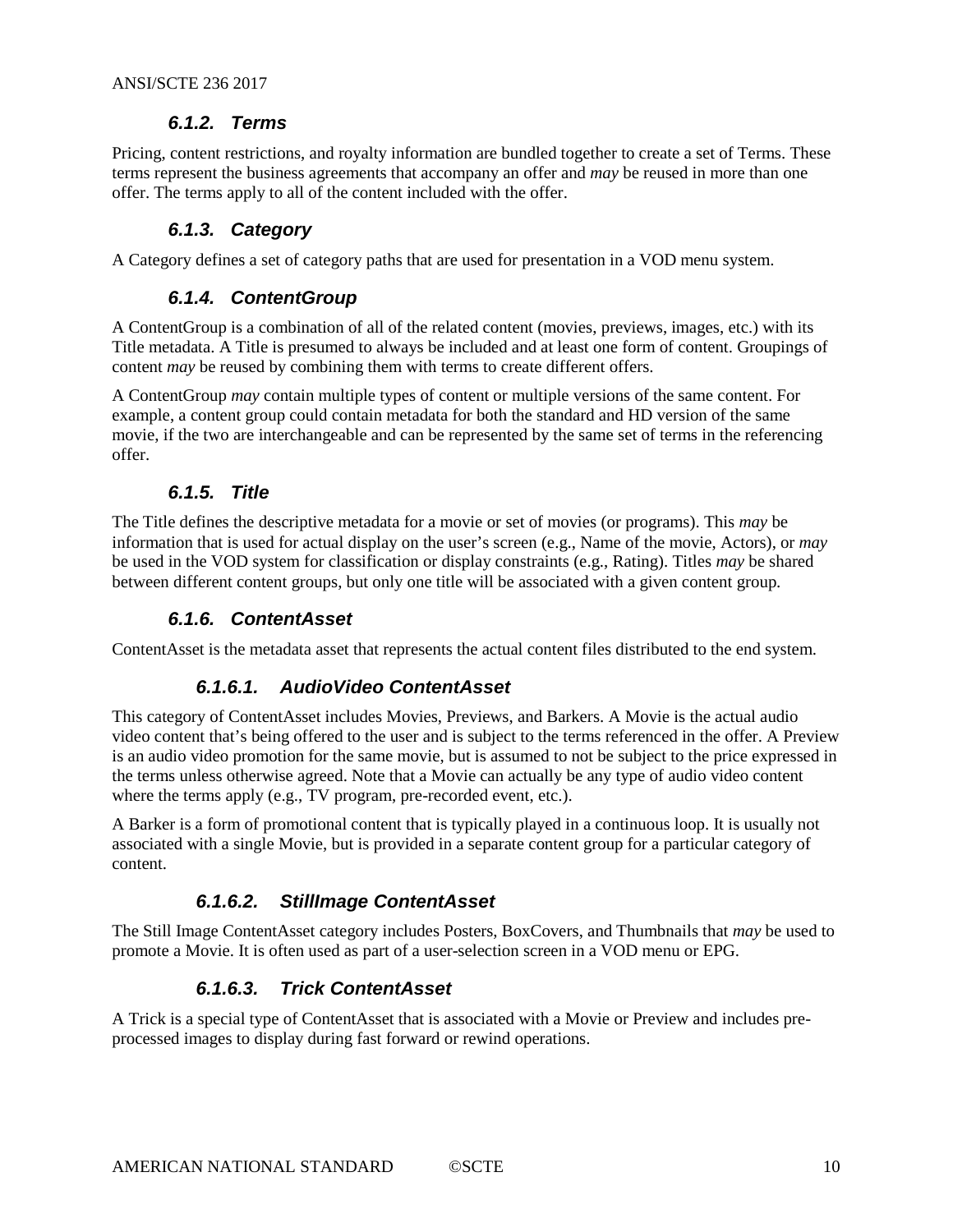# *6.1.6.4. Extending the model with new ContentAssets*

The ContentGroup *may* be extended to include new types of content that are not currently anticipated in this specification.

## *6.1.7. Advertisement*

<span id="page-10-0"></span>An Advertisement is a specialized form of a Title asset that includes a reference to the Ad-ID schema for expressing metadata specific to ads. An Advertisement *may* be used in place of a Title in the ContentGroup if the corresponding content is indeed an ad.

## *6.1.8. SignalGroup*

<span id="page-10-1"></span>A SignalGroup is a collection of SignalPoints and/or SignalRegions. Signals are points or regions, constrained by 2 points of interest, and are essentially identified time indexes related to a video asset.

Signal metadata *may* contain additional information about how it was acquired from a corresponding inband signal. Signal point positions within an asset *may* be based on a fixed time index and/or contain data to support association with an in-band signal.

# *6.1.9. PlacementOpportunityGroup*

<span id="page-10-2"></span>A PlacementOpportunityGroup is a collection of PlacementOpportunityPoints and PlacementOpportunityRegions along with an expression of various rules regarding the placement opportunity. The points and regions will typically correspond with Signal points and regions associated with the video content.

# <span id="page-10-3"></span>**6.2. Specification Components**

This specification consists of the following elements:

- 1. This specification document, which is normative except as otherwise noted.
- 2. The associated XML schema files are listed in the table below and are normative.

<span id="page-10-5"></span>

| <b>Schema File Name</b>          | <b>Namespace</b>                                          |
|----------------------------------|-----------------------------------------------------------|
| SCTE236-AD.xsd                   | http://www.scte.org/schemas/236/2017/ad                   |
| SCTE236-CONTENT.xsd              | http://www.scte.org/schemas/236/2017/content              |
| SCTE236-CORE.xsd                 | http://www.scte.org/schemas/236/2017/core                 |
| SCTE236-OFFER.xsd                | http://www.scte.org/schemas/236/2017/offer                |
| SCTE236-PLACEMENTOPPORTUNITY.xsd | http://www.scte.org/schemas/236/2017/placementopportunity |
| SCTE236-SIGNALING.xsd            | http://www.scte.org/schemas/236/2017/signaling            |
| SCTE236-TERMS.xsd                | http://www.scte.org/schemas/236/2017/terms                |
| SCTE236-TITLE.xsd                | http://www.scte.org/schemas/236/2017/title                |

## **Table 1 - Normative Schema Files**

# <span id="page-10-4"></span>**7. XML Conventions**

This document relies heavily on normative XML schemas to complete this 3.0 specification. Several common conventions are employed in the creation of the schemas and definition of the data model.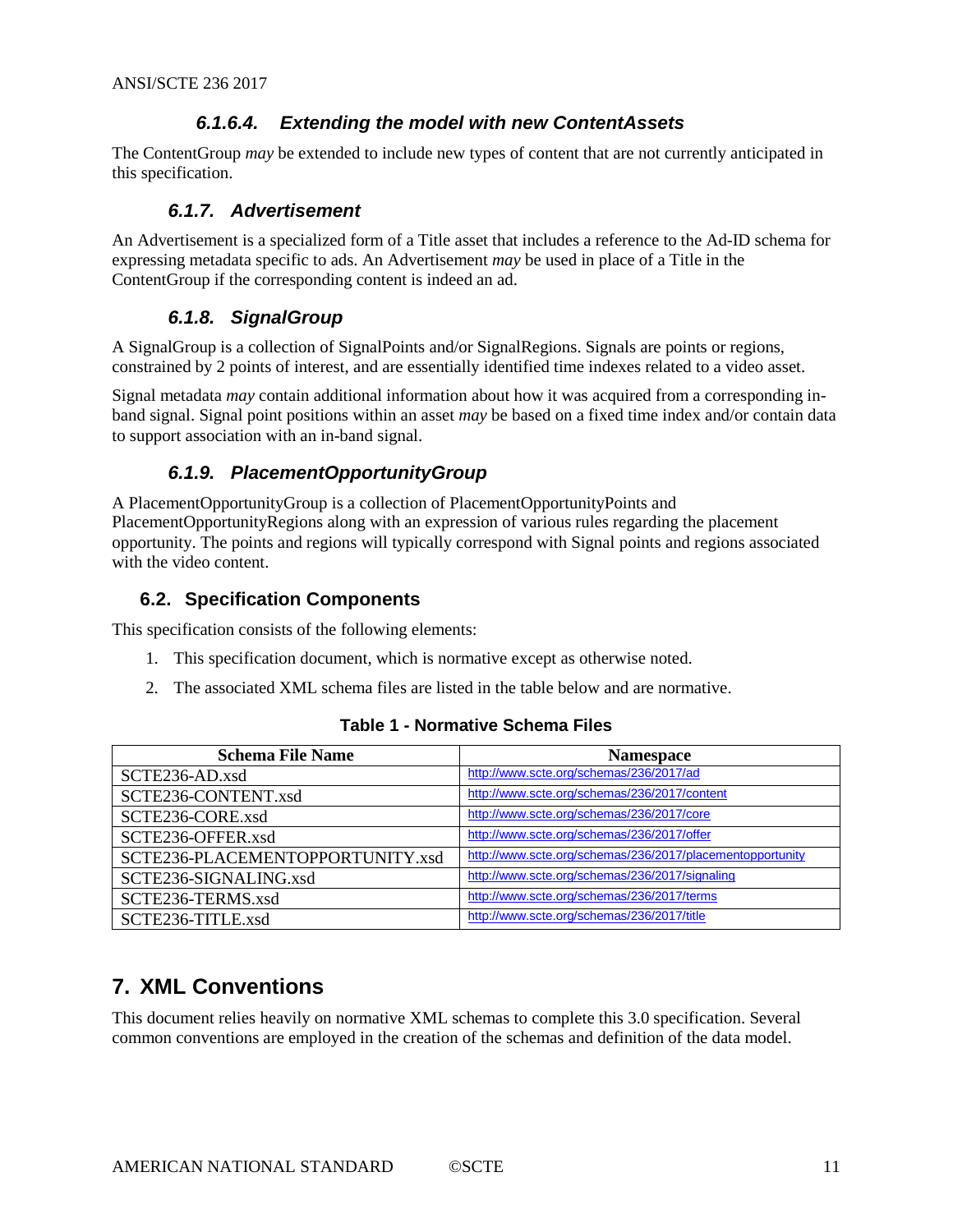# <span id="page-11-0"></span>**7.1. Normative XML Schemas**

The messages, elements, and attributes that make up this specification are not explicitly defined in this document. The normative XML schemas (located at

http://www.scte.org/schemas/236/2017/SCTE236\*.xsd) comprise the full normative specification.

No messages representing the interfaces defined in the schema are considered conformant unless they are valid according to the schema documents. In the case where the written normative specification and the normative schema document conflict, the XML schema documents *shall* take precedence. Furthermore, there are additional requirements described in the schema annotations that are not enforceable by schema validation mechanisms. These requirements *shall* also be strictly observed.

The inclusion of a normative XML schema document does not require or imply the specific use of the schema nor a requirement that a message be validated.

## <span id="page-11-1"></span>**7.2. XML Namespaces**

Each of the schemas included with this specification has a unique namespace. [Table 2](#page-11-4) lists the namespaces, recommended prefixes, and a description along with the major types defined.

<span id="page-11-4"></span>

| <b>Prefix</b>            | <b>Namespace</b>                                          | <b>Description</b>                                       |
|--------------------------|-----------------------------------------------------------|----------------------------------------------------------|
| ad                       | http://www.scte.org/schemas/236/2017/ad                   |                                                          |
| content                  | http://www.scte.org/schemas/236/2017/content              | Provides all of the known content<br>types               |
| core                     | http://www.scte.org/schemas/236/2017/core                 | Provides the base AssetType and<br>AssetRefType          |
| offer                    | http://www.scte.org/schemas/236/2017/offer                | Provides OfferType, CategoryType<br>and ContentGroupType |
| placement<br>opportunity | http://www.scte.org/schemas/236/2017/placementopportunity |                                                          |
| signaling                | http://www.scte.org/schemas/236/2017/signalling           |                                                          |
| terms                    | http://www.scte.org/schemas/236/2017/terms                | Provides TermsType                                       |
| title                    | http://www.scte.org/schemas/236/2017/title                | Provides TitleType                                       |
| xml                      | http://www.w3.org/XML/1998/namespace                      | Used for xml: lang attribute                             |
| xsd                      | http://www.w3.org/2001/XMLSchema                          | XML foundation. See [XML<br>SchemaP1], [XML SchemaP2]    |
| XS1                      | http://www.w3.org/2001/XMLSchema-instance                 |                                                          |

|  | <b>Table 2 - XML Namespace Declarations</b> |  |
|--|---------------------------------------------|--|
|--|---------------------------------------------|--|

# <span id="page-11-2"></span>**7.3. Unknown/Unrecognized/Unsupported XML Elements and Attributes**

Generally, unknown, unrecognized, or unsupported XML elements and attributes contained within Core Metadata messages and elements *should* be ignored during message processing. Specifically, these are elements or attributes that the implementation does not understand or expect.

# <span id="page-11-3"></span>**7.4. Element Order**

Element order is constrained by the schema and *shall* be preserved throughout processing of the XML document. In particular, the order of elements affects the end result of the processing. Consequently, an implementation failing to preserve the order *may* cause incorrect processing results. Subsequently, the process of producing an abstract XML Information Set (InfoSet) from a concrete XML document, e.g., by parsing it, *shall* always result in the same abstract InfoSet, with the same element order per XML InfoSet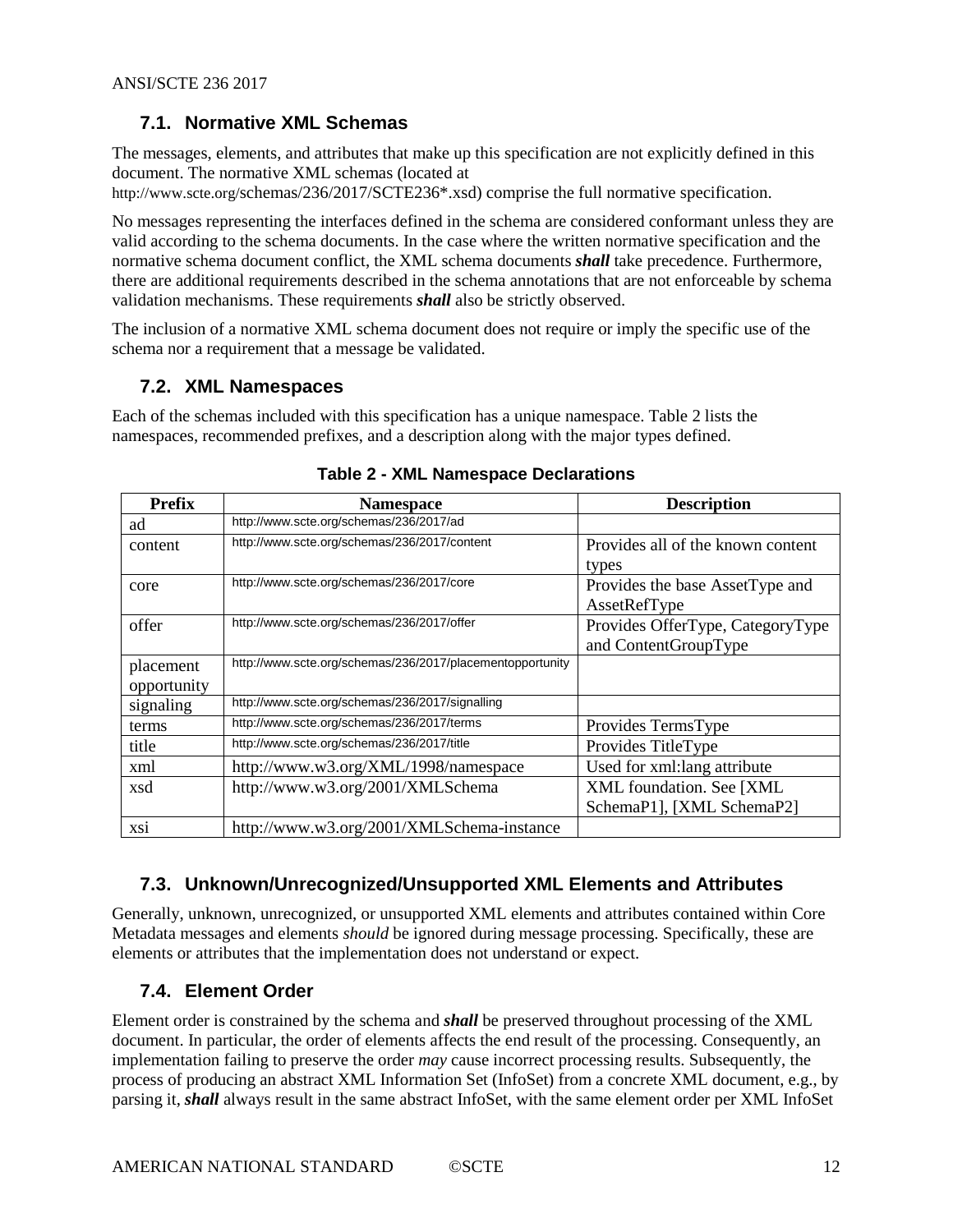(see [\[XML InfoSet\]](#page-5-6) for additional information). Any intermediary processing *may* enhance the XML document, but it *shall not* alter the abstract InfoSet element order (i.e., the XML elements comprising the document *shall* stay in document order).

## <span id="page-12-0"></span>**7.5. XML Encoding**

When generating a new XML Document to this specification, a standard encoding *shall* be properly expressed in the XML declaration. The actual encoding *should* be "ISO-8859-1" to provide the best compatibility with existing systems. However, the XML Document *may* use any well-known encoding, provided targeted downstream components have been properly tested. The following example shows the XML Declaration:

```
<?xml version="1.0" encoding="ISO-8859-1"?>
```
## **7.6. Language Identification**

In document processing, it is often useful to identify the natural or formal language in which the content is written. A special attribute named xml:lang *may* be inserted in documents to specify the language used in the contents and attribute values of any element in an XML document. See [\[XML\]](#page-5-7) for the allowed values. Typically, the xml:lang attribute is utilized with an xsd:string type.

## <span id="page-12-2"></span>**7.7. Deprecated Elements**

There are several cases where elements are defined in the schemas that are intended to be deprecated. These elements are provided for easy backward compatibility with [\[ADI1.1\].](#page-5-8) In these cases, the element is defined with a required Boolean **deprecated** attribute, which *shall* always be present and always be set to *true*. The following example illustrates a deprecated element in an instance document:

```
<Provider deprecated="true">CableLabs</Provider>
```
The deprecated attribute is reserved and *shall not* be used for any other purpose in any extension to this specification. Also, it is not necessary and highly discouraged to include the deprecated attribute on an element when the value is false (not deprecated).

## <span id="page-12-3"></span>**7.8. Extensibility**

The base asset type defined in the Core namespace includes an Ext element, which allows any content (elements or attributes) from any namespace to be included. This makes it easy to extend or customize an asset in a predictable manner while enabling filters or transforms to be applied. Any consumer of XML documents following this specification can safely ignore contents of the Ext element unless they otherwise have an agreement with the XML document producer. There is no requirement by this specification that the contents of the Ext element be validated, regardless of whether a namespace is provided. The following example illustrates how the Ext element is used:

```
<Ext isAwesome="true" meaningOfLife="42">
     <!-- Could refer to a remote namespace -->
      <Color xmlns=https://www.awesome-provider.com/colors/>Red</Color>
     <!-- Could also look like an ADI 1.1 trial use field -->
      <App_Data app="MOD" name="color" value="blue" />
</Ext>
```
Information routinely added to the Ext element could provide the groundwork for future permanent additions to this specification. However, new elements or attributes defined by future revisions to this specification will not be placed within the Ext element.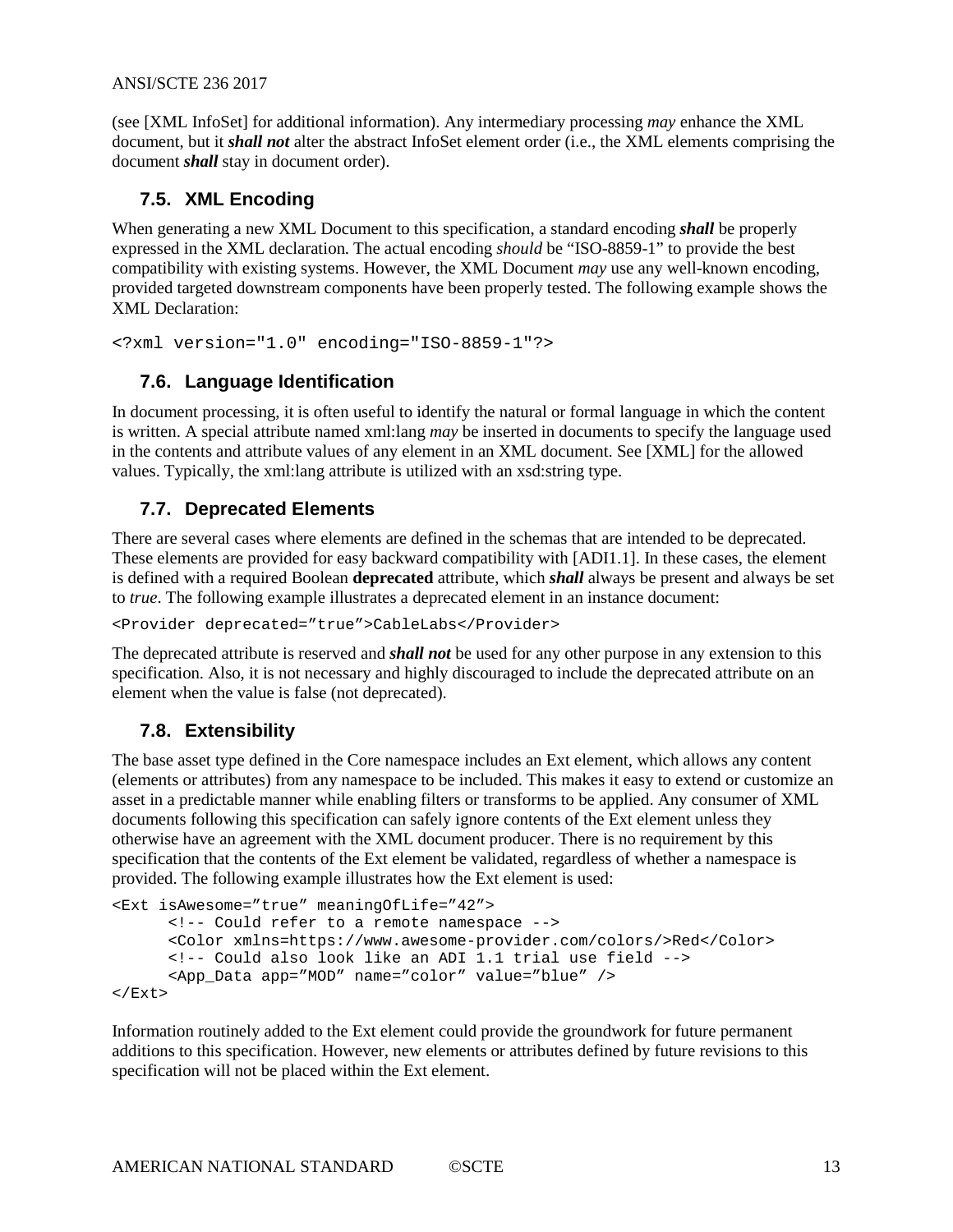# <span id="page-13-0"></span>**7.9. Enumerated Values**

Enumerations are defined as XML schema enumerations only in cases where the set of possible values is strongly believed to be fixed. In several cases, enumerations are actually defined as an XML schema pattern, which provides a set of known standard values and allows private extensibility. To extend this type of enumeration, the value *shall* be prefixed with the string "private", indicating that this is a nonstandard value and *may* be ignored or handled in a different way. An example of both a standard and nonstandard enumerated value is:

```
<Audience>Children</Audience>
<Audience>private:Toddler</Audience>
```
# <span id="page-13-1"></span>**7.10. Required Elements**

There are several elements that are not explicitly required by the XML Schemas, but are nevertheless required to be provided for any conformant document that originated as per this specification. These elements are optional to allow conversion from ADI 1.1 documents, but *shall* be provided for all new documents. These cases are annotated appropriately in the XML Schema.

# <span id="page-13-2"></span>**7.11. Qualified Values**

There are several cases in the specification where the value of an element requires additional context to define the set of possible values. In these cases, it is required to provide the scheme from which the value is provided. The attributes described in this section are accompanied with a preliminary list of schemes. The value of the attribute is not confined to the list, but it *should* be well understood by all parties consuming the XML.

## *7.11.1. identifierSystem Attribute*

- <span id="page-13-3"></span>• **VOD 1.1** - To preserve compatibility with ADI 1.1 documents, an alternate identifier is provided to deterministically map to the ADI 1.1 ProviderID / AssetID. It *shall* be provided in the following format: vod://{ProviderID}/{AssetID} and follow all the rules for Provider ID and Asset ID set forth in [\[ADI1.1\].](#page-5-8)
- **EIDR** Identifiers using this system *shall* satisfy all of the requirements for the canonical form of an identifier specified at [\[EIDR\].](#page-5-9)
- **ISAN** Identifiers using this system *shall* satisfy all of the requirements for an identifier specified at [\[ISAN\].](#page-5-10)
- **Ad-ID** Identifiers using this system *shall* satisfy all of the requirements for an identifier specified at  $[Ad-ID]$ .
- **ISCI** Identifiers using this system *shall* be recognizable as an Industry Standard Commercial Identifier.
- **ISRC** Identifiers using this system *shall* satisfy all of the requirements for an identifier specified at [\[ISRC\].](#page-5-12)

# *7.11.2. ratingSystem Attribute*

- <span id="page-13-4"></span>• **MPAA** - Includes ratings from [\[MPAA\].](#page-5-13)
- **TV** Includes ratings from [\[TV\].](#page-5-14) See guidelines for this rating system in Appendi[x I.4.](#page-37-1)
- **MSO** Includes ratings specific to the target MSO. There is no predefined set or format for MSO ratings. They *should* be customized by the metadata creator to the expectations of the target MSO.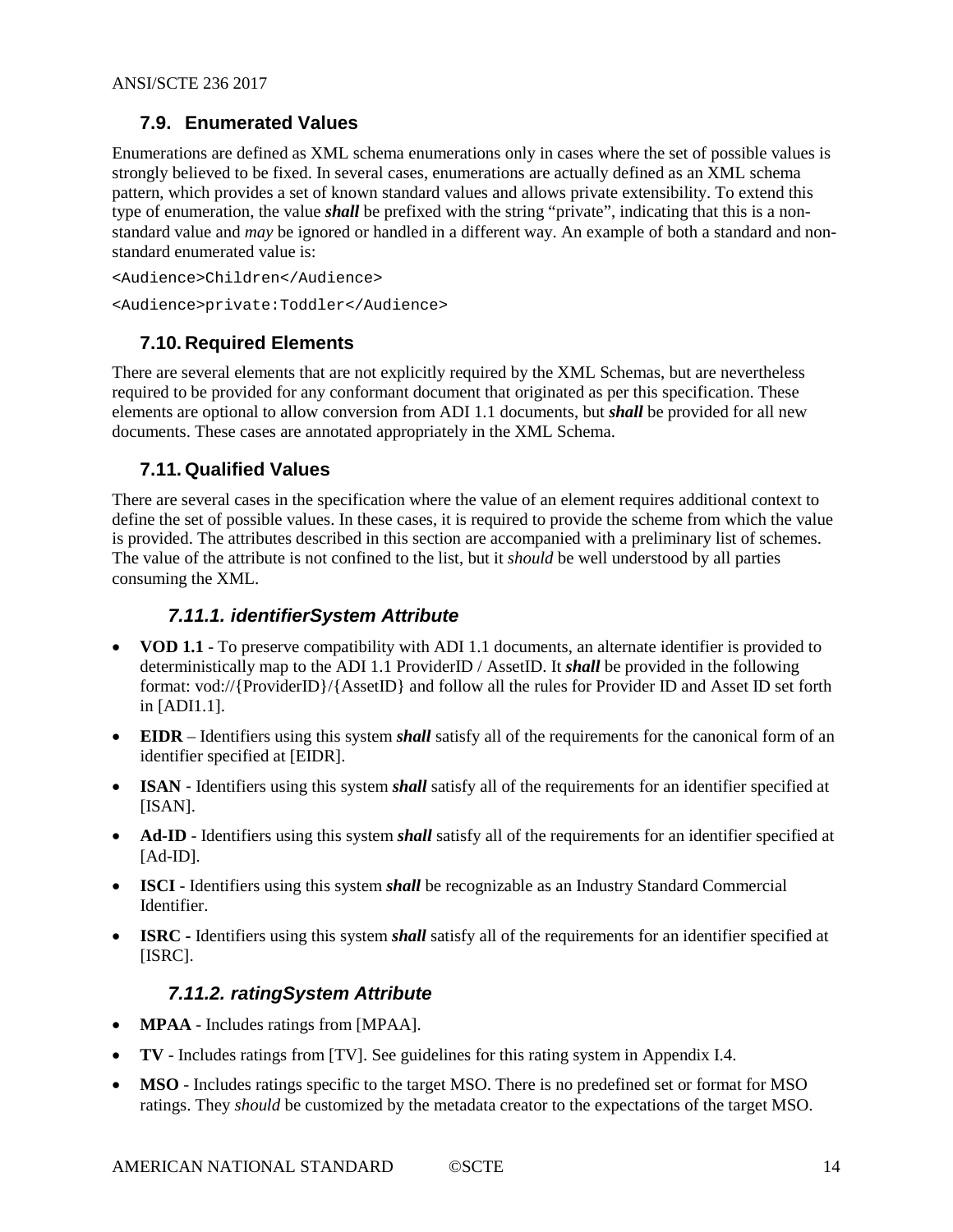# <span id="page-14-0"></span>**7.12. UriId Asset Identifier**

The uriId is a globally unique identifier for an asset and is the concatenation of ProviderId and AssetId as follows:

{ProviderId}/{AssetId}

The {ProviderId} is a string that is a registered Internet domain name (e.g., contentOnDemand.com or serviceprovider.com) or a sub-domain of a registered Internet domain name (e.g., abc.cp.com or xyz.sp.com) as defined in section 3.5 of [\[RFC 1034\].](#page-4-8) There is no required relationship between the {ProviderId} portion of uriId and the Provider\_ID [\[Content1.1\]](#page-5-15) value.

The {AssetId} is equivalent to the path component of a URI as defined in section 3.3 of [\[RFC 3986\].](#page-5-16) {AssetId} is assigned by the provider (as identified by the ProviderId) and *shall* be unique within the realm of the provider. There is no required relationship between the {AssetId} portion on a uriId and the Asset ID [\[Content1.1\]](#page-5-15) value.

Note that the uriId pattern used in the informative examples in [Appendix I](#page-18-0) and in th[e \[ADI1.1\]](#page-5-8) XSL transforms follows a restricted form of the uriId pattern as follows:

{Provider\_ID}/{AssetDiscriminator}/{Asset\_ID}

For this restricted form, the {ProviderId} portion of the uriId corresponds to the Provider I[D \[Content1.1\]](#page-5-15) value, and the {AssetId} portion of the uriId corresponds to the concatenation of the {AssetDiscriminator} (a literal value determined by the type of Asset, e.g., "Offer"), a literal "/", and the Asset\_ID [\[Content1.1\]](#page-5-15) value. This specific form is recommended when backward-compatibility with [\[ADI1.1\]](#page-5-8) is required.

## <span id="page-14-1"></span>**7.13. ProviderId Bucket Identifier**

The ProviderId is a globally unique identifier for a Bucket, which is a logical container for assets. Each Bucket is associated with a {ProviderId}, and all Assets are managed within the Bucket indicated by the {ProviderId} portion of the Asset UriId. Buckets are created, updated, listed, retrieved and deleted separately from Assets. Bucket metadata.

The {ProviderId} is a string that is a registered Internet domain name (e.g., contentOnDemand.com or serviceprovider.com) or a sub-domain of a registered Internet domain name (e.g., abc.cp.com or xyz.sp.com) as defined in section 3.5 of [\[RFC 1034\].](#page-4-8) There is no required relationship between the {ProviderId} portion of uriId and the Provider\_ID [\[Content1.1\]](#page-5-15) value.

# <span id="page-14-2"></span>**8. Relation to VOD 1.1**

CableLabs previously defined the VOD 1.1 metadata specification [\(\[Content1.1\],](#page-5-15) [\[ADI1.1\]\)](#page-5-8) that has been used worldwide to support the distribution of Video-On-Demand content. This standard is intended to replace that specification, and provide for more functionality and flexibility. This new flexibility will support the addition of new on-demand products beyond Video-On-Demand, additional capabilities to existing on demand services - such as advertising - and the addition of additional namespaces that *may* be required for advanced features.

SCTE 236 was designed to be able to support lossless translations of VOD 1.1 packages into SCTE236 Offers. It will also support predictable translation of SCTE 236 offers into VOD 1.1 packages for backward compatibility. In that way, the industry will be able to use systems supporting both the old and new standards going forward.

SCTE 236 assets break up VOD 1.1 assets into assets that have more focused functions than previously. The SCTE 236 assets correspond to VOD 1.1 assets roughly as follows: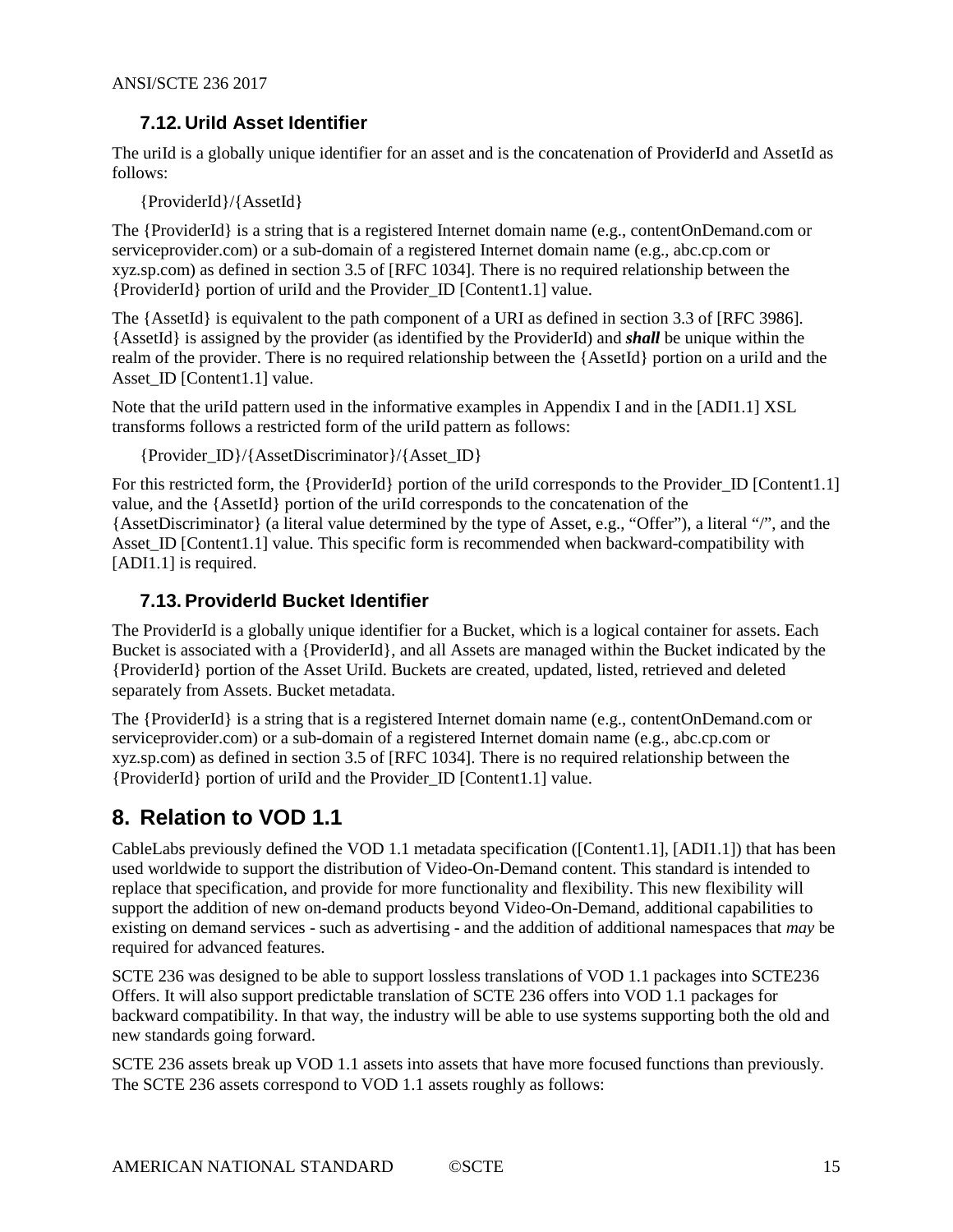<span id="page-15-0"></span>

| <b>SCTE 236 Assets</b>         | <b>ADI/VOD 1.1</b> | <b>Comments</b>                               |  |
|--------------------------------|--------------------|-----------------------------------------------|--|
|                                | <b>Assets</b>      |                                               |  |
| ADI3                           | Package            | This is a group of delivery elements.         |  |
| Offer                          | Package            | This is what is needed to present a Title and |  |
|                                |                    | associated content for sale to a customer     |  |
|                                |                    | using a specified set of Terms.               |  |
| ContentGroup                   | Package            | This is a grouping of Title and associated    |  |
|                                |                    | content.                                      |  |
| Title                          | Title              | Only the "facts" about a movie (actor, title, |  |
|                                |                    | $etc.$ ).                                     |  |
| <b>Terms</b>                   | Title              | Business requirements for use of the Offer.   |  |
| Content Types (Movie, Preview, | Content            | Actual content file locations.                |  |
| $etc.$ )                       |                    |                                               |  |

## **Table 3 - Comparison of Metadata 3.0, VOD1.1 Assets**

XSL Transforms are provided along with this specification as a reference for converting 1.1 to SCTE 236 and vice versa. The individual mappings of standard values expressed in the XSL Transforms *should* be considered normative, while some aspects (e.g., ordering of 1.1 elements, handling of trial use fields, etc.) could be altered to fit a particular implementation. The XSL Transform could also be configured to normalize existing inconsistencies in 1.1 metadata that do not meet the specification.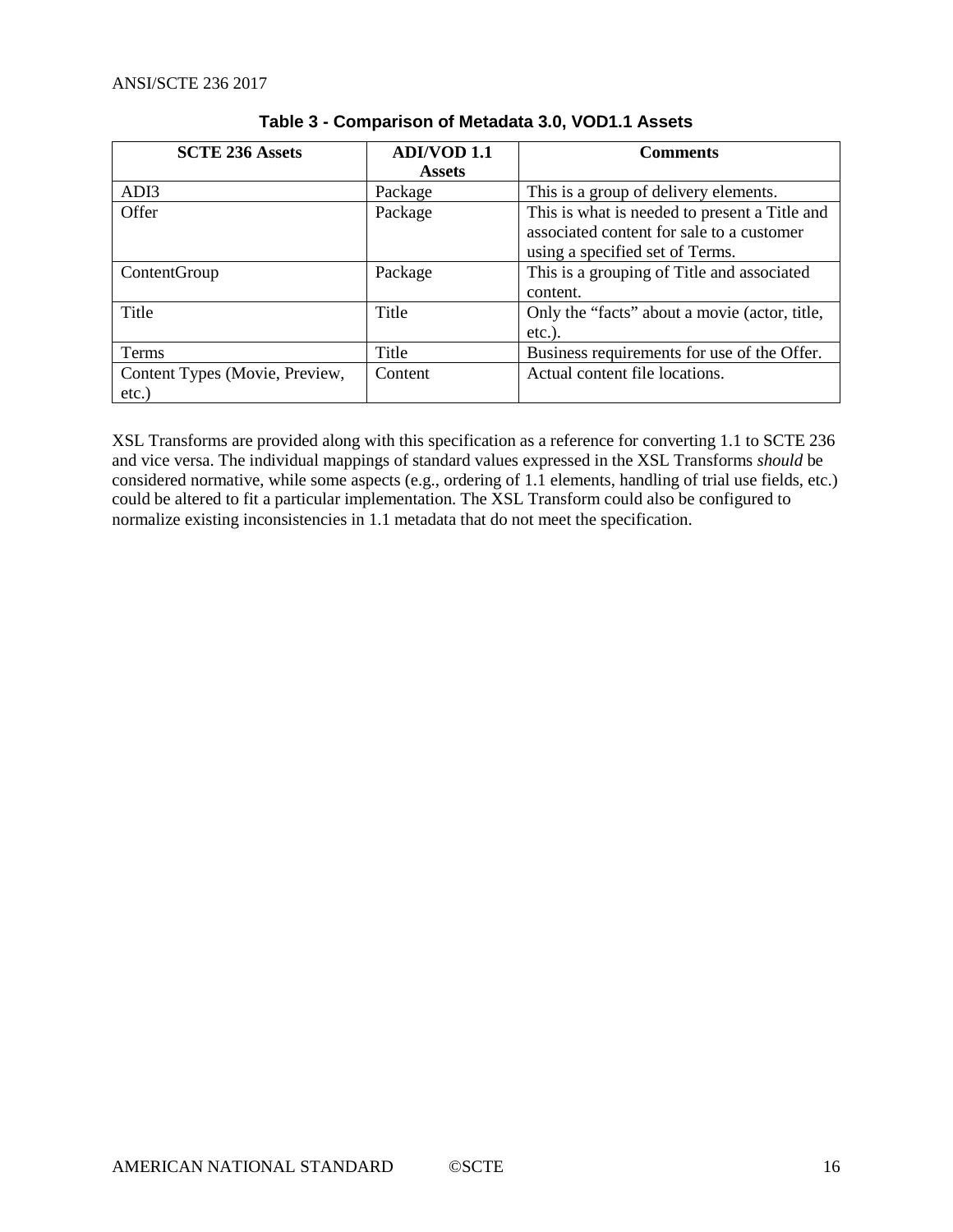# <span id="page-16-0"></span>**8.1. Converting ADI 1.1 to SCTE 236**



**Figure 2 - High level 1.1 SCTE 236 Mapping**

<span id="page-16-1"></span>A major design goal of this specification is to allow ADI 1.1 messages to be deterministically converted to SCTE 236 without loss of information. This is considered essential to industry adoption and smooth migration to this standard. There are some constraints, however, that *shall* be observed when considering an ADI 1.1 message for conversion.

- The message *shall* adhere to [\[ADI1.1\],](#page-5-8) including the overall structure, inclusion of required fields, adherence to specified formats, and maximum string lengths.
- The AMS elements *should not* include the Verb attribute with a value of "DELETE". There is no equivalent message in this standard to communicate this directive. Assets with a Verb attribute of "DELETE" *should* be ignored when translating to SCTE 236.
- Packages that have an "SVOD" app type *should* also have "SVOD" in the Product attribute of the package's AMS element to preserve this value in SCTE 236.

Additional artifacts of conversion:

• App Data values named "Type" are ignored when they conflict with the Asset\_Class.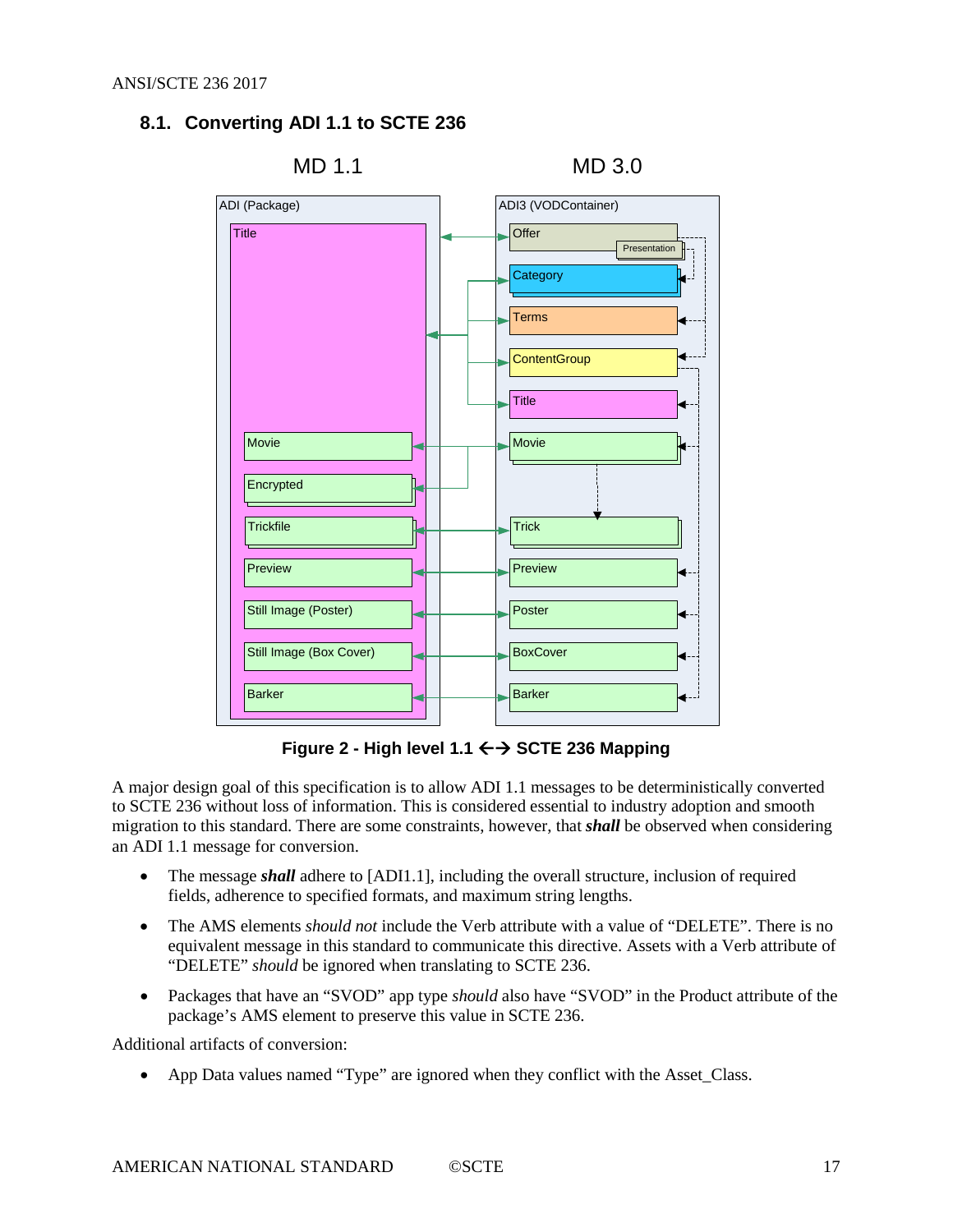- DateTime values that do not include a time component are modified after translation to include the time. End date values, such as Licensing\_Window\_End, are assumed to be the last moment of the day (23:59:59), while most other values are assumed to be the beginning of the day (00:00:00). Converting from 1.1 to 3.0 and back to 1.1 *may* not preserve the exact string value in the original datetime.
- The order of elements and attributes are not preserved through conversion to SCTE 236 and back to ADI 1.1.
- The ADI 1.1 title asset is mapped to several SCTE 236 asset elements (see [Figure](#page-16-1) 2) including Title, Offer, ContentGroup, Terms and Category.
- The ADI 1.1 encrypted asset is mapped to a SCTE 236 Movie asset with an EncryptionInfo element.
- All ADI 1.1 trial-use fields (that is, fields not indicated in the specification for that asset type) are mapped to the Ext element of the corresponding SCTE 236 asset.
- The Licensing\_Window\_Start and Licensing\_Window\_End App Data values map to the startDateTime and endDateTime attributes respectively of every SCTE 236 asset.
- The EIDR App Data value maps to an AlternateId element with an identifierSystem of "EIDR".
- The ISAN App Data value maps to an AlternateId element with an identifierSystem of "ISAN".
- The values for ProviderId and AssetId under AMS maps to an AlternateId element with an identifierSystem of "VOD1.1" and a format of vod://{ProviderId}/{AssetId}. This deterministic mapping ensures that these values can be recovered when converting back from SCTE 236 to 1.1.

## <span id="page-17-0"></span>**8.2. Converting SCTE 236 to ADI 1.1**

The full set of features available in this specification cannot be represented using ADI 1.1. However, observing the following constraints will allow the message to be successfully converted.

- The SCTE 236 container *shall* contain exactly one Offer element. There is no support in ADI 1.1 for representing multiple offers in a single message.
- The Offer *shall* reference one Terms, exactly one ContentGroup, and one or more Categories. The referenced elements *shall* be present in the same message as the Offer. There are no constraints on the PromotionalContentGroup, but it is ignored when converting to ADI 1.1.
- The ContentGroup referenced by the Offer *shall* reference a Title that is present in the same message. The ContentGroup *shall* also reference at least one content type that is present in the same message. The content types *may* be a Movie, Preview, Barker, BoxCover, or Poster. Other content types will be ignored.
- Multiple Presentation elements within the Offer *shall* have identical values for the DisplayAsNew and DisplayAsLastChance elements.
- There *shall* be one LocalizableTitle element and it *shall* be in English (xml:lang="en"). ADI 1.1 does not provide support for multiple languages.
- All asset types *shall* contain an AlternateId with an identifierSystem of "VOD1.1", and the value shall be in the format of vod://{ProviderId}/{AssetId} with ProviderId being no more than 19 characters and AssetId following the ADI 1.1 rule of four alpha characters followed by 16 numeric digits.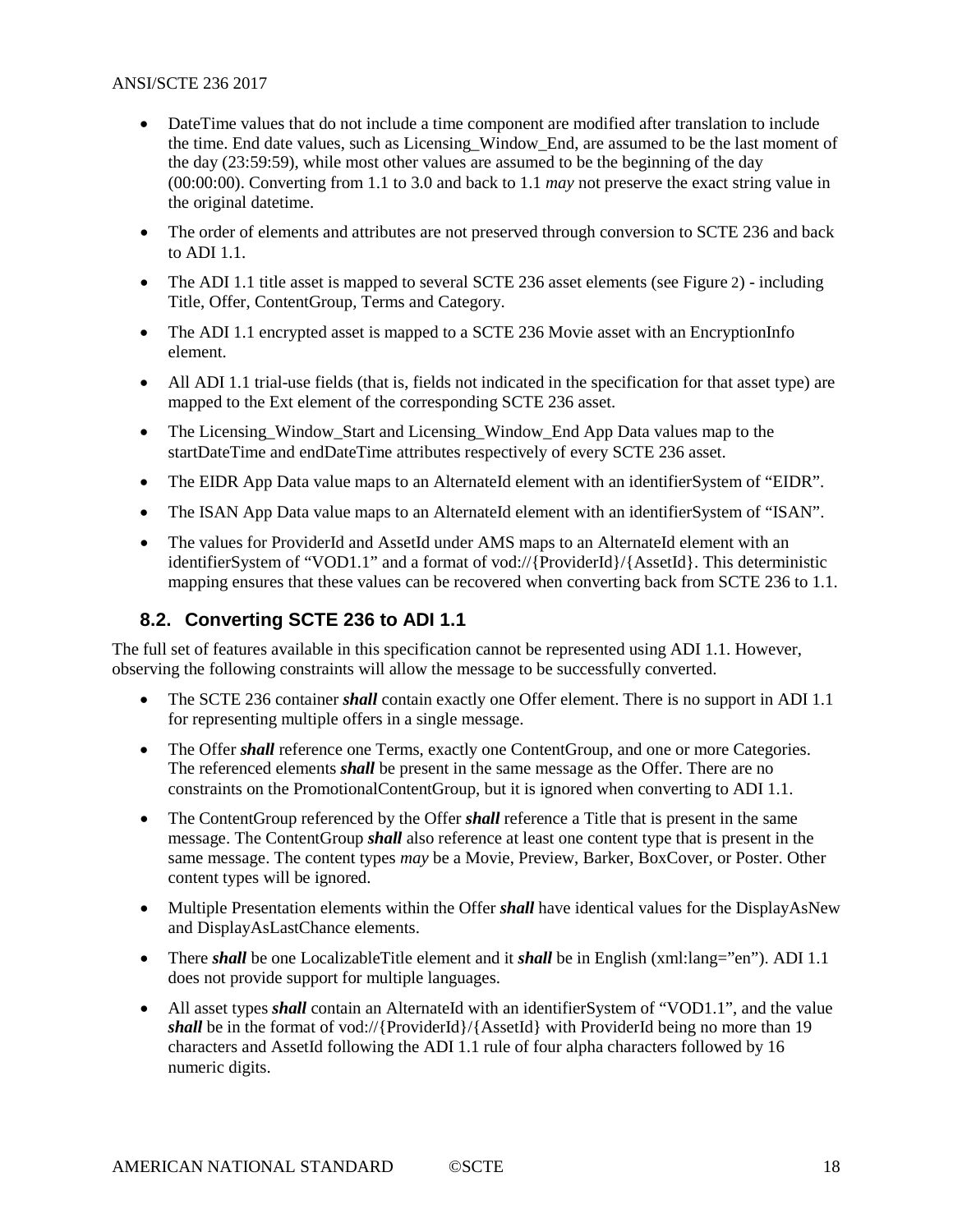# <span id="page-18-0"></span>**Appendix I Examples (informative)**

## **I.1 VOD Movie**

The following example includes a VOD movie along with associated preview, box cover and encrypted assets.

<?xml version="1.0" encoding="ISO-8859-1"?>

<ADI3 xmlns="http://www.scte.org/schemas/236/2016/core" xmlns:content="http://www.scte.org/schemas/236/2016/content" xmlns:core="http://www.scte.org/schemas/236/2016/core" xmlns:offer="http://www.scte.org/schemas/236/2016/offer" xmlns:terms="http://www.scte.org/schemas/236/2016/terms" xmlns:title="http://www.scte.org/schemas/236/2016/title" xmlns:xsi="http://www.w3.org/2001/XMLSchema-instance" xsi:schemaLocation="urn:cablelabs:md:xsd:core:3.0 SCTE236-CORE-C02.xsd urn:cablelabs:md:xsd:offer:3.0 SCTE236-OFFER-C02.xsd urn:cablelabs:md:xsd:title:3.0 SCTE236-TITLE-C02.xsd urn:cablelabs:md:xsd:content:3.0 SCTE236-CONTENT-C02.xsd urn:cablelabs:md:xsd:terms:3.0 SCTE236-TERMS-C02.xsd">

<Asset xsi:type="offer:OfferType" uriId="indemand.com/Offer/UNVA2001081701004000" providerVersionNum="1" internalVersionNum="0" creationDateTime="2002-01-11T00:00:00Z" startDateTime="2002-02-01T00:00:00Z" endDateTime="2002- 03-31T11:59:59Z">

<core:AlternateId identifierSystem="VOD1.1">vod://indemand.com/UNVA2001081701004000</core:AlternateId>

<core:AssetName deprecated="true">The\_Titanic</core:AssetName>

<core:Product deprecated="true">First-Run</core:Product>

<core:Provider>InDemand</core:Provider>

<core:Description deprecated="true">The Titanic asset package</core:Description>

<core:Ext/>

<offer:Presentation>

<offer:CategoryRef uriId="indemand.com/Category/InDemand/Movies A-Z"/>

<offer:DisplayAsNew>P7D</offer:DisplayAsNew>

<offer:DisplayAsLastChance>P7D</offer:DisplayAsLastChance>

</offer:Presentation>

<offer:PromotionalContentGroupRef uriId="indemand.com/ContentGroup/UNVA2001081701004001"/>

<offer:ProviderContentTier>InDemand1</offer:ProviderContentTier>

<offer:BillingId>56789</offer:BillingId>

<offer:TermsRef uriId="indemand.com/Terms/UNVA2001081701004001"/>

<offer:ContentGroupRef uriId="indemand.com/ContentGroup/UNVA2001081701004001"/>

#### </Asset>

<Asset xsi:type="title:TitleType" uriId="indemand.com/Title/UNVA2001081701004001" providerVersionNum="1" internalVersionNum="0" creationDateTime="2002-01-11T00:00:00Z" startDateTime="2002-02-01T00:00:00Z" endDateTime="2002- 03-31T11:59:59Z">

<core:AlternateId

identifierSystem="VOD1.1">vod://indemand.com/UNVA2001081701004001</core:AlternateId>

<core:AlternateId identifierSystem="ISAN">1881-66C7-3420-000-7-9F3A-02450- U</core:AlternateId>

<core:ProviderQAContact>John Doe, JDoe@InDemand.com</core:ProviderQAContact>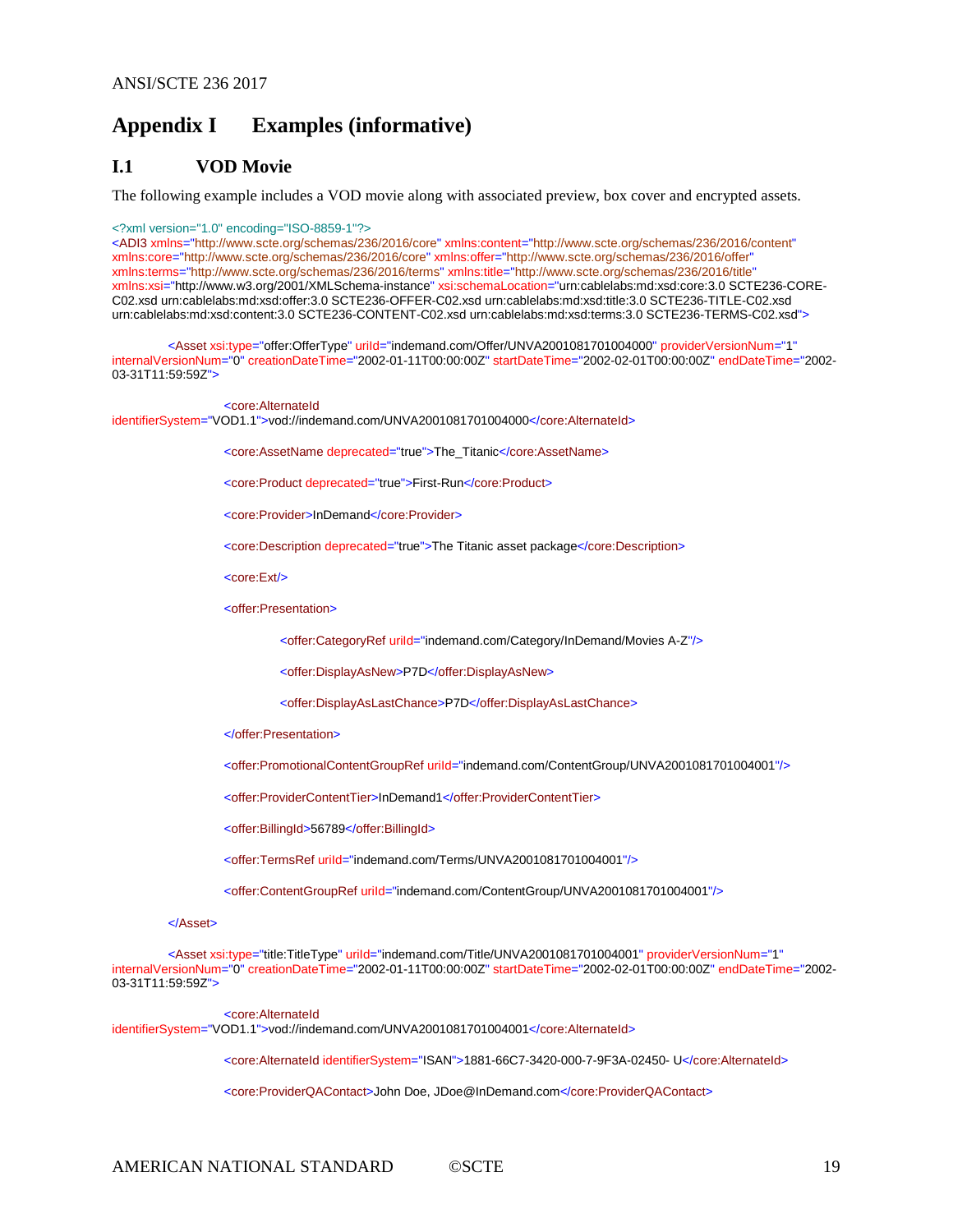<core:AssetName deprecated="true">The\_Titanic\_Title</core:AssetName>

<core:Product deprecated="true">First-Run</core:Product>

<core:Provider>InDemand</core:Provider>

<core:Description deprecated="true">The Titanic title metadata</core:Description>

<core:Ext>

<App\_Data App="MOD" Name="Producer" Value="Cameron,James"/>

</core:Ext>

<title:LocalizableTitle>

<title:TitleSortName>Titanic, The</title:TitleSortName>

<title:TitleBrief>The Titanic</title:TitleBrief>

<title:TitleMedium>The Titanic</title:TitleMedium>

<title:TitleLong>The Titanic</title:TitleLong>

<title:SummaryShort>Fictional romantic tale of a rich girl and poor boy who meet on the ill-fated voyage of the 'unsinkable' ship</title:SummaryShort>

<title:SummaryMedium>Fictional romantic tale of rich girl and poor boy who meet on the ill-fated voyage of the 'unsinkable' ship</title:SummaryMedium>

<title:SummaryLong>Fictional romantic tale of a rich girl and poor boy who meet on the ill-fated voyage of the 'unsinkable' ship</title:SummaryLong>

<title:ActorDisplay>Kate Winslet,Leonardo DiCaprio, Billy Zane</title:ActorDisplay>

<title:Actor fullName="Kate Winslet" firstName="Kate" lastName="Winslet"

sortableName="Winslet,Kate"/>

<title:Actor fullName="Leonardo DiCaprio" firstName="Leonardo" lastName="DiCaprio" sortableName="DiCaprio,Leonardo"/>

<title:Actor fullName="Billy Zane" firstName="Billy" lastName="Zane" sortableName="Zane,Billy"/>

<title:WriterDisplay>James Cameron</title:WriterDisplay>

<title:Director fullName="James Cameron" firstName="James" lastName="Cameron"

sortableName="Cameron,James"/>

<title:StudioDisplay>Paramount</title:StudioDisplay>

<title:RecordingArtist>Celine Dion</title:RecordingArtist>

<title:SongTitle>My Heart Will Go On</title:SongTitle>

<title:EpisodeName>Collision With destiny</title:EpisodeName>

<title:EpisodeID>The only one</title:EpisodeID>

<title:Chapter heading="Opening Scene" timeCode="00:00:02:00"/>

<title:Chapter heading="They Meet" timeCode="00:15:12:00"/>

<title:Chapter heading="The Collision" timeCode="02:03:06:00"/>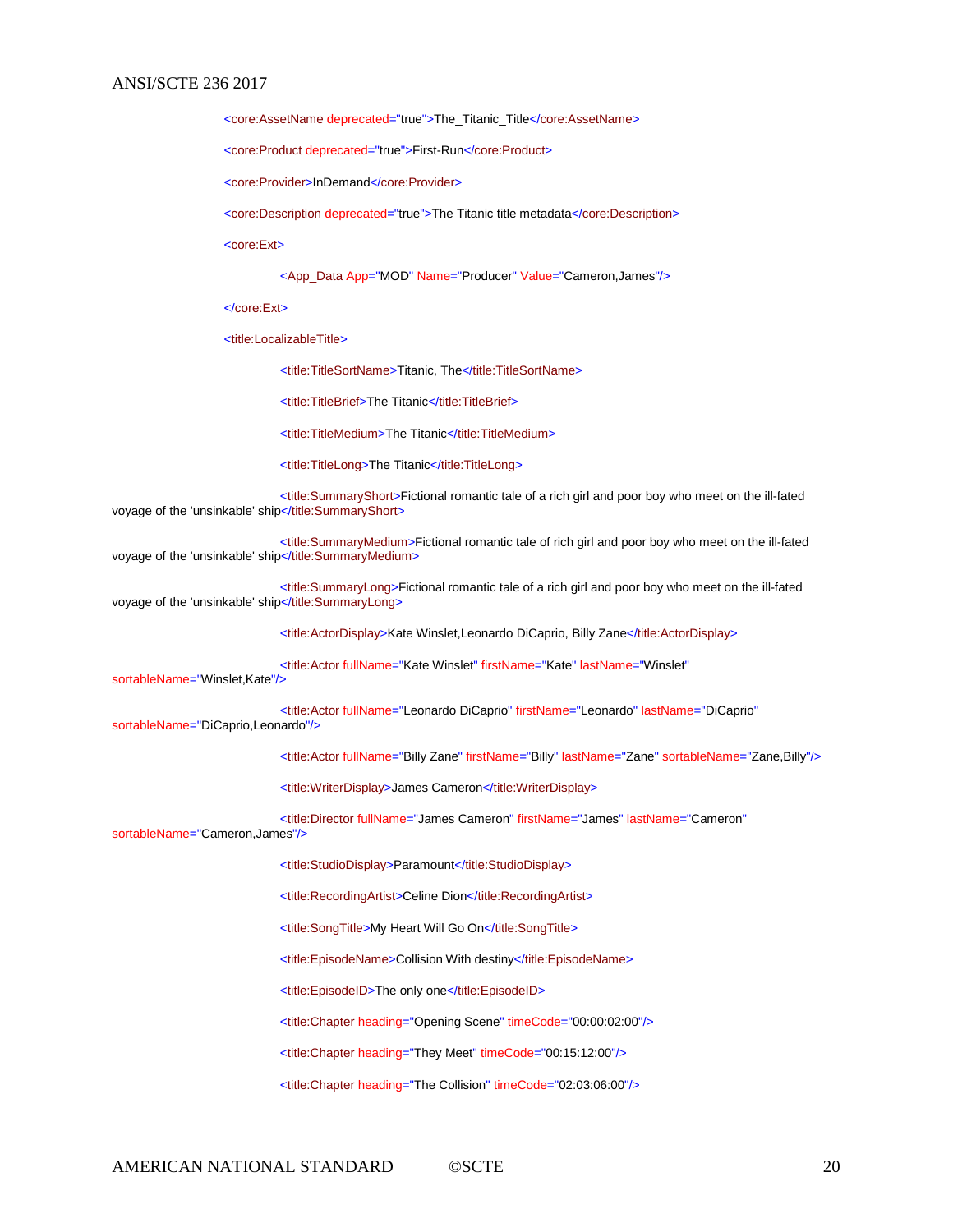<title:Chapter heading="She Goes Under" timeCode="02:55:15:00"/>

<title:Chapter heading="Final Scene" timeCode="03:02:09:00"/>

</title:LocalizableTitle>

<title:Rating ratingSystem="MPAA">R</title:Rating>

<title:Advisory>AL</title:Advisory>

<title:Advisory>N</title:Advisory>

<title:IsClosedCaptioning>false</title:IsClosedCaptioning>

<title:DisplayRunTime>03:14</title:DisplayRunTime>

<title:Year>1997< <?xml version="1.0" encoding="ISO-8859-1"?>

<ADI3 xmlns="http://www.scte.org/schemas/236/2016/core" xmlns:content="http://www.scte.org/schemas/236/2016/content" xmlns:core="http://www.scte.org/schemas/236/2016/core" xmlns:offer="http://www.scte.org/schemas/236/2016/offer" xmlns:terms="http://www.scte.org/schemas/236/2016/terms" xmlns:title="http://www.scte.org/schemas/236/2016/title" xmlns:xsi="http://www.w3.org/2001/XMLSchema-instance" xsi:schemaLocation="urn:cablelabs:md:xsd:core:3.0 SCTE236-CORE-C02.xsd urn:cablelabs:md:xsd:offer:3.0 SCTE236-OFFER-C02.xsd urn:cablelabs:md:xsd:title:3.0 SCTE236-TITLE-C02.xsd urn:cablelabs:md:xsd:content:3.0 SCTE236-CONTENT-C02.xsd urn:cablelabs:md:xsd:terms:3.0 SCTE236-TERMS-C02.xsd">

<Asset xsi:type="offer:OfferType" uriId="indemand.com/Offer/UNVA2001081701004000" providerVersionNum="1" internalVersionNum="0" creationDateTime="2002-01-11T00:00:00Z" startDateTime="2002-02-01T00:00:00Z" endDateTime="2002- 03-31T11:59:59Z">

<core:AlternateId identifierSystem="VOD1.1">vod://indemand.com/UNVA2001081701004000</core:AlternateId>

<core:AssetName deprecated="true">The\_Titanic</core:AssetName>

<core:Product deprecated="true">First-Run</core:Product>

<core:Provider>InDemand</core:Provider>

<core:Description deprecated="true">The Titanic asset package</core:Description>

<core:Ext/>

<offer:Presentation>

<offer:CategoryRef uriId="indemand.com/Category/InDemand/Movies A-Z"/>

<offer:DisplayAsNew>P7D</offer:DisplayAsNew>

<offer:DisplayAsLastChance>P7D</offer:DisplayAsLastChance>

</offer:Presentation>

<offer:PromotionalContentGroupRef uriId="indemand.com/ContentGroup/UNVA2001081701004001"/>

<offer:ProviderContentTier>InDemand1</offer:ProviderContentTier>

<offer:BillingId>56789</offer:BillingId>

<offer:TermsRef uriId="indemand.com/Terms/UNVA2001081701004001"/>

<offer:ContentGroupRef uriId="indemand.com/ContentGroup/UNVA2001081701004001"/>

</Asset>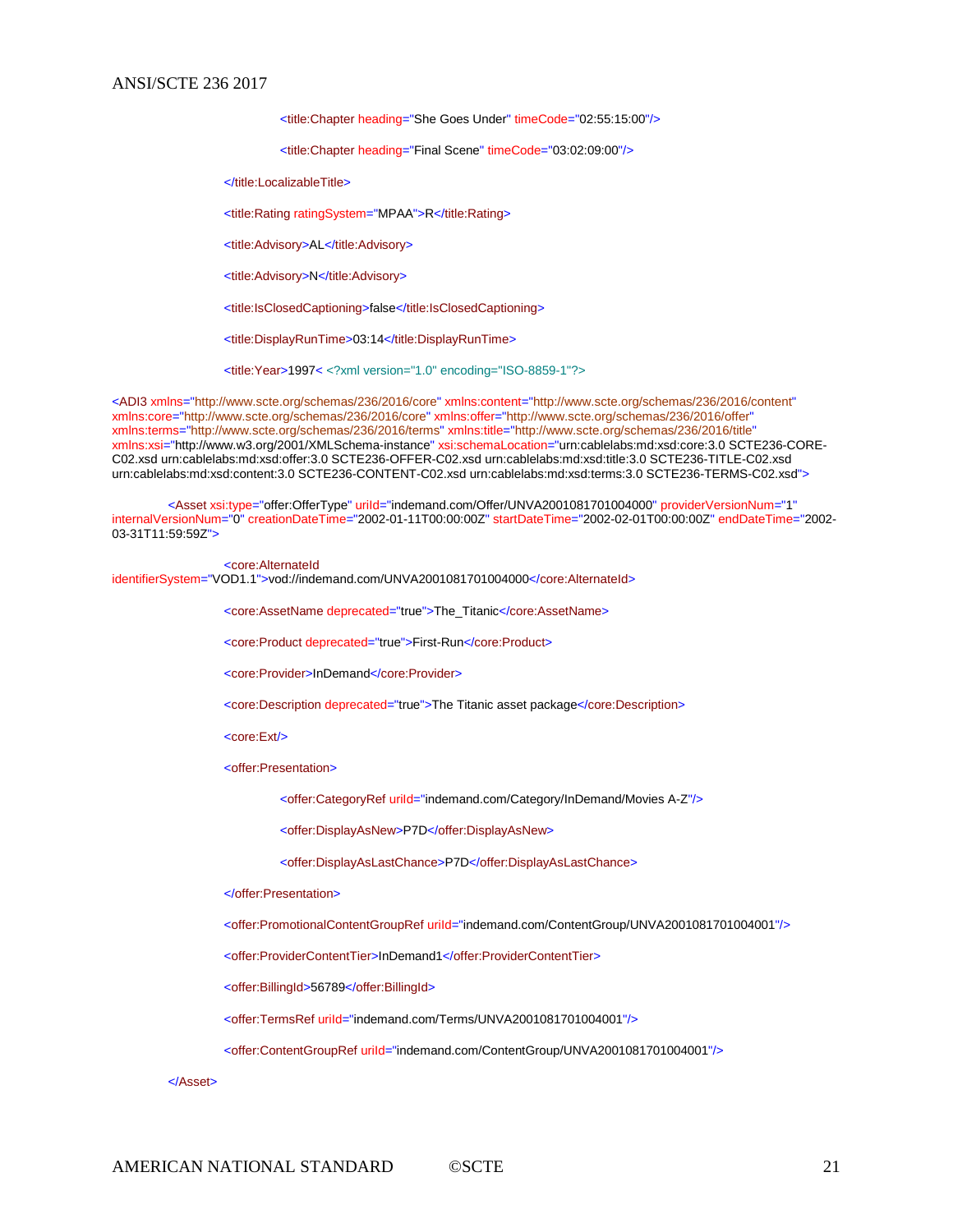<Asset xsi:type="title:TitleType" uriId="indemand.com/Title/UNVA2001081701004001" providerVersionNum="1" internalVersionNum="0" creationDateTime="2002-01-11T00:00:00Z" startDateTime="2002-02-01T00:00:00Z" endDateTime="2002- 03-31T11:59:59Z">

<core:AlternateId

identifierSystem="VOD1.1">vod://indemand.com/UNVA2001081701004001</core:AlternateId>

<core:AlternateId identifierSystem="ISAN">1881-66C7-3420-000-7-9F3A-02450- U</core:AlternateId>

<core:ProviderQAContact>John Doe, JDoe@InDemand.com</core:ProviderQAContact>

<core:AssetName deprecated="true">The\_Titanic\_Title</core:AssetName>

<core:Product deprecated="true">First-Run</core:Product>

<core:Provider>InDemand</core:Provider>

<core:Description deprecated="true">The Titanic title metadata</core:Description>

<core:Ext>

<App\_Data App="MOD" Name="Producer" Value="Cameron,James"/>

</core:Ext>

<title:LocalizableTitle>

<title:TitleSortName>Titanic, The</title:TitleSortName>

<title:TitleBrief>The Titanic</title:TitleBrief>

<title:TitleMedium>The Titanic</title:TitleMedium>

<title:TitleLong>The Titanic</title:TitleLong>

<title:SummaryShort>Fictional romantic tale of a rich girl and poor boy who meet on the ill-fated voyage of the 'unsinkable' ship</title:SummaryShort>

<title:SummaryMedium>Fictional romantic tale of rich girl and poor boy who meet on the ill-fated voyage of the 'unsinkable' ship</title:SummaryMedium>

<title:SummaryLong>Fictional romantic tale of a rich girl and poor boy who meet on the ill-fated voyage of the 'unsinkable' ship</title:SummaryLong>

<title:ActorDisplay>Kate Winslet,Leonardo DiCaprio, Billy Zane</title:ActorDisplay>

<title:Actor fullName="Kate Winslet" firstName="Kate" lastName="Winslet"

sortableName="Winslet,Kate"/>

<title:Actor fullName="Leonardo DiCaprio" firstName="Leonardo" lastName="DiCaprio" sortableName="DiCaprio,Leonardo"/>

<title:Actor fullName="Billy Zane" firstName="Billy" lastName="Zane" sortableName="Zane,Billy"/>

<title:WriterDisplay>James Cameron</title:WriterDisplay>

<title:Director fullName="James Cameron" firstName="James" lastName="Cameron"

sortableName="Cameron,James"/>

<title:StudioDisplay>Paramount</title:StudioDisplay>

<title:RecordingArtist>Celine Dion</title:RecordingArtist>

<title:SongTitle>My Heart Will Go On</title:SongTitle>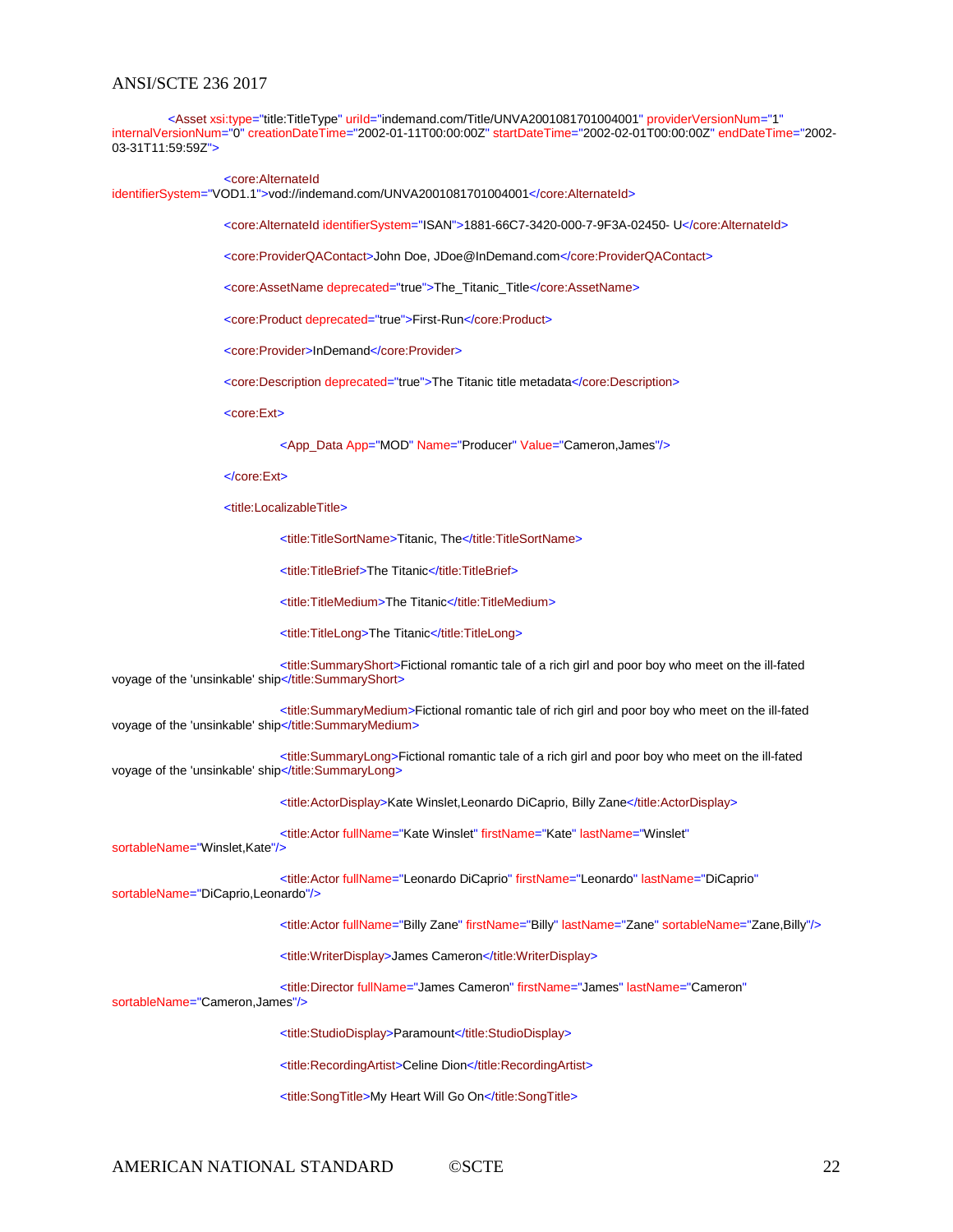<title:EpisodeName>Collision With destiny</title:EpisodeName> <title:EpisodeID>The only one</title:EpisodeID> <title:Chapter heading="Opening Scene" timeCode="00:00:02:00"/> <title:Chapter heading="They Meet" timeCode="00:15:12:00"/> <title:Chapter heading="The Collision" timeCode="02:03:06:00"/> <title:Chapter heading="She Goes Under" timeCode="02:55:15:00"/> <title:Chapter heading="Final Scene" timeCode="03:02:09:00"/>

</title:LocalizableTitle>

<title:Rating ratingSystem="MPAA">R</title:Rating>

<title:Advisory>AL</title:Advisory>

<title:Advisory>N</title:Advisory>

<title:IsClosedCaptioning>false</title:IsClosedCaptioning>

<title:DisplayRunTime>03:14</title:DisplayRunTime>

<title:Year>1997</title:Year>

<title:CountryOfOrigin>US</title:CountryOfOrigin>

<title:Genre>Drama</title:Genre>

<title:Genre>Romance</title:Genre>

<title:ShowType>Movie</title:ShowType>

<title:IsSeasonPremiere>false</title:IsSeasonPremiere>

<title:IsSeasonFinale>false</title:IsSeasonFinale>

<title:IsEncryptionRequired>true</title:IsEncryptionRequired>

<title:BoxOffice>1835000000</title:BoxOffice>

<title:ProgrammerCallLetters>IND</title:ProgrammerCallLetters>

#### </Asset>

<Asset xsi:type="offer:ContentGroupType" urild="indemand.com/ContentGroup/UNVA2001081701004001" providerVersionNum="1" internalVersionNum="0" creationDateTime="2002-01-11T00:00:00Z" startDateTime="2002-02- 01T00:00:00Z" endDateTime="2002-03-31T11:59:59Z">

<core:AlternateId

identifierSystem="VOD1.1">vod://indemand.com/UNVA2001081701004001</core:AlternateId>

<offer:TitleRef uriId="indemand.com/Title/UNVA2001081701004001"/>

<offer:MovieRef urild="indemand.com/Asset/UNVA2001081701004002"/>

<offer:PreviewRef uriId="indemand.com/Asset/UNVA2001081701004003"/>

<offer:BoxCoverRef uriId="indemand.com/Asset/UNVA2001081701004004"/>

<offer:MovieRef urild="indemand.com/Asset/UNVA2001081701004005"/>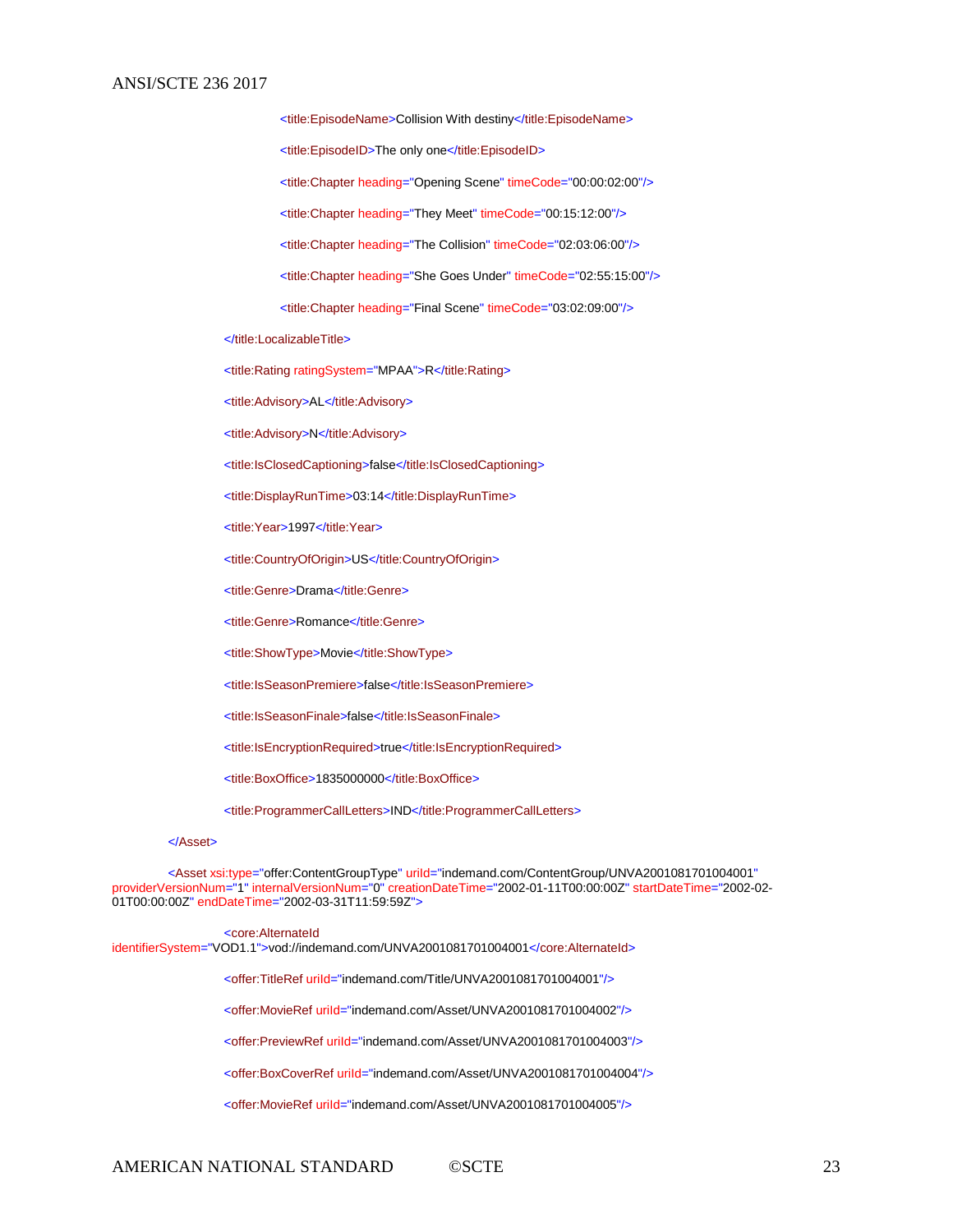#### </Asset>

<Asset xsi:type="terms:TermsType" uriId="indemand.com/Terms/UNVA2001081701004001" providerVersionNum="1" internalVersionNum="0" creationDateTime="2002-01-11T00:00:00Z" startDateTime="2002-02-01T00:00:00Z" endDateTime="2002- 03-31T11:59:59Z">

#### <core:AlternateId

identifierSystem="VOD1.1">vod://indemand.com/UNVA2001081701004001</core:AlternateId>

<terms:ContractName>InDemand</terms:ContractName>

<terms:BillingGracePeriod>PT300S</terms:BillingGracePeriod>

<terms:UsagePeriod>P00DT24H00M</terms:UsagePeriod>

<terms:HomeVideoWindow>P1000D</terms:HomeVideoWindow>

<terms:SubscriberViewLimit startDateTime="2002-02-01T00:00:00Z" endDateTime="2002-02-28T23:59:59Z" maximumViews="5"/>

<terms:SubscriberViewLimit startDateTime="2002-03-01T00:00:00Z" endDateTime="2002-03-31T23:59:59Z" maximumViews="5"/>

<terms:SuggestedPrice>5.95</terms:SuggestedPrice>

<terms:DistributorRoyaltyInfo>

<terms:OrganizationName>InDemand</terms:OrganizationName>

<terms:RoyaltyPercent>52.5</terms:RoyaltyPercent>

<terms:RoyaltyMinimum>3.124</terms:RoyaltyMinimum>

<terms:RoyaltyFlatRate>3.155</terms:RoyaltyFlatRate>

#### </terms:DistributorRoyaltyInfo>

<terms:StudioRoyaltyInfo>

<terms:OrganizationName>Paramount</terms:OrganizationName>

<terms:OrganizationCode>PAR</terms:OrganizationCode>

<terms:RoyaltyPercent>47.5</terms:RoyaltyPercent>

<terms:RoyaltyMinimum>2.826</terms:RoyaltyMinimum>

<terms:RoyaltyFlatRate>2.795</terms:RoyaltyFlatRate>

#### </terms:StudioRoyaltyInfo>

#### </Asset>

<Asset xsi:type="offer:CategoryType" uriId="indemand.com/Category/InDemand/Movies A-Z" providerVersionNum="1" internalVersionNum="0" creationDateTime="2002-01-11T00:00:00Z" startDateTime="2002-02-01T00:00:00Z" endDateTime="2002- 03-31T11:59:59Z">

<core:AlternateId

identifierSystem="VOD1.1">vod://indemand.com/UNVA2001081701004001</core:AlternateId>

<offer:CategoryPath>InDemand/Movies A-Z</offer:CategoryPath>

</Asset>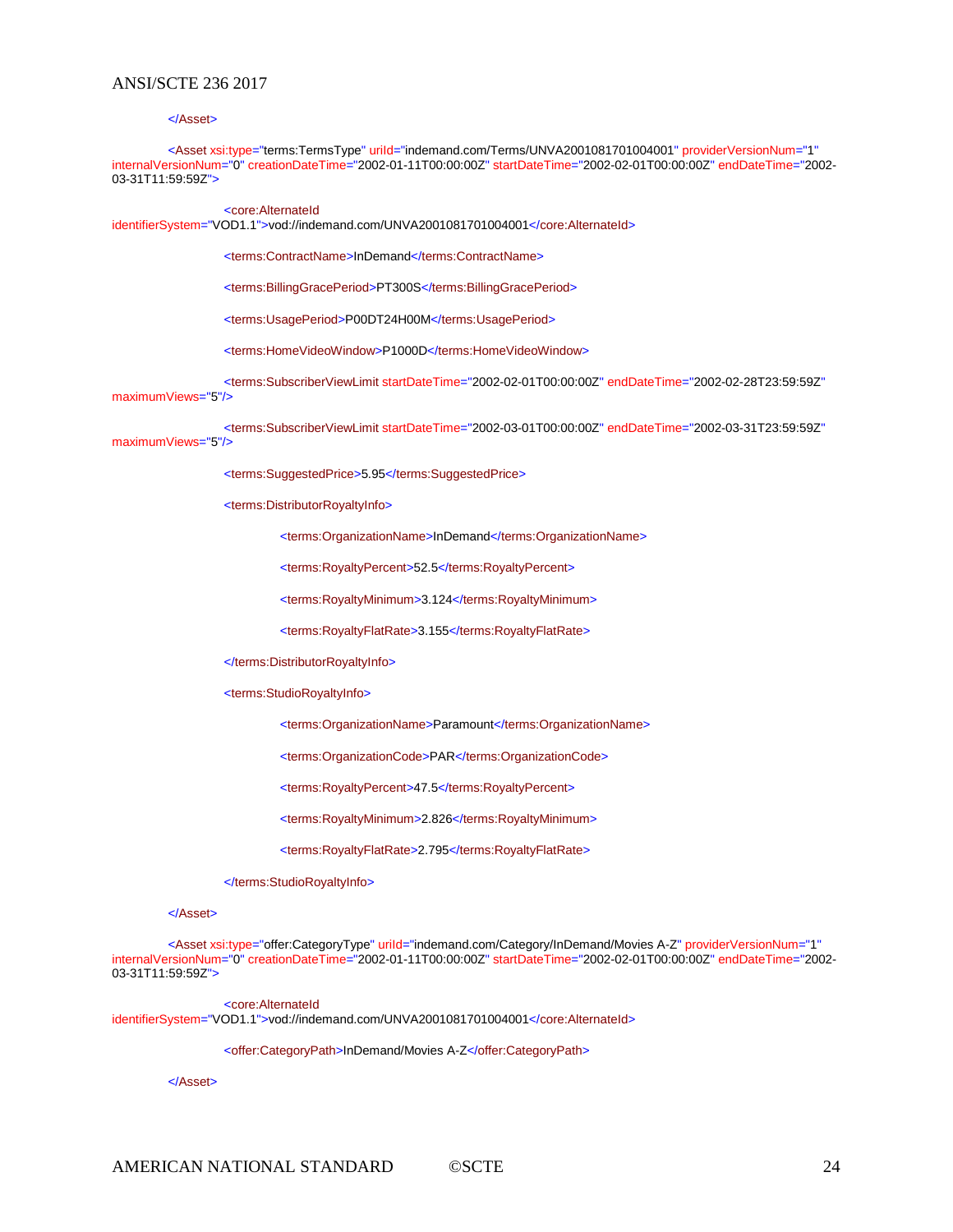<Asset xsi:type="content:MovieType" uriId="indemand.com/Asset/UNVA2001081701004002" providerVersionNum="1" internalVersionNum="0" creationDateTime="2002-01-11T00:00:00Z" startDateTime="2002-02-01T00:00:00Z" endDateTime="2002- 03-31T11:59:59Z"> <core:AlternateId identifierSystem="VOD1.1">vod://indemand.com/UNVA2001081701004002</core:AlternateId> <core:AssetName deprecated="true">The\_Titanic.mpg</core:AssetName> <core:Product deprecated="true">First-Run</core:Product> <core:Provider>InDemand</core:Provider> <core:Description deprecated="true">The Titanic Movie</core:Description> <core:Ext/> <content:SourceUrl>The\_Titanic.mpg</content:SourceUrl> <content:ContentFileSize>3907840625</content:ContentFileSize>

<content:ContentCheckSum>12558D3269D25852BD26548DC2654CA2</content:ContentCheckSum>

<content:PropagationPriority>1</content:PropagationPriority>

<content:AudioType>Dolby Digital</content:AudioType>

<content:ScreenFormat>Widescreen</content:ScreenFormat>

<content:Duration>PT03H14M00S</content:Duration>

<content:Language>en</content:Language>

<content:SubtitleLanguage>es</content:SubtitleLanguage>

<content:DubbedLanguage>es</content:DubbedLanguage>

<content:Rating ratingSystem="MPAA">R</content:Rating>

<content:CopyControlInfo>

<content:IsCopyProtection>false</content:IsCopyProtection>

</content:CopyControlInfo>

#### </Asset>

<Asset xsi:type="content:PreviewType" uriId="indemand.com/Asset/UNVA2001081701004003" providerVersionNum="1" internalVersionNum="0" creationDateTime="2002-01-11T00:00:00Z" startDateTime="2002-02-01T00:00:00Z" endDateTime="2002- 03-31T11:59:59Z">

<core:AlternateId identifierSystem="VOD1.1">vod://indemand.com/UNVA2001081701004003</core:AlternateId>

<core:AssetName deprecated="true">The\_Titanic\_Preview.mpg</core:AssetName>

<core:Product deprecated="true">First-Run</core:Product>

<core:Provider>InDemand</core:Provider>

<core:Description deprecated="true">The Titanic Preview</core:Description>

<core:Ext/>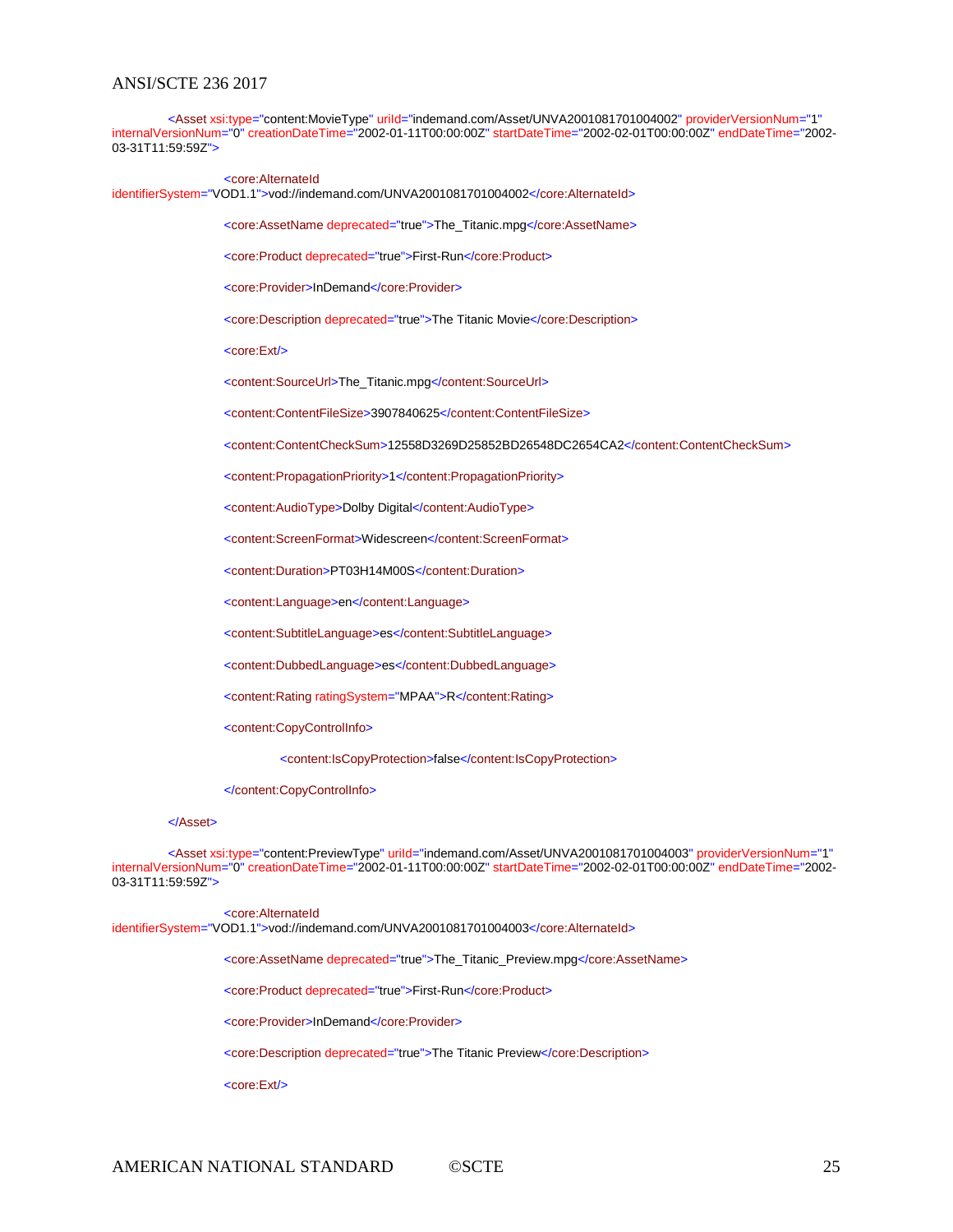<content:SourceUrl>The\_Titanic\_Preview.mpg</content:SourceUrl>

<content:ContentFileSize>25284375</content:ContentFileSize>

<content:ContentCheckSum>A1258D3269D25852BD26548DC2654C12</content:ContentCheckSum>

<content:PropagationPriority>1</content:PropagationPriority>

<content:AudioType>Dolby Digital</content:AudioType>

<content:ScreenFormat>Widescreen</content:ScreenFormat>

<content:Duration>PT00H00M45S</content:Duration>

<content:Language>en</content:Language>

<content:SubtitleLanguage>es</content:SubtitleLanguage>

<content:DubbedLanguage>es</content:DubbedLanguage>

<content:Rating ratingSystem="MPAA">G</content:Rating>

#### </Asset>

<Asset xsi:type="content:BoxCoverType" uriId="indemand.com/Asset/UNVA2001081701004004" providerVersionNum="1" internalVersionNum="0" creationDateTime="2002-01-11T00:00:00Z" startDateTime="2002-02- 01T00:00:00Z" endDateTime="2002-03-31T11:59:59Z">

#### <core:AlternateId

identifierSystem="VOD1.1">vod://indemand.com/UNVA2001081701004004</core:AlternateId>

<core:AssetName deprecated="true">The\_Titanic\_Box\_Cover.bmp</core:AssetName>

<core:Product deprecated="true">First-Run</core:Product>

<core:Provider>InDemand</core:Provider>

<core:Description deprecated="true">The Titanic Box Cover</core:Description>

<core:Ext/>

<content:SourceUrl>The\_Titanic\_Box\_Cover.bmp</content:SourceUrl>

<content:ContentFileSize>15235</content:ContentFileSize>

<content:ContentCheckSum>B3258D3269D25852BD26548DC2654CD2</content:ContentCheckSum>

<content:PropagationPriority>1</content:PropagationPriority>

<content:X\_Resolution>320</content:X\_Resolution>

<content:Y\_Resolution>240</content:Y\_Resolution>

#### </Asset>

<Asset xsi:type="content:MovieType" uriId="indemand.com/Asset/UNVA2001081701004005" providerVersionNum="1" internalVersionNum="0" creationDateTime="2002-01-11T00:00:00Z" startDateTime="2002-02-01T00:00:00Z" endDateTime="2002- 03-31T11:59:59Z">

<core:AlternateId identifierSystem="VOD1.1">vod://indemand.com/UNVA2001081701004005</core:AlternateId>

<core:AssetName deprecated="true">The\_Titanic\_Encrypted.mpg</core:AssetName>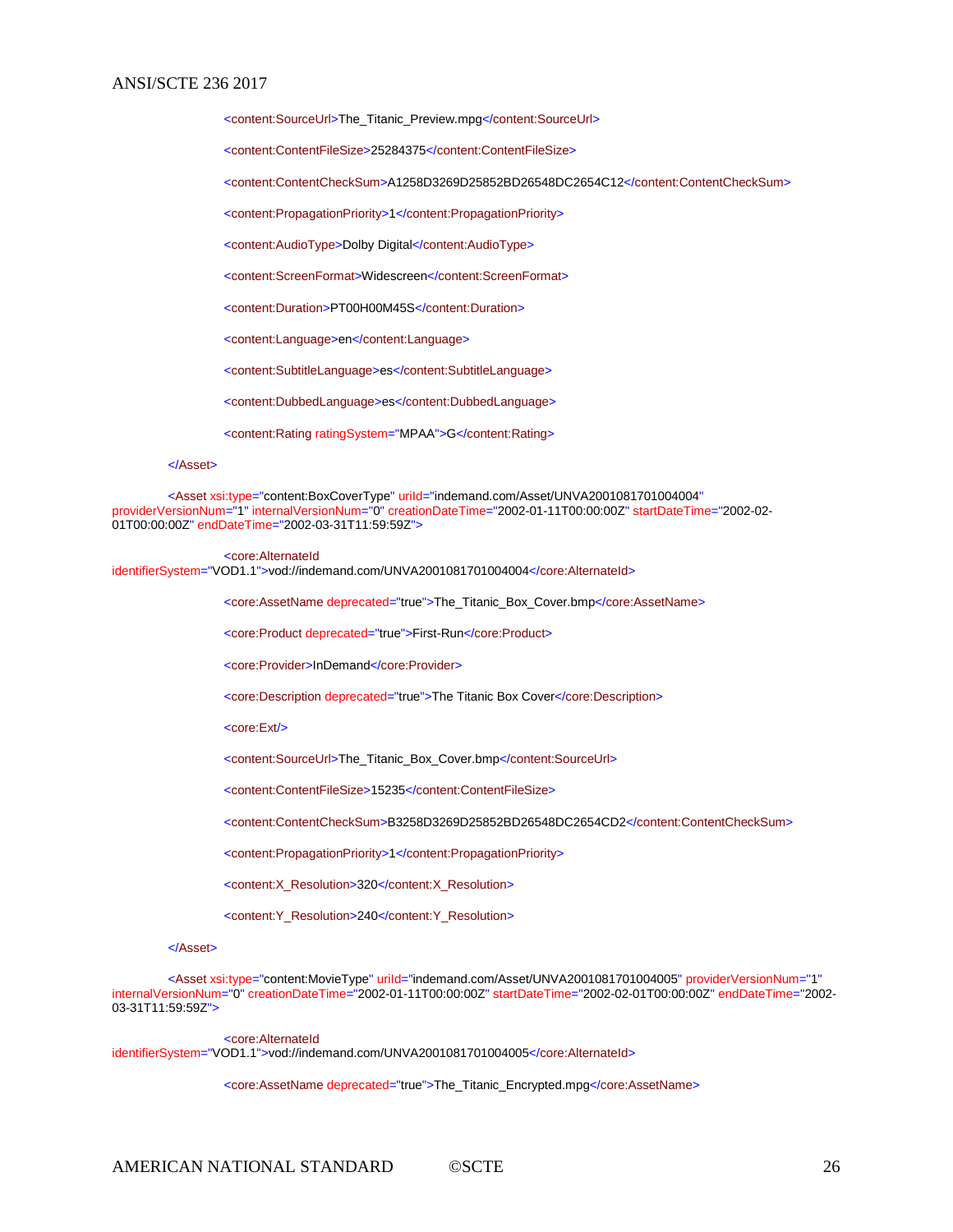<core:Product deprecated="true">First-Run</core:Product> <core:Provider>InDemand</core:Provider> <core:Description deprecated="true">The Titanic Movie Encrypted</core:Description> <core:Ext/> <core:MasterSourceRef uriId="indemand.com/Asset/UNVA2001081701004002"/> <content:SourceUrl>The\_Titanic\_Encrypted.mpg</content:SourceUrl> <content:ContentFileSize>3907840625</content:ContentFileSize> <content:ContentCheckSum>DC2654CA12558D3269D25852BD265482</content:ContentCheckSum> <content:PropagationPriority>1</content:PropagationPriority> <content:AudioType>Dolby Digital</content:AudioType> <content:ScreenFormat>Widescreen</content:ScreenFormat> <content:Duration>PT03H14M00S</content:Duration> <content:Language>en</content:Language> <content:SubtitleLanguage>es</content:SubtitleLanguage> <content:DubbedLanguage>es</content:DubbedLanguage> <content:Rating ratingSystem="MPAA">R</content:Rating> <content:EncryptionInfo> <content:ReceiverType>SomeReceiverType</content:ReceiverType> </content:EncryptionInfo> </Asset> <title:CountryOfOrigin>US</title:CountryOfOrigin> <title:Genre>Drama</title:Genre>

<title:Genre>Romance</title:Genre>

<title:ShowType>Movie</title:ShowType>

<title:IsSeasonPremiere>false</title:IsSeasonPremiere>

<title:IsSeasonFinale>false</title:IsSeasonFinale>

<title:IsEncryptionRequired>true</title:IsEncryptionRequired>

<title:BoxOffice>1835000000</title:BoxOffice>

<title:ProgrammerCallLetters>IND</title:ProgrammerCallLetters>

</Asset>

</ADI3>

/title:Year>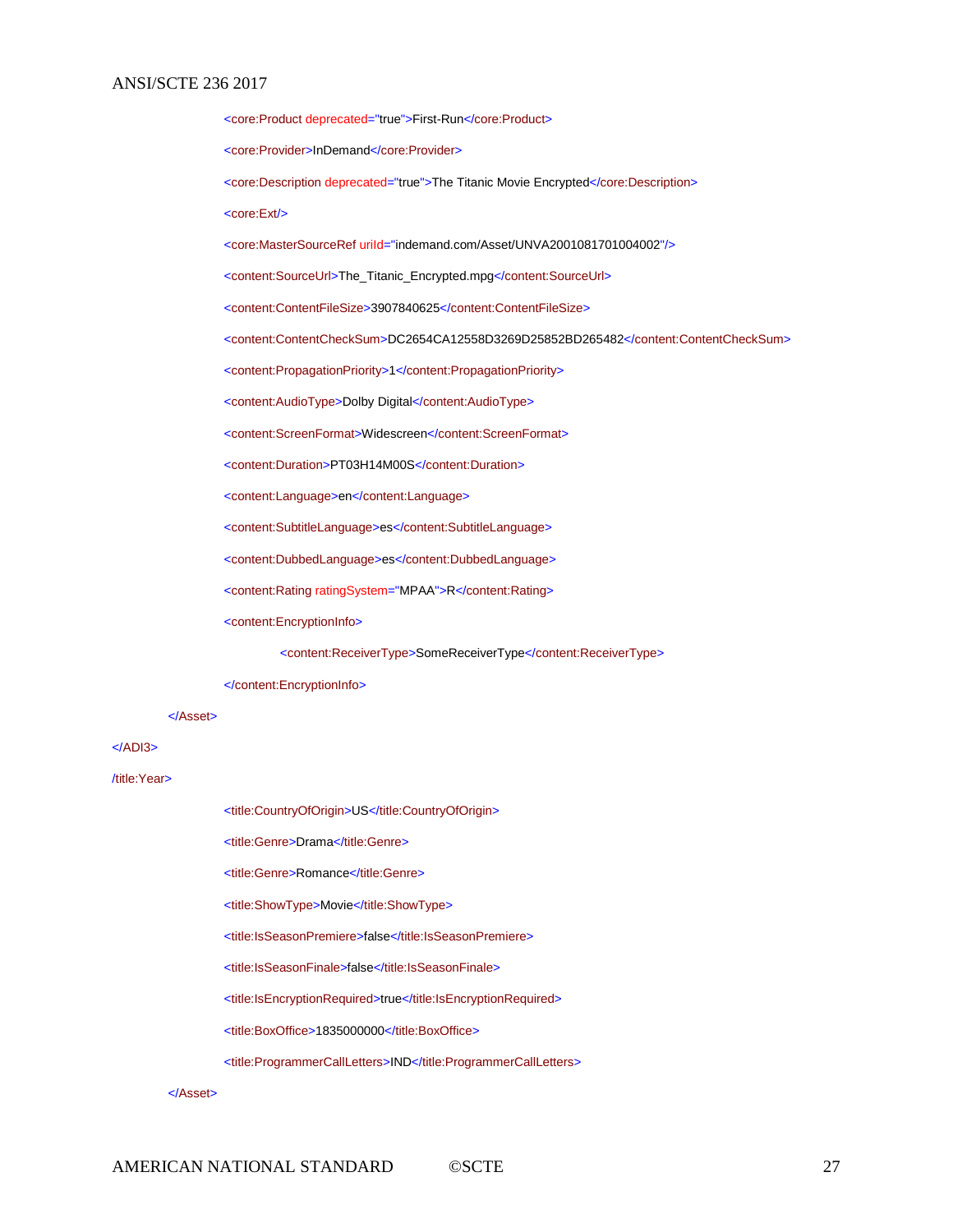<Asset xsi:type="offer:ContentGroupType" uriId="indemand.com/ContentGroup/UNVA2001081701004001" providerVersionNum="1" internalVersionNum="0" creationDateTime="2002-01-11T00:00:00Z" startDateTime="2002-02- 01T00:00:00Z" endDateTime="2002-03-31T11:59:59Z">

<core:AlternateId

identifierSystem="VOD1.1">vod://indemand.com/UNVA2001081701004001</core:AlternateId>

<offer:TitleRef uriId="indemand.com/Title/UNVA2001081701004001"/>

<offer:MovieRef urild="indemand.com/Asset/UNVA2001081701004002"/>

<offer:PreviewRef uriId="indemand.com/Asset/UNVA2001081701004003"/>

<offer:BoxCoverRef uriId="indemand.com/Asset/UNVA2001081701004004"/>

<offer:MovieRef uriId="indemand.com/Asset/UNVA2001081701004005"/>

#### </Asset>

<Asset xsi:type="terms:TermsType" uriId="indemand.com/Terms/UNVA2001081701004001" providerVersionNum="1" internalVersionNum="0" creationDateTime="2002-01-11T00:00:00Z" startDateTime="2002-02-01T00:00:00Z" endDateTime="2002- 03-31T11:59:59Z">

#### <core:AlternateId

identifierSystem="VOD1.1">vod://indemand.com/UNVA2001081701004001</core:AlternateId>

<terms:ContractName>InDemand</terms:ContractName>

<terms:BillingGracePeriod>PT300S</terms:BillingGracePeriod>

<terms:UsagePeriod>P00DT24H00M</terms:UsagePeriod>

<terms:HomeVideoWindow>P1000D</terms:HomeVideoWindow>

<terms:SubscriberViewLimit startDateTime="2002-02-01T00:00:00Z" endDateTime="2002-02-28T23:59:59Z" maximumViews="5"/>

<terms:SubscriberViewLimit startDateTime="2002-03-01T00:00:00Z" endDateTime="2002-03-31T23:59:59Z" maximumViews="5"/>

<terms:SuggestedPrice>5.95</terms:SuggestedPrice>

<terms:DistributorRoyaltyInfo>

<terms:OrganizationName>InDemand</terms:OrganizationName>

<terms:RoyaltyPercent>52.5</terms:RoyaltyPercent>

<terms:RoyaltyMinimum>3.124</terms:RoyaltyMinimum>

<terms:RoyaltyFlatRate>3.155</terms:RoyaltyFlatRate>

</terms:DistributorRoyaltyInfo>

<terms:StudioRoyaltyInfo>

<terms:OrganizationName>Paramount</terms:OrganizationName>

<terms:OrganizationCode>PAR</terms:OrganizationCode>

<terms:RoyaltyPercent>47.5</terms:RoyaltyPercent>

<terms:RoyaltyMinimum>2.826</terms:RoyaltyMinimum>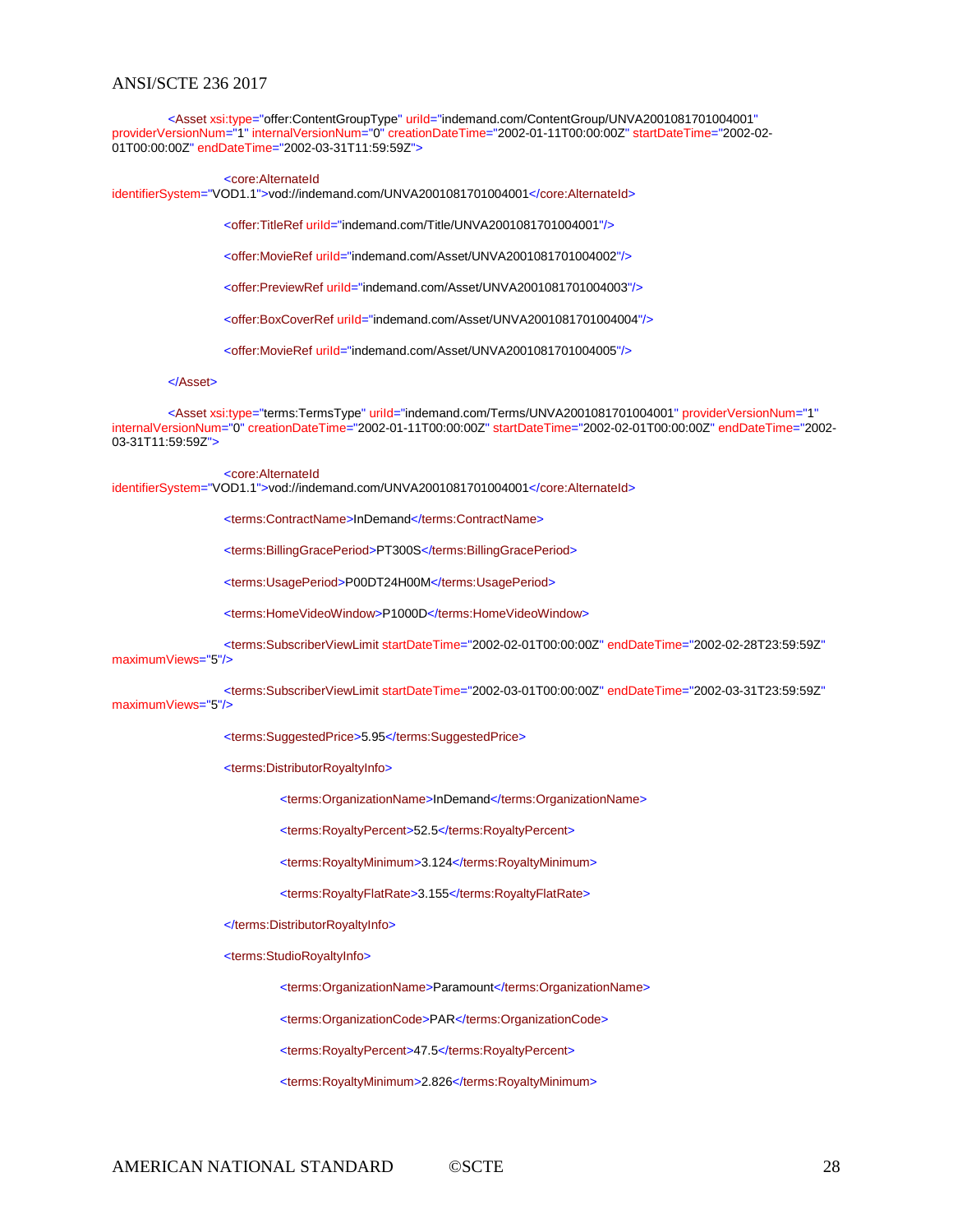#### <terms:RoyaltyFlatRate>2.795</terms:RoyaltyFlatRate>

#### </terms:StudioRoyaltyInfo>

#### </Asset>

<Asset xsi:type="offer:CategoryType" uriId="indemand.com/Category/InDemand/Movies A-Z" providerVersionNum="1" internalVersionNum="0" creationDateTime="2002-01-11T00:00:00Z" startDateTime="2002-02-01T00:00:00Z" endDateTime="2002- 03-31T11:59:59Z">

#### <core:AlternateId

identifierSystem="VOD1.1">vod://indemand.com/UNVA2001081701004001</core:AlternateId>

<offer:CategoryPath>InDemand/Movies A-Z</offer:CategoryPath>

#### </Asset>

<Asset xsi:type="content:MovieType" uriId="indemand.com/Asset/UNVA2001081701004002" providerVersionNum="1" internalVersionNum="0" creationDateTime="2002-01-11T00:00:00Z" startDateTime="2002-02-01T00:00:00Z" endDateTime="2002- 03-31T11:59:59Z">

<core:AlternateId identifierSystem="VOD1.1">vod://indemand.com/UNVA2001081701004002</core:AlternateId>

<core:AssetName deprecated="true">The\_Titanic.mpg</core:AssetName>

<core:Product deprecated="true">First-Run</core:Product>

<core:Provider>InDemand</core:Provider>

<core:Description deprecated="true">The Titanic Movie</core:Description>

<core:Ext/>

<content:SourceUrl>The\_Titanic.mpg</content:SourceUrl>

<content:ContentFileSize>3907840625</content:ContentFileSize>

<content:ContentCheckSum>12558D3269D25852BD26548DC2654CA2</content:ContentCheckSum>

<content:PropagationPriority>1</content:PropagationPriority>

<content:AudioType>Dolby Digital</content:AudioType>

<content:ScreenFormat>Widescreen</content:ScreenFormat>

<content:Duration>PT03H14M00S</content:Duration>

<content:Language>en</content:Language>

<content:SubtitleLanguage>es</content:SubtitleLanguage>

<content:DubbedLanguage>es</content:DubbedLanguage>

<content:Rating ratingSystem="MPAA">R</content:Rating>

<content:CopyControlInfo>

<content:IsCopyProtection>false</content:IsCopyProtection>

</content:CopyControlInfo>

</Asset>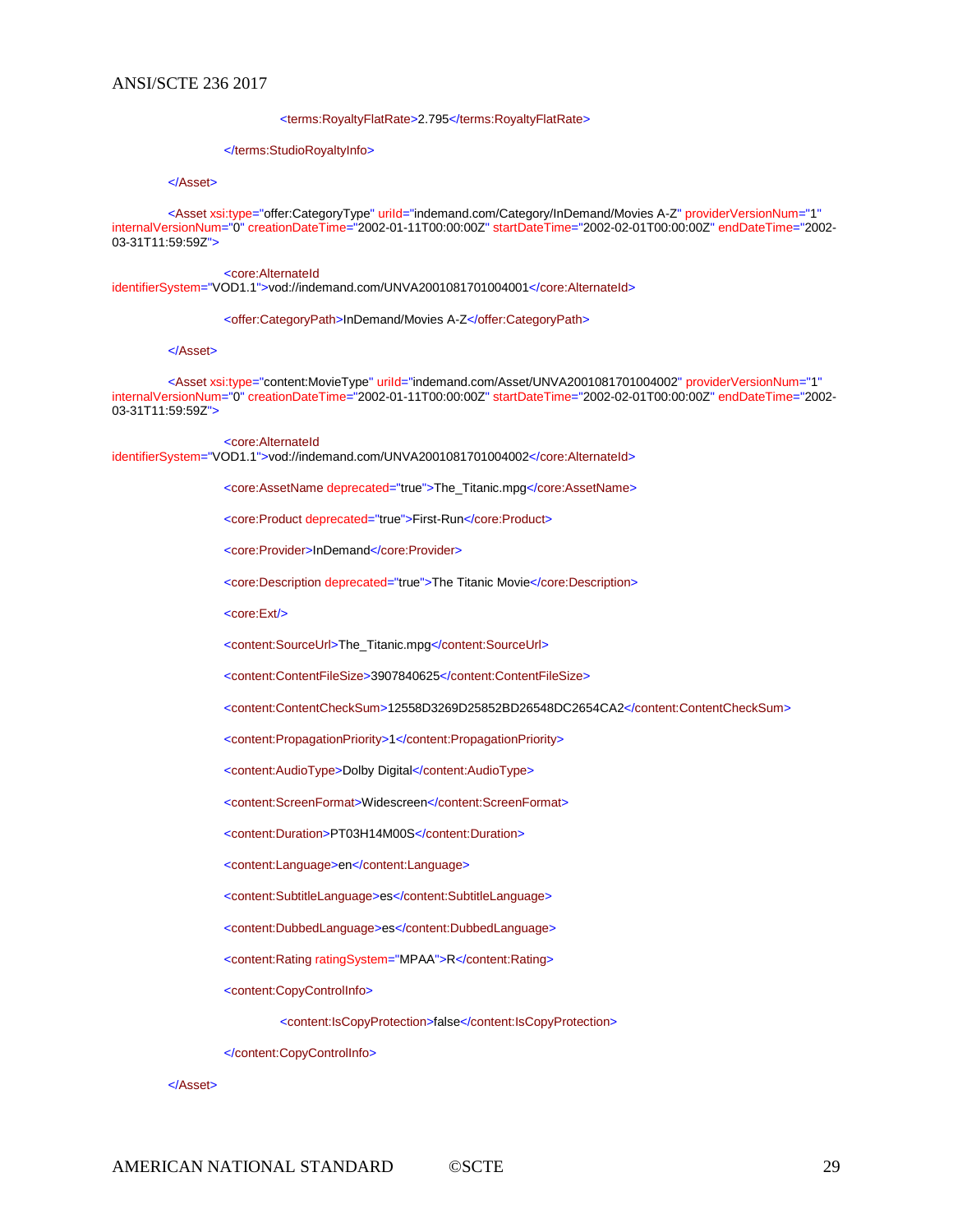<Asset xsi:type="content:PreviewType" uriId="indemand.com/Asset/UNVA2001081701004003" providerVersionNum="1" internalVersionNum="0" creationDateTime="2002-01-11T00:00:00Z" startDateTime="2002-02-01T00:00:00Z" endDateTime="2002- 03-31T11:59:59Z">

<core:AlternateId identifierSystem="VOD1.1">vod://indemand.com/UNVA2001081701004003</core:AlternateId>

<core:AssetName deprecated="true">The\_Titanic\_Preview.mpg</core:AssetName>

<core:Product deprecated="true">First-Run</core:Product>

<core:Provider>InDemand</core:Provider>

<core:Description deprecated="true">The Titanic Preview</core:Description>

<core:Ext/>

<content:SourceUrl>The\_Titanic\_Preview.mpg</content:SourceUrl>

<content:ContentFileSize>25284375</content:ContentFileSize>

<content:ContentCheckSum>A1258D3269D25852BD26548DC2654C12</content:ContentCheckSum>

<content:PropagationPriority>1</content:PropagationPriority>

<content:AudioType>Dolby Digital</content:AudioType>

<content:ScreenFormat>Widescreen</content:ScreenFormat>

<content:Duration>PT00H00M45S</content:Duration>

<content:Language>en</content:Language>

<content:SubtitleLanguage>es</content:SubtitleLanguage>

<content:DubbedLanguage>es</content:DubbedLanguage>

<content:Rating ratingSystem="MPAA">G</content:Rating>

#### </Asset>

<Asset xsi:type="content:BoxCoverType" uriId="indemand.com/Asset/UNVA2001081701004004" providerVersionNum="1" internalVersionNum="0" creationDateTime="2002-01-11T00:00:00Z" startDateTime="2002-02- 01T00:00:00Z" endDateTime="2002-03-31T11:59:59Z">

<core:AlternateId

identifierSystem="VOD1.1">vod://indemand.com/UNVA2001081701004004</core:AlternateId>

<core:AssetName deprecated="true">The\_Titanic\_Box\_Cover.bmp</core:AssetName>

<core:Product deprecated="true">First-Run</core:Product>

<core:Provider>InDemand</core:Provider>

<core:Description deprecated="true">The Titanic Box Cover</core:Description>

<core:Ext/>

<content:SourceUrl>The\_Titanic\_Box\_Cover.bmp</content:SourceUrl>

<content:ContentFileSize>15235</content:ContentFileSize>

<content:ContentCheckSum>B3258D3269D25852BD26548DC2654CD2</content:ContentCheckSum>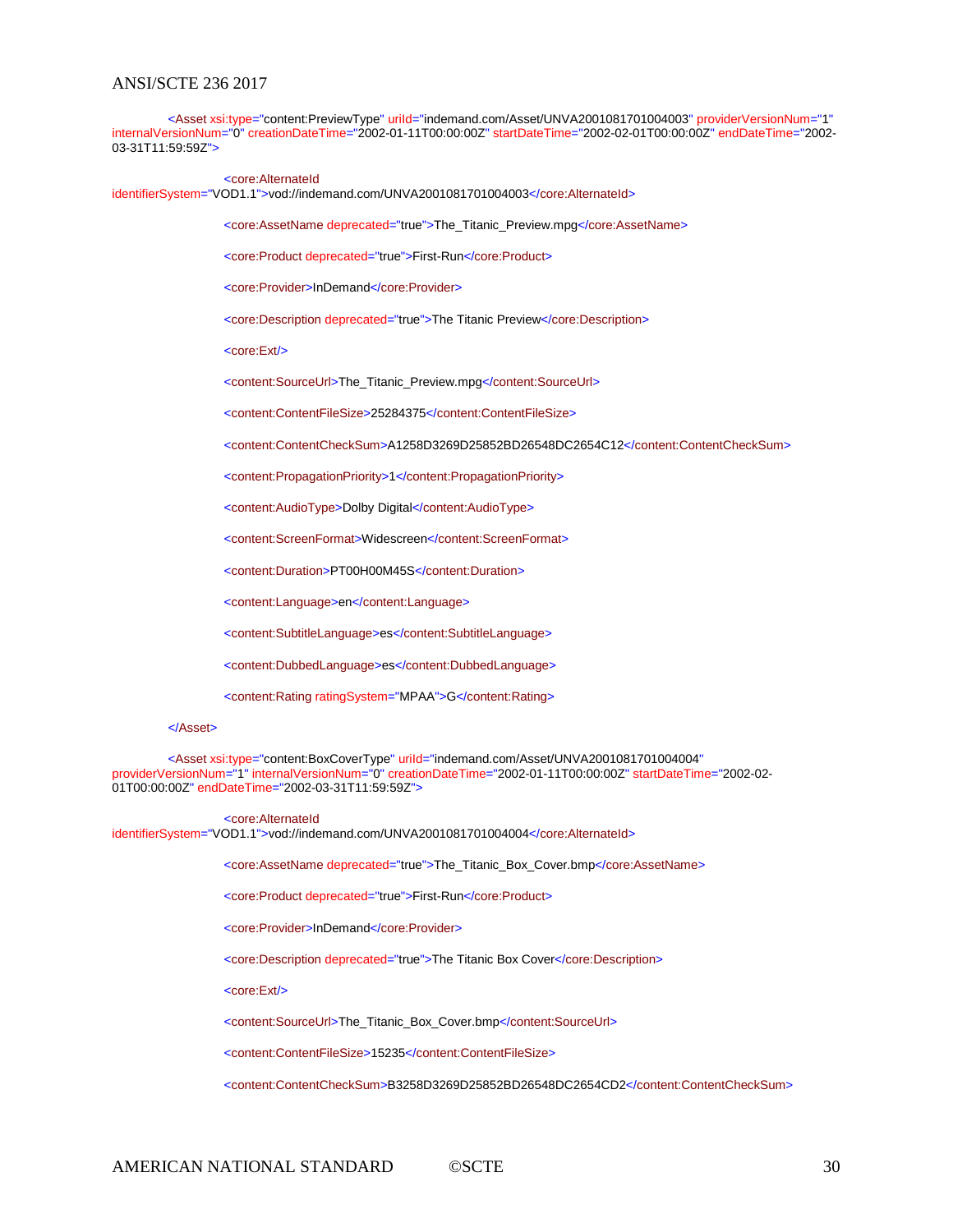<content:PropagationPriority>1</content:PropagationPriority>

<content:X\_Resolution>320</content:X\_Resolution>

<content:Y\_Resolution>240</content:Y\_Resolution>

</Asset>

<Asset xsi:type="content:MovieType" uriId="indemand.com/Asset/UNVA2001081701004005" providerVersionNum="1" internalVersionNum="0" creationDateTime="2002-01-11T00:00:00Z" startDateTime="2002-02-01T00:00:00Z" endDateTime="2002- 03-31T11:59:59Z">

<core:AlternateId

identifierSystem="VOD1.1">vod://indemand.com/UNVA2001081701004005</core:AlternateId>

<core:AssetName deprecated="true">The\_Titanic\_Encrypted.mpg</core:AssetName>

<core:Product deprecated="true">First-Run</core:Product>

<core:Provider>InDemand</core:Provider>

<core:Description deprecated="true">The Titanic Movie Encrypted</core:Description>

<core:Ext/>

<core:MasterSourceRef uriId="indemand.com/Asset/UNVA2001081701004002"/>

<content:SourceUrl>The\_Titanic\_Encrypted.mpg</content:SourceUrl>

<content:ContentFileSize>3907840625</content:ContentFileSize>

<content:ContentCheckSum>DC2654CA12558D3269D25852BD265482</content:ContentCheckSum>

<content:PropagationPriority>1</content:PropagationPriority>

<content:AudioType>Dolby Digital</content:AudioType>

<content:ScreenFormat>Widescreen</content:ScreenFormat>

<content:Duration>PT03H14M00S</content:Duration>

<content:Language>en</content:Language>

<content:SubtitleLanguage>es</content:SubtitleLanguage>

<content:DubbedLanguage>es</content:DubbedLanguage>

<content:Rating ratingSystem="MPAA">R</content:Rating>

<content:EncryptionInfo>

<content:ReceiverType>SomeReceiverType</content:ReceiverType>

</content:EncryptionInfo>

</Asset>

</ADI3>

## **I.2 Subscription-VOD TV Show**

The following example is for a TV Show.

<?xml version="1.0" encoding="ISO-8859-1"?>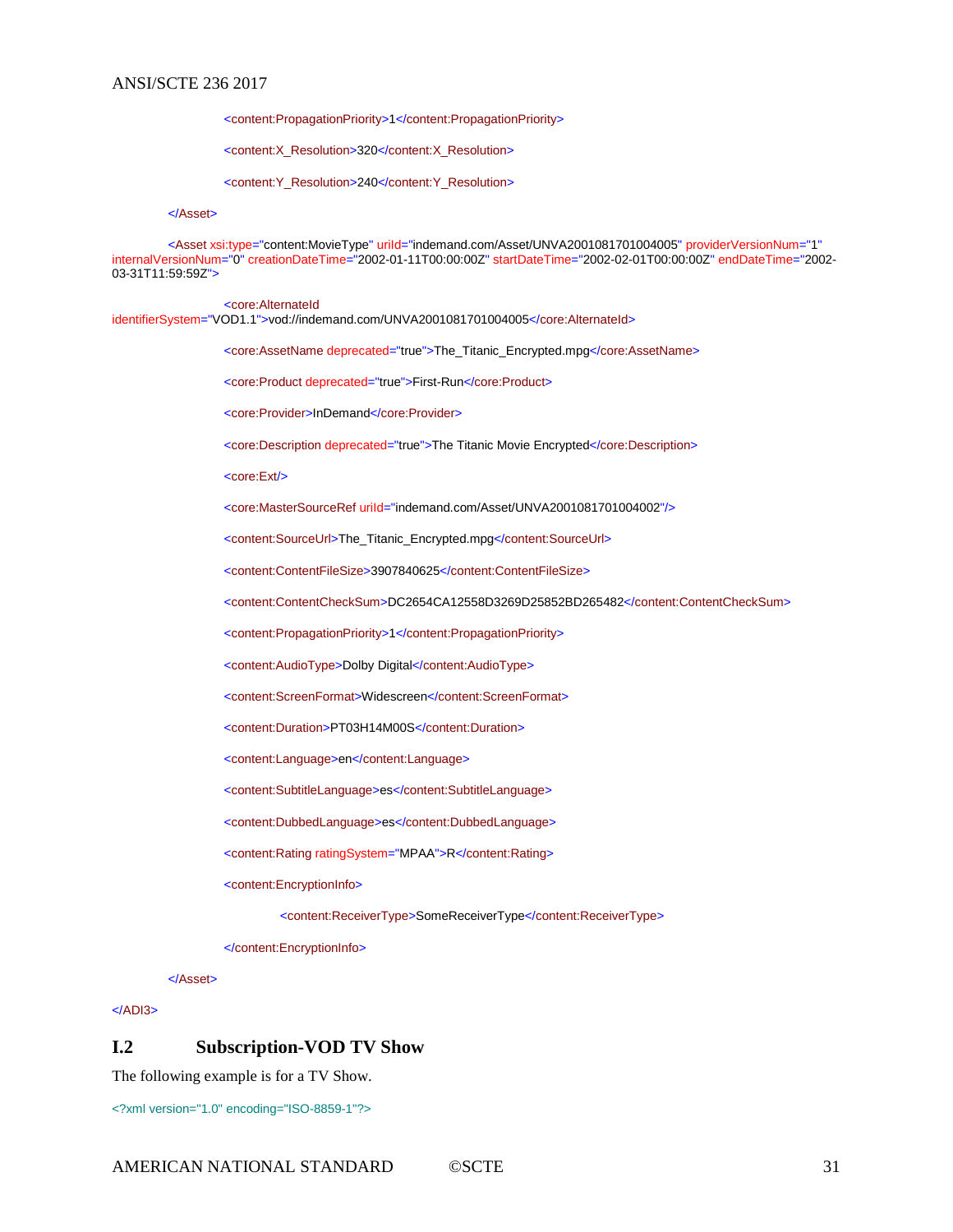<ADI3 xmlns="http://www.scte.org/schemas/236/2016/core" xmlns:content="http://www.scte.org/schemas/236/2016/content" xmlns:core="http://www.scte.org/schemas/236/2016/core" xmlns:offer="http://www.scte.org/schemas/236/2016/offer" xmlns:terms="http://www.scte.org/schemas/236/2016/terms" xmlns:title="http://www.scte.org/schemas/236/2016/title" xmlns:xsi="http://www.w3.org/2001/XMLSchema-instance" xsi:schemaLocation="urn:cablelabs:md:xsd:core:3.0 SCTE236-CORE-C02.xsd urn:cablelabs:md:xsd:offer:3.0 SCTE236-OFFER-C02.xsd urn:cablelabs:md:xsd:title:3.0 SCTE236-TITLE-C02.xsd urn:cablelabs:md:xsd:content:3.0 SCTE236-CONTENT-C02.xsd urn:cablelabs:md:xsd:terms:3.0 SCTE236-TERMS-C02.xsd">

<Asset xsi:type="offer:OfferType" uriId="indemand.com/Offer/UNVA2001081701006000" providerVersionNum="1" internalVersionNum="0" creationDateTime="2002-01-11T00:00:00Z" startDateTime="2002-02-01T00:00:00Z" endDateTime="2002- 03-31T11:59:59Z">

<core:AlternateId

identifierSystem="VOD1.1">vod://indemand.com/UNVA2001081701006000</core:AlternateId>

<core:AssetName deprecated="true">Arli\$\$\_35</core:AssetName>

<core:Product deprecated="true">HOD</core:Product>

<core:Provider>HBO</core:Provider>

<core:Description deprecated="true">Arli\$\$\_35 asset package</core:Description>

<core:Ext/>

<offer:Presentation>

<offer:CategoryRef uriId="indemand.com/Category/HBO/HBO Series/Arli\$\$"/>

</offer:Presentation>

<offer:PromotionalContentGroupRef uriId="indemand.com/ContentGroup/UNVA2001081701006001"/>

<offer:ProviderContentTier>HBO1</offer:ProviderContentTier>

<offer:BillingId>01429</offer:BillingId>

<offer:TermsRef uriId="indemand.com/Terms/UNVA2001081701006001"/>

<offer:ContentGroupRef uriId="indemand.com/ContentGroup/UNVA2001081701006001"/>

#### </Asset>

<Asset xsi:type="title:TitleType" uriId="indemand.com/Title/UNVA2001081701006001" providerVersionNum="1" internalVersionNum="0" creationDateTime="2002-01-11T00:00:00Z" startDateTime="2002-02-01T00:00:00Z" endDateTime="2002- 03-31T11:59:59Z">

<core:AlternateId

identifierSystem="VOD1.1">vod://indemand.com/UNVA2001081701006001</core:AlternateId>

<core:AssetName deprecated="true">Arli\$\$\_35\_Title</core:AssetName>

<core:Product deprecated="true">HOD</core:Product>

<core:Provider>HBO</core:Provider>

<core:Description deprecated="true">Arli\$\$\_35 title metadata</core:Description>

<core:Ext/>

<title:LocalizableTitle>

<title:TitleSortName>Arli\$\$ 35</title:TitleSortName>

<title:TitleBrief>Arli\$\$ 35</title:TitleBrief>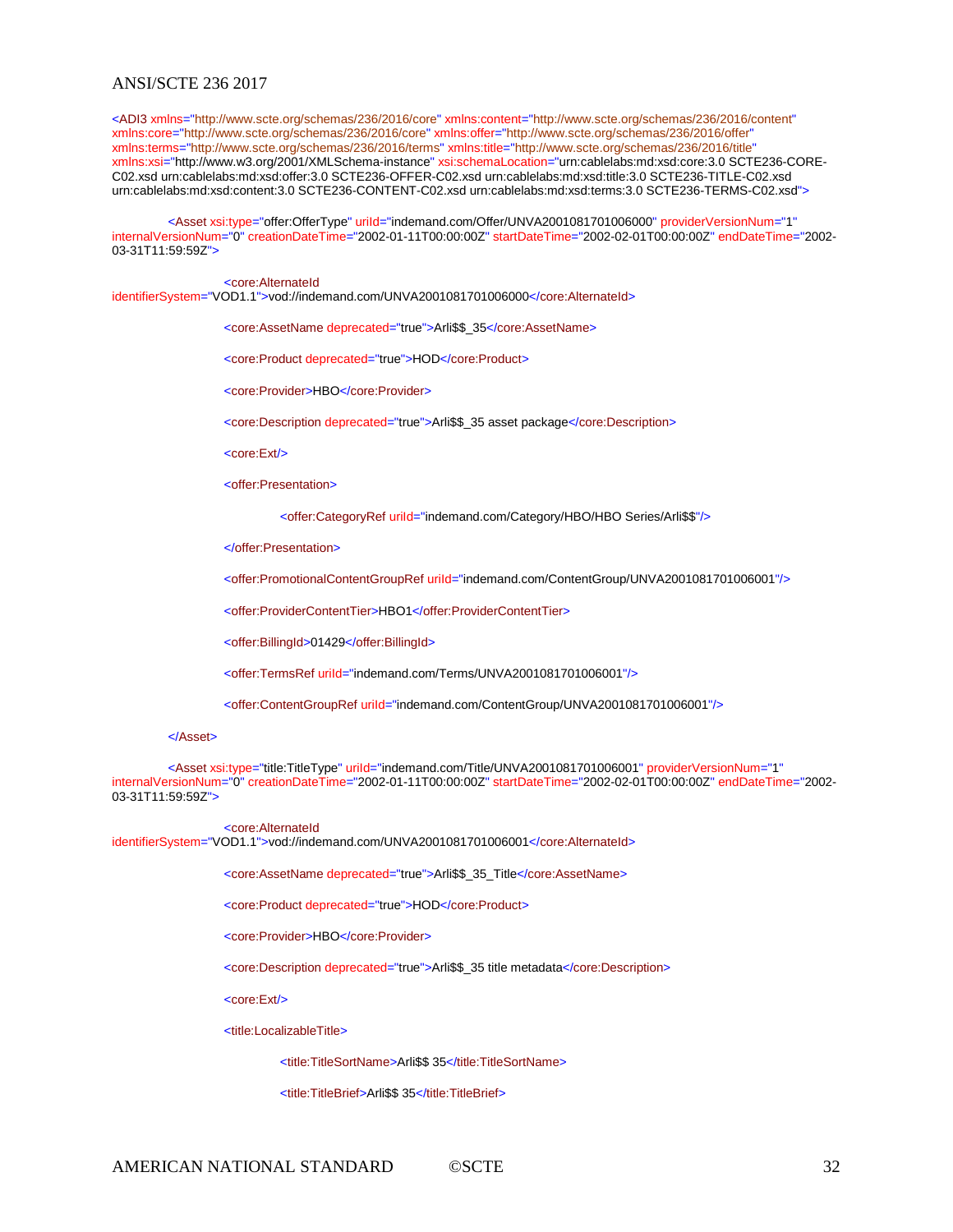<title:TitleMedium>Arli\$\$ 35</title:TitleMedium>

<title:TitleLong>Arli\$\$ 35</title:TitleLong>

<title:SummaryShort>'Cause and Effect.' Arliss has a health scare while Kirby tries to 'assist' an old lady with her baseball memorabilia.</title:SummaryShort>

<title:Actor fullName="Robert Wuhl" firstName="Robert" lastName="Wuhl"

sortableName="Wuhl,Robert"/>

<title:Actor fullName="Jim Turner" firstName="Jim" lastName="Turner" sortableName="Turner,Jim"/>

<title:Actor fullName="Sandra Oh" firstName="Sandra" lastName="Oh" sortableName="Oh,Sandra"/>

<title:Actor fullName="Michael Boatman" firstName="Michael" lastName="Boatman"

## sortableName="Boatman,Michael"/>

<title:RecordingArtist>Dusty Springfield</title:RecordingArtist>

<title:SongTitle>I Only Want To Be With You</title:SongTitle>

</title:LocalizableTitle>

<title:Rating ratingSystem="TV">TV-MA</title:Rating>

<title:Advisory>AL</title:Advisory>

<title:DisplayRunTime>00:29</title:DisplayRunTime>

<title:Year>1999</title:Year>

<title:Genre>Comedy</title:Genre>

<title:ShowType>private:UNKNOWN</title:ShowType>

<title:IsEncryptionRequired>false</title:IsEncryptionRequired>

<title:ProgrammerCallLetters>HBO</title:ProgrammerCallLetters>

#### </Asset>

<Asset xsi:type="offer:ContentGroupType" uriId="indemand.com/ContentGroup/UNVA2001081701006001" providerVersionNum="1" internalVersionNum="0" creationDateTime="2002-01-11T00:00:00Z" startDateTime="2002-02- 01T00:00:00Z" endDateTime="2002-03-31T11:59:59Z">

<core:AlternateId

identifierSystem="VOD1.1">vod://indemand.com/UNVA2001081701006001</core:AlternateId>

<offer:TitleRef uriId="indemand.com/Title/UNVA2001081701006001"/>

<offer:MovieRef uriId="indemand.com/Asset/UNVA2001081701006002"/>

<offer:PreviewRef uriId="indemand.com/Asset/UNVA2001081701006003"/>

<offer:BoxCoverRef uriId="indemand.com/Asset/UNVA2001081701006004"/>

#### </Asset>

<Asset xsi:type="terms:TermsType" uriId="indemand.com/Terms/UNVA2001081701006001" providerVersionNum="1" internalVersionNum="0" creationDateTime="2002-01-11T00:00:00Z" startDateTime="2002-02-01T00:00:00Z" endDateTime="2002- 03-31T11:59:59Z">

<core:AlternateId

identifierSystem="VOD1.1">vod://indemand.com/UNVA2001081701006001</core:AlternateId>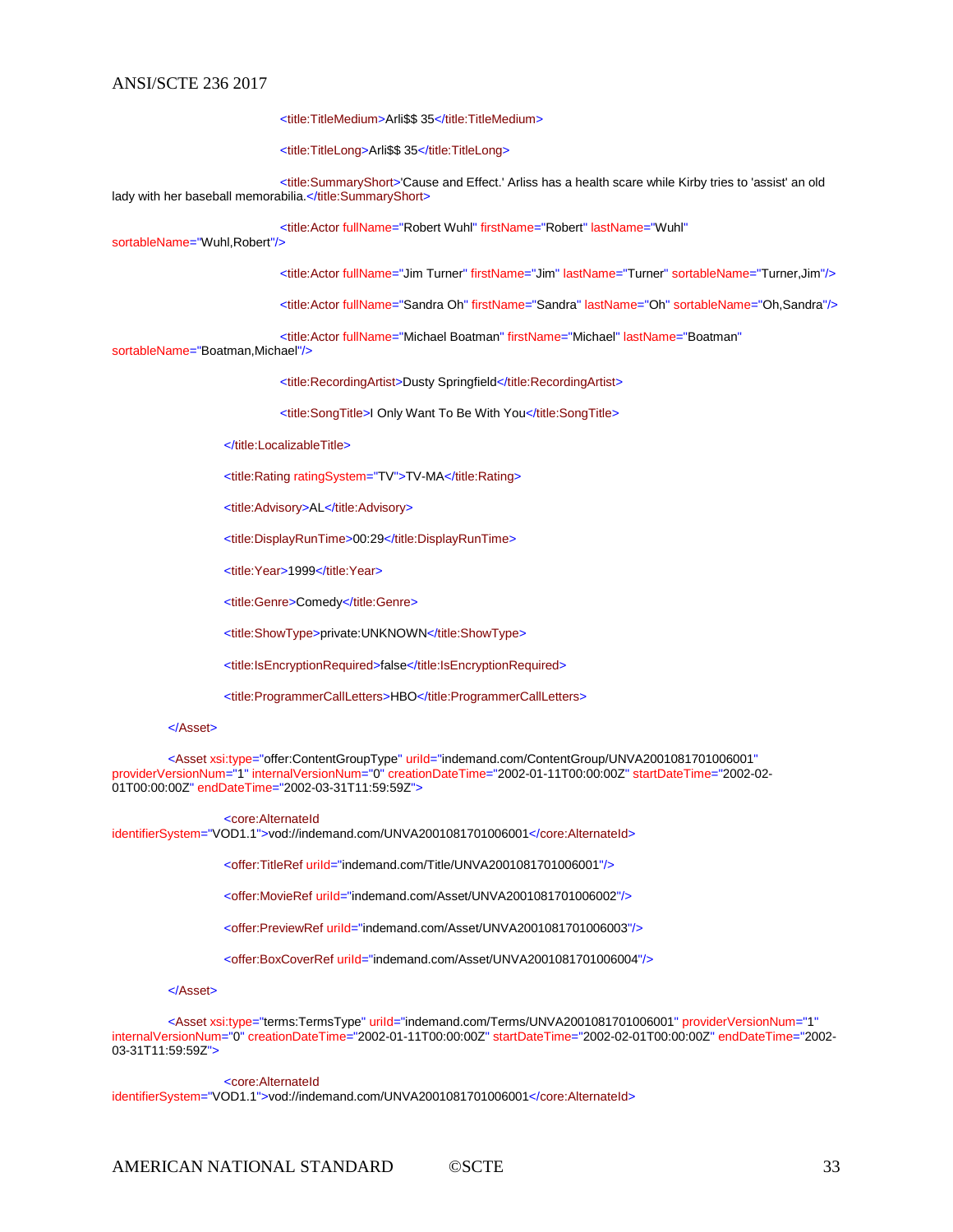<terms:SubscriberViewLimit startDateTime="2002-02-01T00:00:00Z" endDateTime="2002-02-28T23:59:59Z" maximumViews="5"/>

<terms:SubscriberViewLimit startDateTime="2002-03-01T00:00:00Z" endDateTime="2002-03-31T23:59:59Z" maximumViews="6"/>

<terms:SuggestedPrice>0.00</terms:SuggestedPrice>

</Asset>

<Asset xsi:type="offer:CategoryType" uriId="indemand.com/Category/HBO/HBO Series/Arli\$\$" providerVersionNum="1" internalVersionNum="0" creationDateTime="2002-01-11T00:00:00Z" startDateTime="2002-02-01T00:00:00Z" endDateTime="2002- 03-31T11:59:59Z">

<core:AlternateId

identifierSystem="VOD1.1">vod://indemand.com/UNVA2001081701006001</core:AlternateId>

<offer:CategoryPath>HBO/HBO Series/Arli\$\$</offer:CategoryPath>

</Asset>

<Asset xsi:type="content:MovieType" uriId="indemand.com/Asset/UNVA2001081701006002" providerVersionNum="1" internalVersionNum="0" creationDateTime="2002-01-11T00:00:00Z" startDateTime="2002-02-01T00:00:00Z" endDateTime="2002- 03-31T11:59:59Z">

#### <core:AlternateId

identifierSystem="VOD1.1">vod://indemand.com/UNVA2001081701006002</core:AlternateId>

<core:AssetName deprecated="true">Arli\$\$\_35.mpg</core:AssetName>

<core:Product deprecated="true">HOD</core:Product>

<core:Provider>HBO</core:Provider>

<core:Description deprecated="true">Arli\$\$\_35 Movie</core:Description>

<core:Ext/>

<content:SourceUrl>Arli\_35.mpg</content:SourceUrl>

<content:ContentFileSize>3907840625</content:ContentFileSize>

<content:ContentCheckSum>12558D3269D25852BD26548DC2654CA2</content:ContentCheckSum>

<content:AudioType>Dolby Digital</content:AudioType>

<content:Duration>PT00H29M29S</content:Duration>

<content:Rating ratingSystem="TV">TV-MA</content:Rating>

#### </Asset>

<Asset xsi:type="content:PreviewType" uriId="indemand.com/Asset/UNVA2001081701006003" providerVersionNum="1" internalVersionNum="0" creationDateTime="2002-01-11T00:00:00Z" startDateTime="2002-02-01T00:00:00Z" endDateTime="2002- 03-31T11:59:59Z">

<core:AlternateId identifierSystem="VOD1.1">vod://indemand.com/UNVA2001081701006003</core:AlternateId>

<core:AssetName deprecated="true">Arli\$\$\_35\_Preview.mpg</core:AssetName>

<core:Product deprecated="true">HOD</core:Product>

<core:Provider>HBO</core:Provider>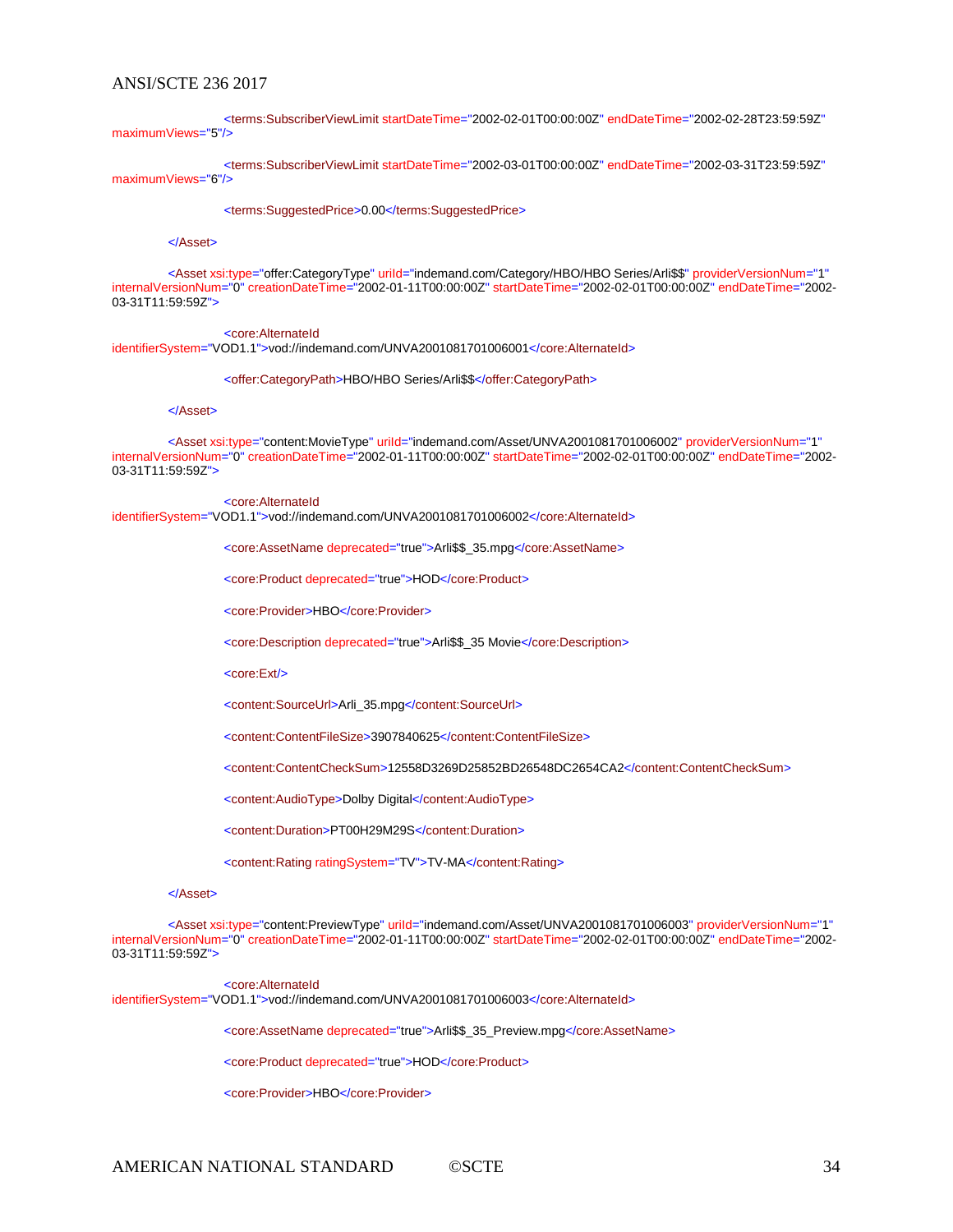<core:Description deprecated="true">Arli\$\$\_35 Preview</core:Description>

<core:Ext/>

<content:SourceUrl>Arli\_35\_Preview.mpg</content:SourceUrl>

<content:ContentFileSize>25284375</content:ContentFileSize>

<content:ContentCheckSum>A1258D3269D25852BD26548DC2654C12</content:ContentCheckSum>

<content:AudioType>Dolby Digital</content:AudioType>

<content:Duration>PT00H01M00S</content:Duration>

<content:Rating ratingSystem="TV">TV-MA</content:Rating>

#### </Asset>

<Asset xsi:type="content:BoxCoverType" uriId="indemand.com/Asset/UNVA2001081701006004" providerVersionNum="1" internalVersionNum="0" creationDateTime="2002-01-11T00:00:00Z" startDateTime="2002-02- 01T00:00:00Z" endDateTime="2002-03-31T11:59:59Z">

<core:AlternateId

identifierSystem="VOD1.1">vod://indemand.com/UNVA2001081701006004</core:AlternateId>

<core:AssetName deprecated="true">Arli\$\$\_35\_Box\_Cover.bmp</core:AssetName>

<core:Product deprecated="true">HOD</core:Product>

<core:Provider>HBO</core:Provider>

<core:Description deprecated="true">Arli\$\$\_35 Box Cover</core:Description>

<core:Ext/>

<content:SourceUrl>Arli\_35\_Box\_Cover.bmp</content:SourceUrl>

<content:ContentFileSize>15235</content:ContentFileSize>

<content:ContentCheckSum>B3258D3269D25852BD26548DC2654CD2</content:ContentCheckSum>

<content:X\_Resolution>320</content:X\_Resolution>

<content:Y\_Resolution>240</content:Y\_Resolution>

</Asset>

 $<$ /ADI3>

## **I.3 Barker**

The following example is for a barker.

<?xml version="1.0" encoding="ISO-8859-1"?>

<ADI3 xmlns="http://www.scte.org/schemas/236/2016/core" xmlns:content="http://www.scte.org/schemas/236/2016/content" xmlns:core="http://www.scte.org/schemas/236/2016/core" xmlns:offer="http://www.scte.org/schemas/236/2016/offer" xmlns:terms="http://www.scte.org/schemas/236/2016/terms" xmlns:title="http://www.scte.org/schemas/236/2016/title" xmlns:xsi="http://www.w3.org/2001/XMLSchema-instance" xsi:schemaLocation="urn:cablelabs:md:xsd:core:3.0 SCTE236-CORE-C02.xsd urn:cablelabs:md:xsd:offer:3.0 SCTE236-OFFER-C02.xsd urn:cablelabs:md:xsd:title:3.0 SCTE236-TITLE-C02.xsd urn:cablelabs:md:xsd:content:3.0 SCTE236-CONTENT-C02.xsd urn:cablelabs:md:xsd:terms:3.0 SCTE236-TERMS-C02.xsd">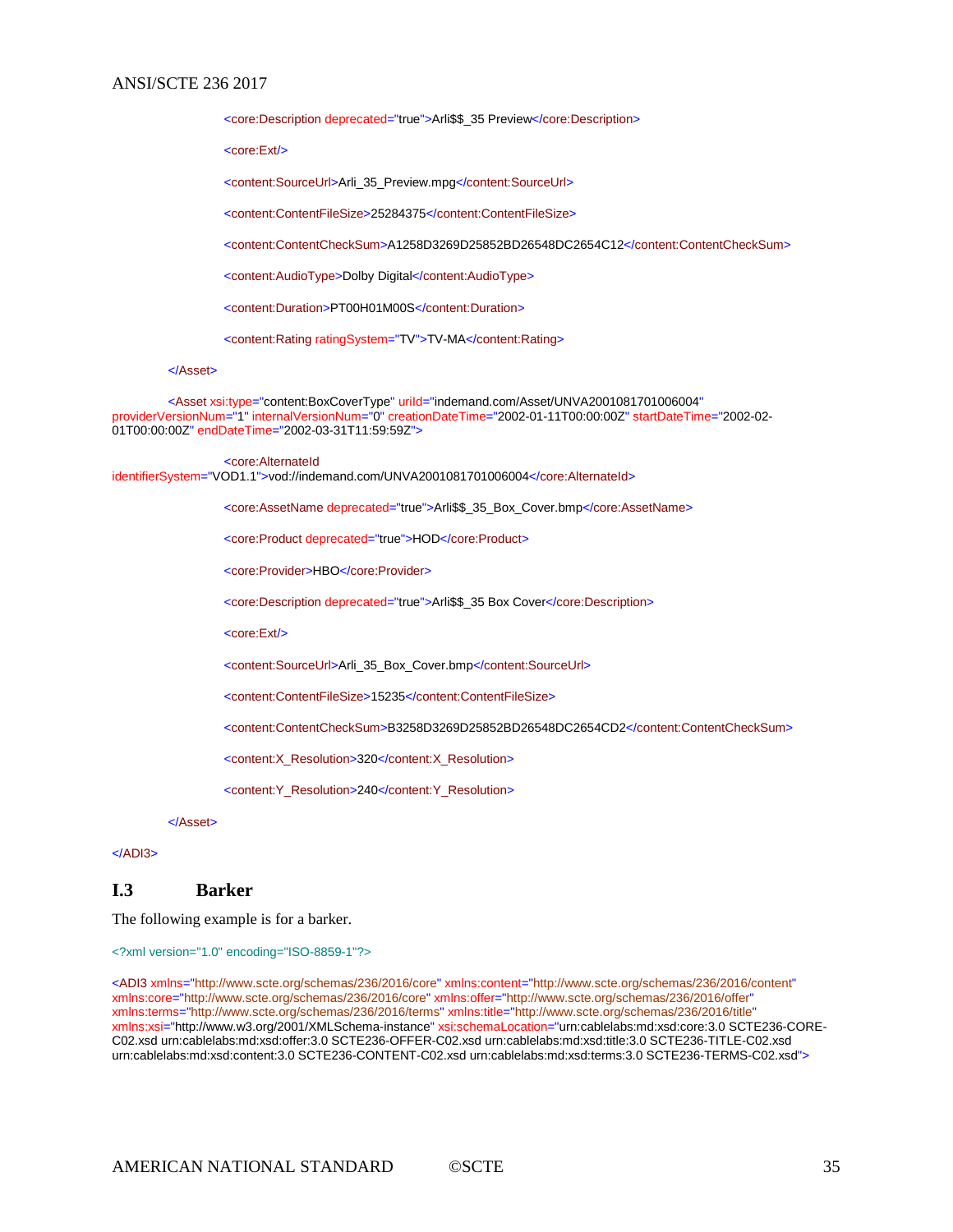<Asset xsi:type="offer:OfferType" uriId="tvn.com/Offer/TVN55583PKG000000000" providerVersionNum="1" internalVersionNum="0" creationDateTime="2004-06-13T00:00:00Z" startDateTime="2004-06-13T00:00:00Z" endDateTime="2004- 07-31T23:59:59Z">

<core:AlternateId identifierSystem="VOD1.1">vod://tvn.com/TVN55583PKG000000000</core:AlternateId>

<core:AssetName deprecated="true">ComcastBarTVGuidConc2\_55583\_Package</core:AssetName>

<core:Product deprecated="true">MOD</core:Product>

<core:Provider>150</core:Provider>

<core:Description deprecated="true">ComcastBarTVGuid/Conc2 Package</core:Description>

<core:Ext/>

<offer:Presentation>

<offer:CategoryRef uriId="tvn.com/Category/\$ROOT"/>

</offer:Presentation>

<offer:PromotionalContentGroupRef uriId="tvn.com/ContentGroup/TVN55583TIT000000000"/>

<offer:BillingId>00000</offer:BillingId>

<offer:TermsRef uriId="tvn.com/Terms/TVN55583TIT000000000"/>

<offer:ContentGroupRef uriId="tvn.com/ContentGroup/TVN55583TIT000000000"/>

#### </Asset>

<Asset xsi:type="title:TitleType" uriId="tvn.com/Title/TVN55583TIT000000000" providerVersionNum="1" internalVersionNum="0" creationDateTime="2004-06-13T00:00:00Z" startDateTime="2004-06-13T00:00:00Z" endDateTime="2004- 07-31T23:59:59Z">

<core:AlternateId identifierSystem="VOD1.1">vod://tvn.com/TVN55583TIT000000000</core:AlternateId>

<core:AssetName deprecated="true">ComcastBarTVGuidConc2\_55583\_Title</core:AssetName>

<core:Product deprecated="true">MOD</core:Product>

<core:Provider>150</core:Provider>

<core:Description deprecated="true">ComcastBarTVGuid/Conc2 Metadata</core:Description>

<core:Ext/>

<title:LocalizableTitle>

<title:TitleBrief>Comcast Barker TVGu</title:TitleBrief>

<title:TitleMedium>Comcast Barker TVGuide Concurrent/M</title:TitleMedium>

<title:TitleLong>Comcast Barker TVGuide Concurrent/Moto2</title:TitleLong>

<title:SummaryShort>Video On Demand offers you so many choices of entertainment, where you're in control. Check out what's available right now!</title:SummaryShort>

<title:StudioDisplay>TVN Entertainment</title:StudioDisplay>

</title:LocalizableTitle>

<title:Rating ratingSystem="TV">TVG</title:Rating>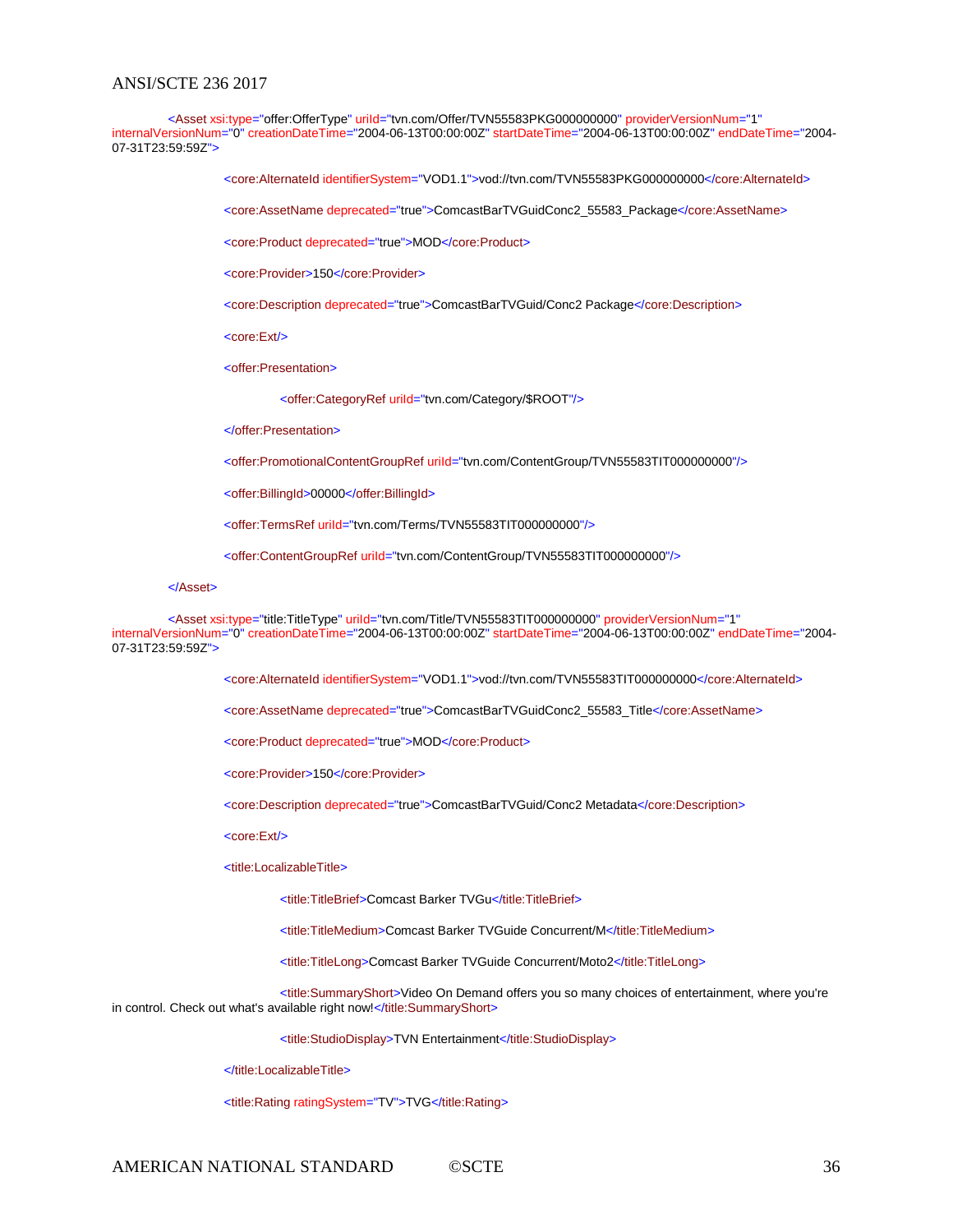<title:DisplayRunTime>00:07</title:DisplayRunTime>

<title:Year>2004</title:Year>

<title:Genre>private:UNKNOWN</title:Genre>

<title:ShowType>private:UNKNOWN</title:ShowType>

#### </Asset>

<Asset xsi:type="offer:ContentGroupType" uriId="tvn.com/ContentGroup/TVN55583TIT000000000" providerVersionNum="1" internalVersionNum="0" creationDateTime="2004-06-13T00:00:00Z" startDateTime="2004-06- 13T00:00:00Z" endDateTime="2004-07-31T23:59:59Z">

<core:AlternateId identifierSystem="VOD1.1">vod://tvn.com/TVN55583TIT000000000</core:AlternateId>

<offer:TitleRef uriId="tvn.com/Title/TVN55583TIT000000000"/>

<offer:BarkerRef uriId="tvn.com/Asset/TVN55583BAR000000000"/>

#### </Asset>

<Asset xsi:type="terms:TermsType" uriId="tvn.com/Terms/TVN55583TIT000000000" providerVersionNum="1" internalVersionNum="0" creationDateTime="2004-06-13T00:00:00Z" startDateTime="2004-06-13T00:00:00Z" endDateTime="2004- 07-31T23:59:59Z">

<core:AlternateId identifierSystem="VOD1.1">vod://tvn.com/TVN55583TIT000000000</core:AlternateId>

<terms:SuggestedPrice>0.00</terms:SuggestedPrice>

#### </Asset>

<Asset xsi:type="offer:CategoryType" uriId="tvn.com/Category/\$ROOT" providerVersionNum="1" internalVersionNum="0" creationDateTime="2004-06-13T00:00:00Z" startDateTime="2004-06-13T00:00:00Z" endDateTime="2004-07-31T23:59:59Z">

<core:AlternateId identifierSystem="VOD1.1">vod://tvn.com/TVN55583TIT000000000</core:AlternateId>

<offer:CategoryPath>\$ROOT</offer:CategoryPath>

#### </Asset>

<Asset xsi:type="content:BarkerType" uriId="tvn.com/Asset/TVN55583BAR000000000" providerVersionNum="1" internalVersionNum="0" creationDateTime="2004-06-13T00:00:00Z" startDateTime="2004-06-13T00:00:00Z" endDateTime="2004- 07-31T23:59:59Z">

<core:AlternateId identifierSystem="VOD1.1">vod://tvn.com/TVN55583BAR000000000</core:AlternateId>

<core:AssetName deprecated="true">ComcastBarTVGuidConc2\_55583\_Feature</core:AssetName>

<core:Product deprecated="true">MOD</core:Product>

<core:Provider>150</core:Provider>

<core:Description deprecated="true">ComcastBarTVGuid/Conc2 Feature</core:Description>

<core:Ext/>

<content:SourceUrl>TVNX5558300000000000\_barker.mpg</content:SourceUrl>

<content:ContentFileSize>173529324</content:ContentFileSize>

<content:ContentCheckSum>7d65bb15b26a7a470079d616fac2d462</content:ContentCheckSum>

<content:AudioType>Dolby Digital</content:AudioType>